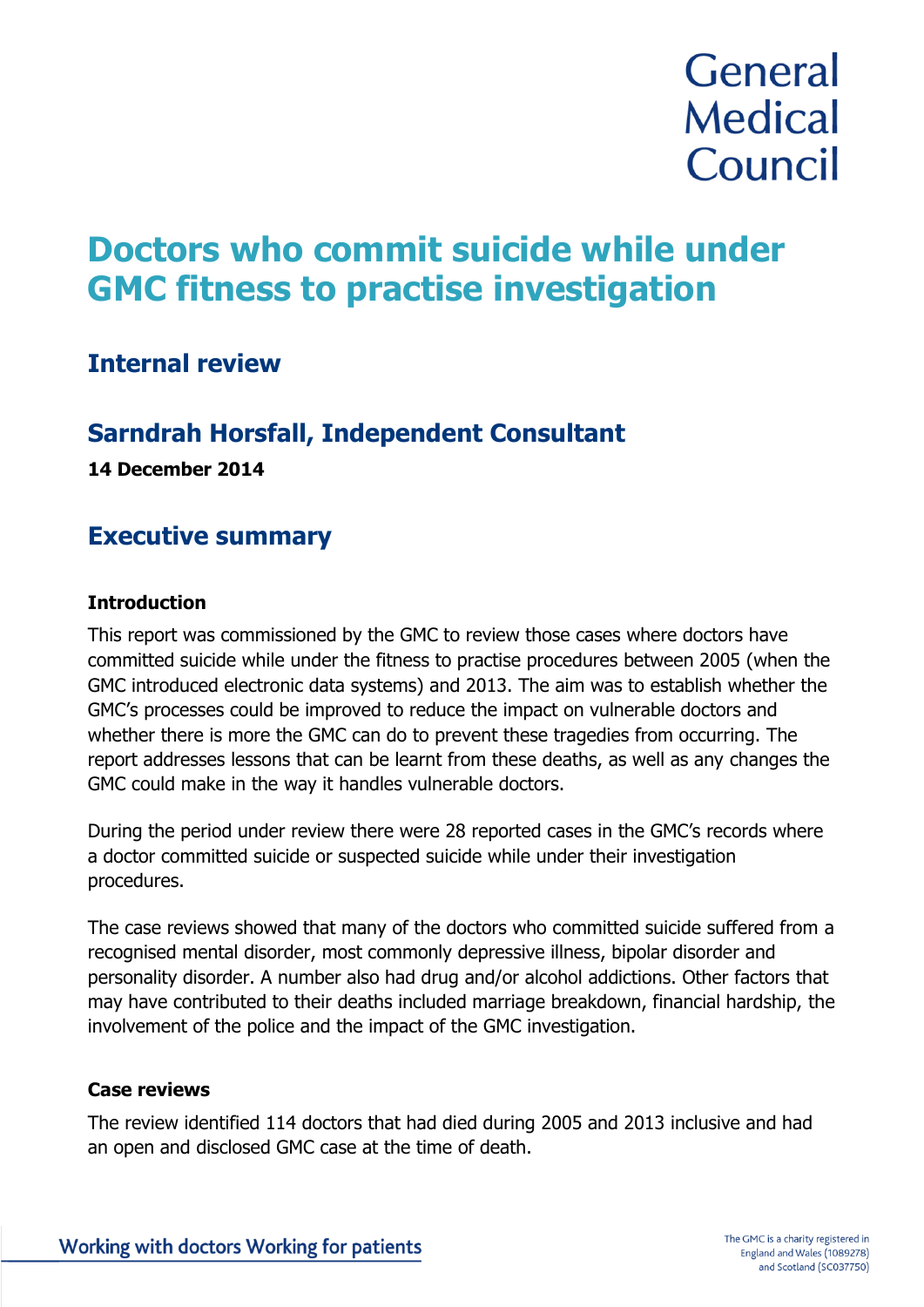An assessment was then undertaken of each case to ascertain the cause of death against case definitions of suicide and suspected suicide.

24 cases were classified as 'suicide' and 4 as 'suspected suicide'. The total cases under review are 28.

The review also included an overview of the GMC fitness to practise policy and process as well as interviews with GMC staff and associates and external stakeholders.

#### **Recommendations**

#### Recommendations for current GMC practice:

- **1** Doctors under investigation should feel they are treated as 'innocent until proven guilty'
- **2** Reduce the number of health examiners' reports required for health assessments
- **3** Appoint a senior medical officer within the GMC to be responsible for overseeing health cases
- **4** Introduce case conferencing for all health and performance cases
- **5** Set out pre-qualification criteria for referrals from NHS providers and independent employers
- **6** Make emotional resilience training an integral part of the medical curriculum
- **7** Expose GMC investigation staff to frontline clinical practice
- **8** Develop a GMC employee training package to increase staff awareness of mental health issues.

### Recommendations for GMC stakeholders:

**9** Establish a National Support Service (NSS) for doctors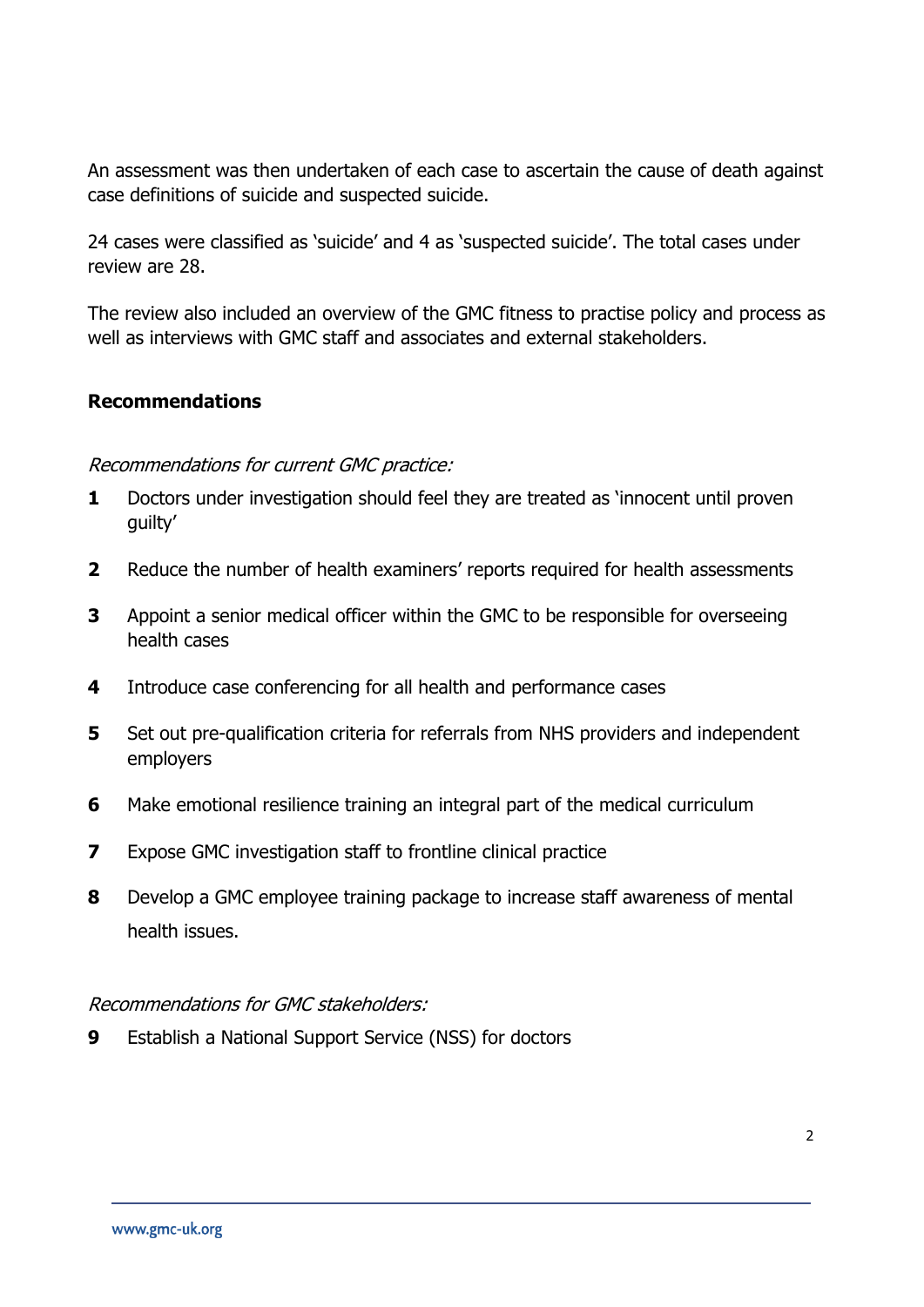# **Doctors who commit suicide while under GMC fitness to practise investigation**

# **Introduction**

The GMC commissioned this independent report to review cases where doctors have committed suicide while involved with its fitness to practise procedures between 2005 and 2013.

The report considers whether the GMC's processes or procedures could be improved to reduce the impact on vulnerable doctors and whether there is more the GMC can do to prevent these tragedies occurring.

Within this context it is important to understand the GMC's role and procedures and the legal framework within which it operates.

# **The GMC**

The GMC is an independent organisation, established by UK statute. Its purpose is to protect, promote and maintain the health and safety of the public by ensuring proper standards in the practice of medicine. Under the Medical Act 1983 the GMC has four main functions:

- a) Keeping up-to-date registers of qualified doctors
- b) Fostering good medical practice
- c) Promoting high standards of medical education
- d) Dealing firmly and fairly with doctors whose fitness to practise is in doubt.

The GMC defines the knowledge, experience and behaviours that are required of doctors. It decides which doctors are qualified to work in the UK.

The GMC also oversees doctors' training and education and makes sure that they continue to meet these standards throughout their careers and that they are supported in doing so. The GMC looks into concerns about doctors and is charged with taking firm but fair action where the safety of patients or the reputation of the medical profession is at stake. It is committed to the idea that every patient should expect a high standard of care and that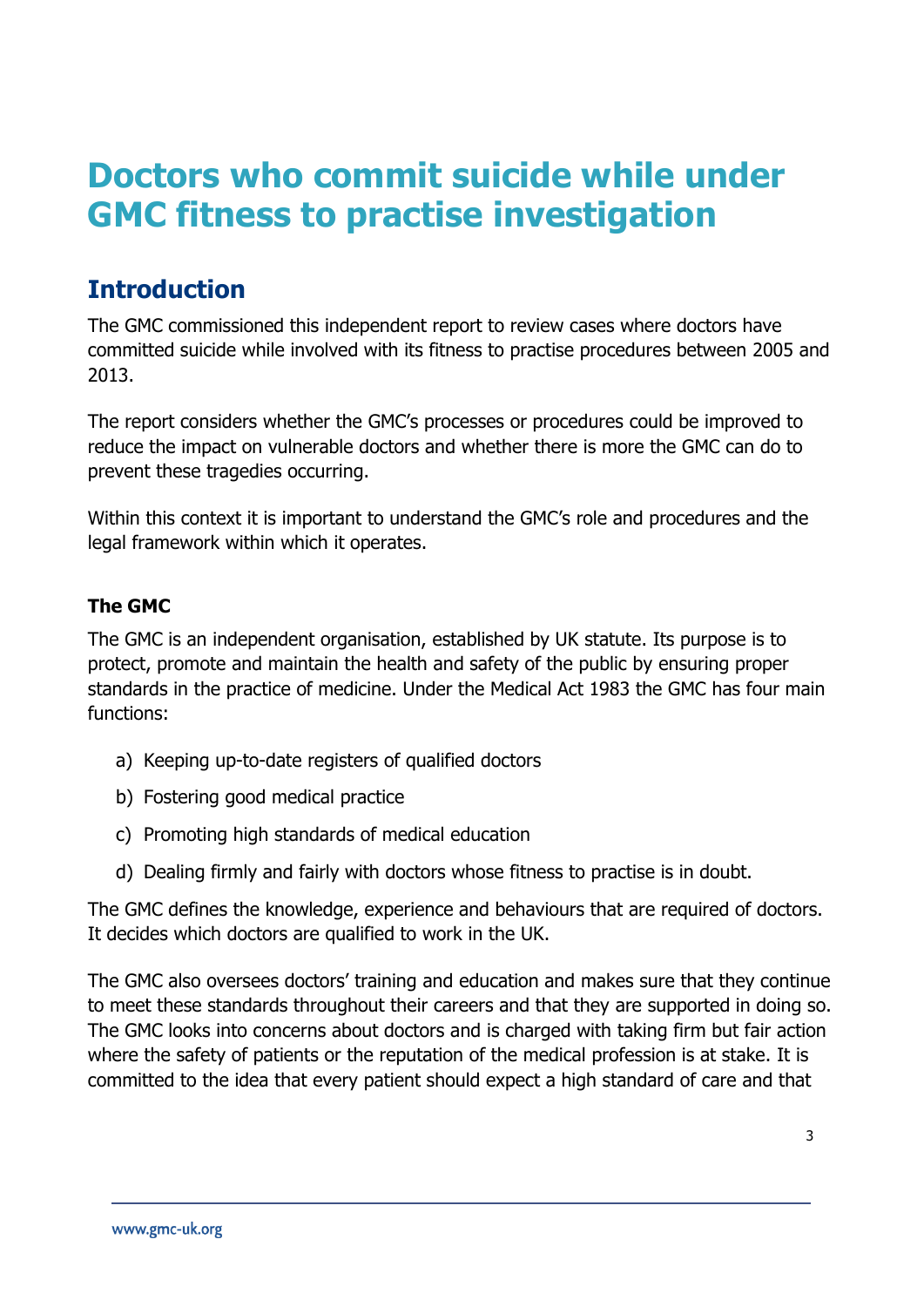its role is not just about minimum standards but also includes improving the standards of medical practice across the UK.

### **The GMC fitness to practise process**

When the GMC receives a complaint an initial assessment is carried out to decide if, on the face of it, the matter raises questions about the doctor's fitness to practise and if the GMC needs to investigate. The complainant, the doctor and the doctor's employer(s) are notified of an investigation.

Where a doctor is not managing his or her health adequately and it is judged that there is a risk to patient safety, the GMC will normally order an assessment of the doctor's health. This is carried out by two independent doctors (known as health examiners) appointed by the GMC. Where there is an immediate concern about patient safety or public confidence in doctors, the case may be referred for a hearing by a Medical Practitioners Tribunal Service (MPTS) Interim Orders Panel. The Interim Orders Panel carries out a risk assessment based on the available information and can restrict the doctor's practice or temporarily suspend them from the register while the GMC investigates.

Once the GMC has completed its investigation two decision-makers (known as case examiners) decide what should happen next. The case examiners, who work in pairs, one medical and one lay, consider the health assessment reports to determine the extent to which any health concerns may impact on the doctor's fitness to practise and whether they are safe to continue to practise with or without restrictions. The case examiners may close the case with no further action, give the doctor advice, issue a warning, agree with the doctor that restrictions are placed on their practice (called undertakings) or refer the case to a hearing of the MPTS. In most cases where action is required, the case examiners agree with the doctor that restrictions are placed on their practice. A case involving ill health would only usually be referred to a hearing if it also involved other serious concerns such as misconduct or because it has not been possible to reach agreement with a doctor about restrictions on their practice.

### **MPTS fitness to practise hearings**

If the matter is referred to a hearing, the MPTS may also request a health assessment if this has not been carried out during the investigation. At the end of a hearing, the MPTS panel may close the case with no action, issue a warning to the doctor, place restrictions on the doctor's registration (when these are imposed by a panel they are called conditions), or suspend or erase the doctor from the medical register. If the concerns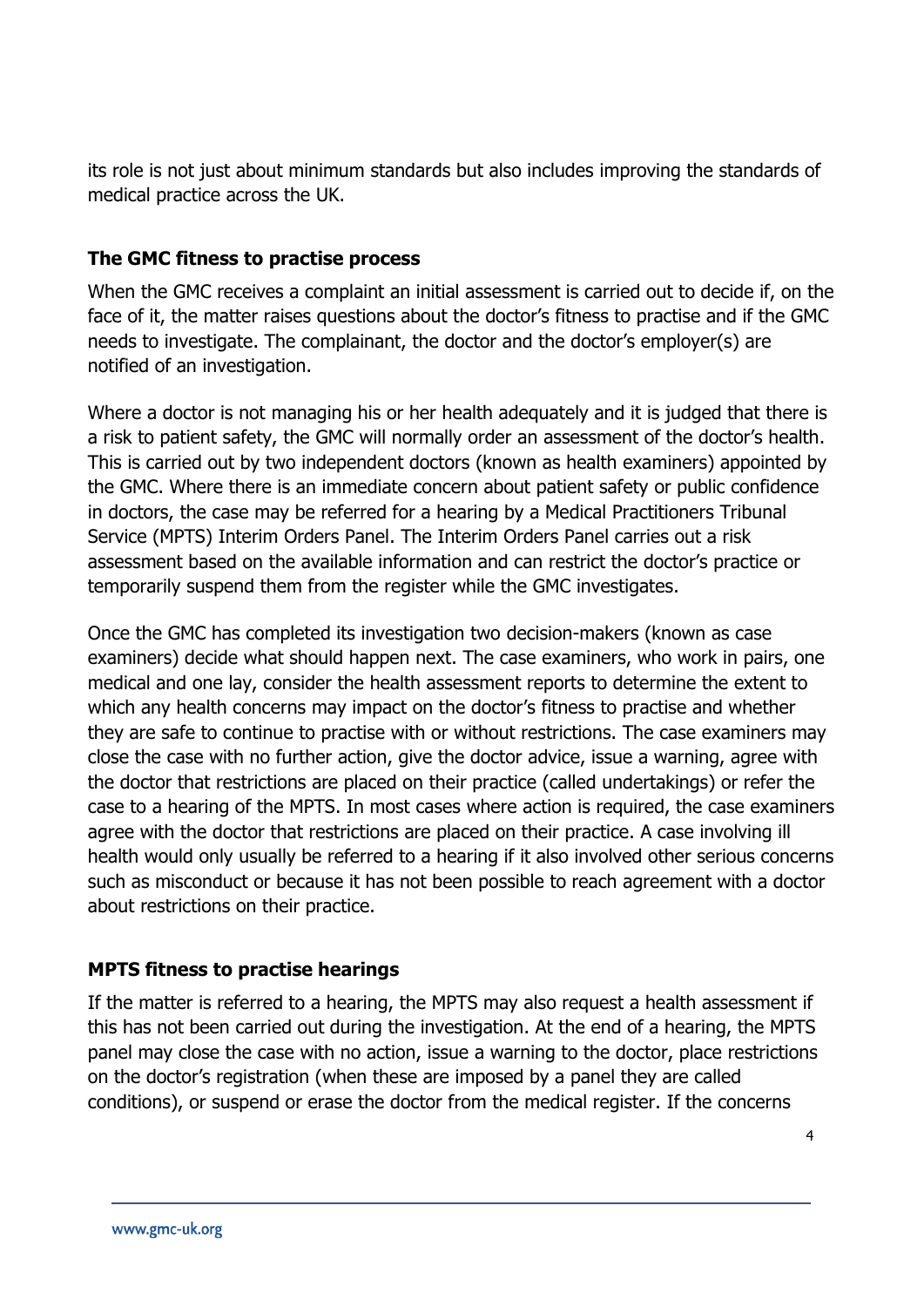relate solely to the doctor's health, and not to performance or misconduct, then a panel cannot remove a doctor from the register.

Although MPTS hearings are generally held in public, matters relating to a doctor's health are considered in private session. Outcomes of hearings where doctors are found to have impaired fitness to practise are published against the doctors' names on the online medical register and any warnings remain in force for five years. However, any matters relating to a doctor's health are treated as confidential and are not published or disclosed by the GMC or the MPTS.

### **After a case is concluded**

The GMC monitors the progress of any doctor who is subject to GMC restrictions or has been suspended from the register. A dedicated GMC caseworker is allocated to each doctor to ensure appropriate management. As part of this process, the GMC will receive reports from a number of people working with the doctor, including a medical expert who acts as a medical supervisor for the doctor, someone in the doctor's place of work, their occupational health physician if they have one, their treating doctors, their clinical supervisor and their Responsible Officer. If the doctor has been assigned a mentor, this relationship is considered to be a confidential source of support and there is no requirement to provide a report on matters discussed to the GMC. These progress reports help the GMC decide when the doctor may be ready to return to unrestricted practice and GMC restrictions removed. Restrictions may also be varied to reflect improvements in the doctor's health.

### **Voluntary erasure**

Where concerns relate solely to a doctor's health, the GMC will usually grant a request from a doctor to have their name removed voluntarily from the medical register (called voluntary erasure) without concluding the fitness to practise proceedings, as long as to do so would not undermine public confidence in the profession. This principle applies at any stage of the fitness to practise investigation and hearings process.

In cases involving health and other issues such as performance and/or misconduct, GMC decision-makers weigh up the seriousness of any underlying health condition, the impact on the doctor's ability to instruct legal representatives, the likelihood of recovery and the impact on public confidence in deciding whether to grant a doctor's request to have their name removed from the register without concluding the fitness to practise proceedings.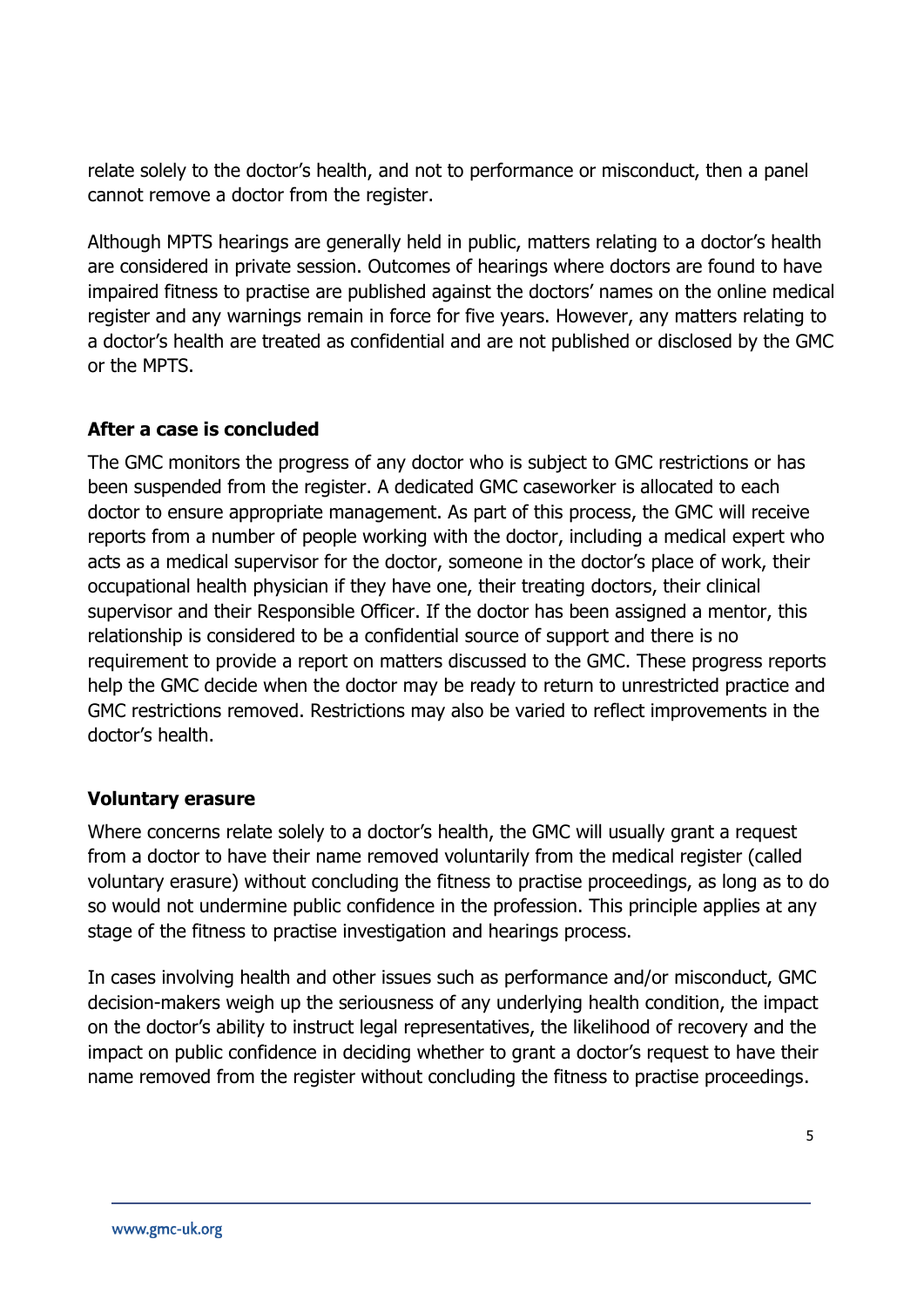#### **Workplace supervision and progress**

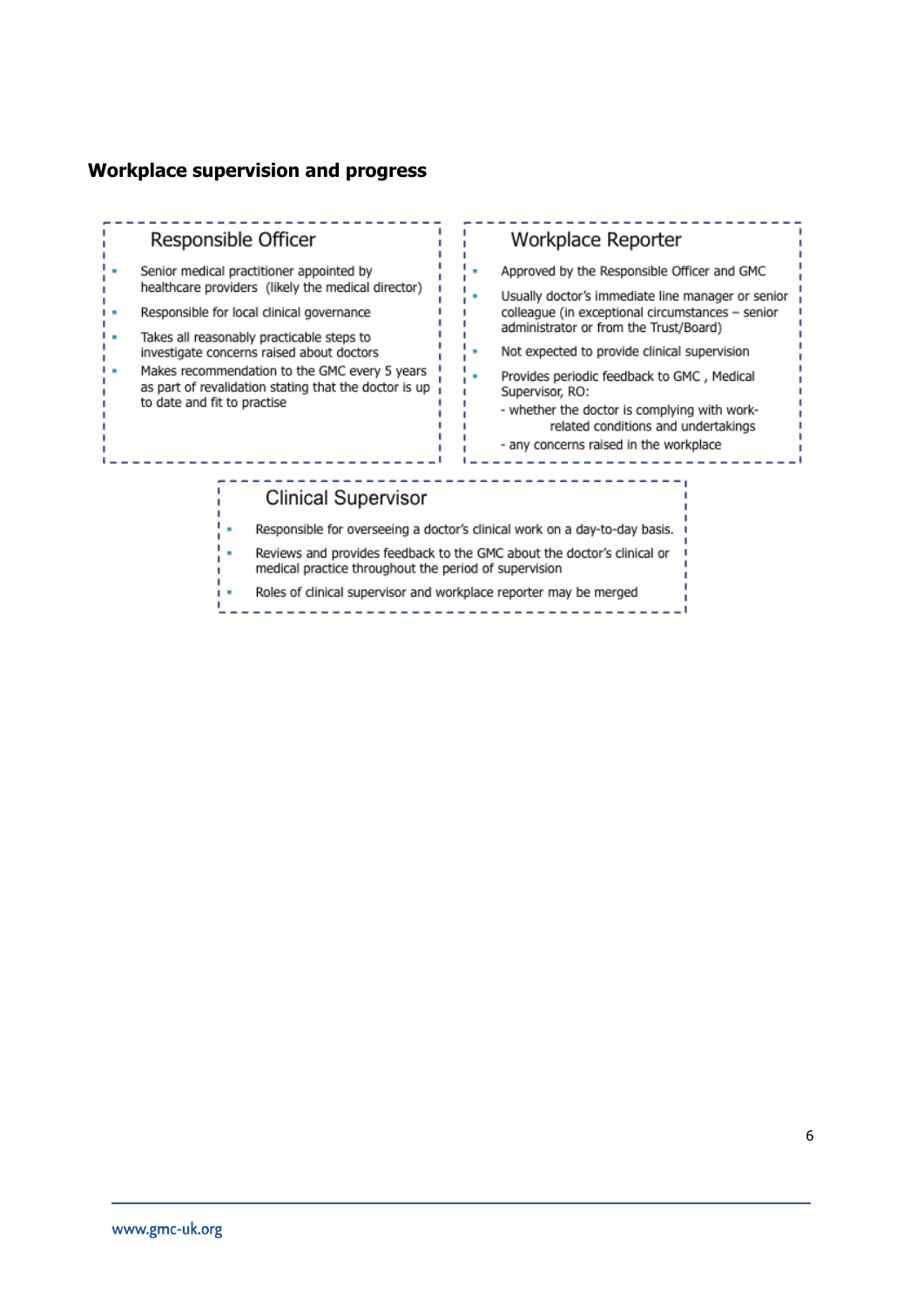# **Doctors and suicide**

#### **Doctors and mental illness**

A wealth of research suggests that doctors have higher rates of mental health problems, including depression, anxiety, substance misuse and 'burn-out' $1/2$ , compared to other occupational groups.

UK studies suggest that between 10% and 20% of doctors become depressed at some point in their career. 3,4

In a 2011 review of literature on the mental health of doctors the authors state that doctors may be slow to seek help or indeed may not seek help at all, perceiving it as a sign of weakness.<sup>5</sup> For instance:

- **Many are clearly concerned about the implications of disclosing an illness,** particularly where illegal or stigmatised activities such as substance misuse or alcohol are involved.
- Some worry that occupational health departments may not be independent of employer interests; others are understandably anxious to avoid a threat to their registration or employment.
- **Even when doctors do disclose health problems, these often take the form of** informal discussions with colleagues rather than formal consultations.<sup>6</sup>

### **Suicide and doctors**

A number of studies point to a higher rate of suicide among doctors compared to the general population. One US study suggests the overall suicide rate among doctors is between 28 and 40 per 100,000, compared to 12.3 per  $100,000^7$  in the general population. An examination of suicides in England and Wales between 2001 and 2005 showed that health professionals (not exclusively doctors) had among the highest suicide rates for both men and women. $<sup>8</sup>$  In a different US study the rate for female doctors was</sup> 2.5-4 times that of women in the general population.<sup>9</sup> Certain medical specialties, such as psychiatry, appear to have higher rates of suicide than others. Others, such as paediatricians, have relatively low rates.<sup>10</sup>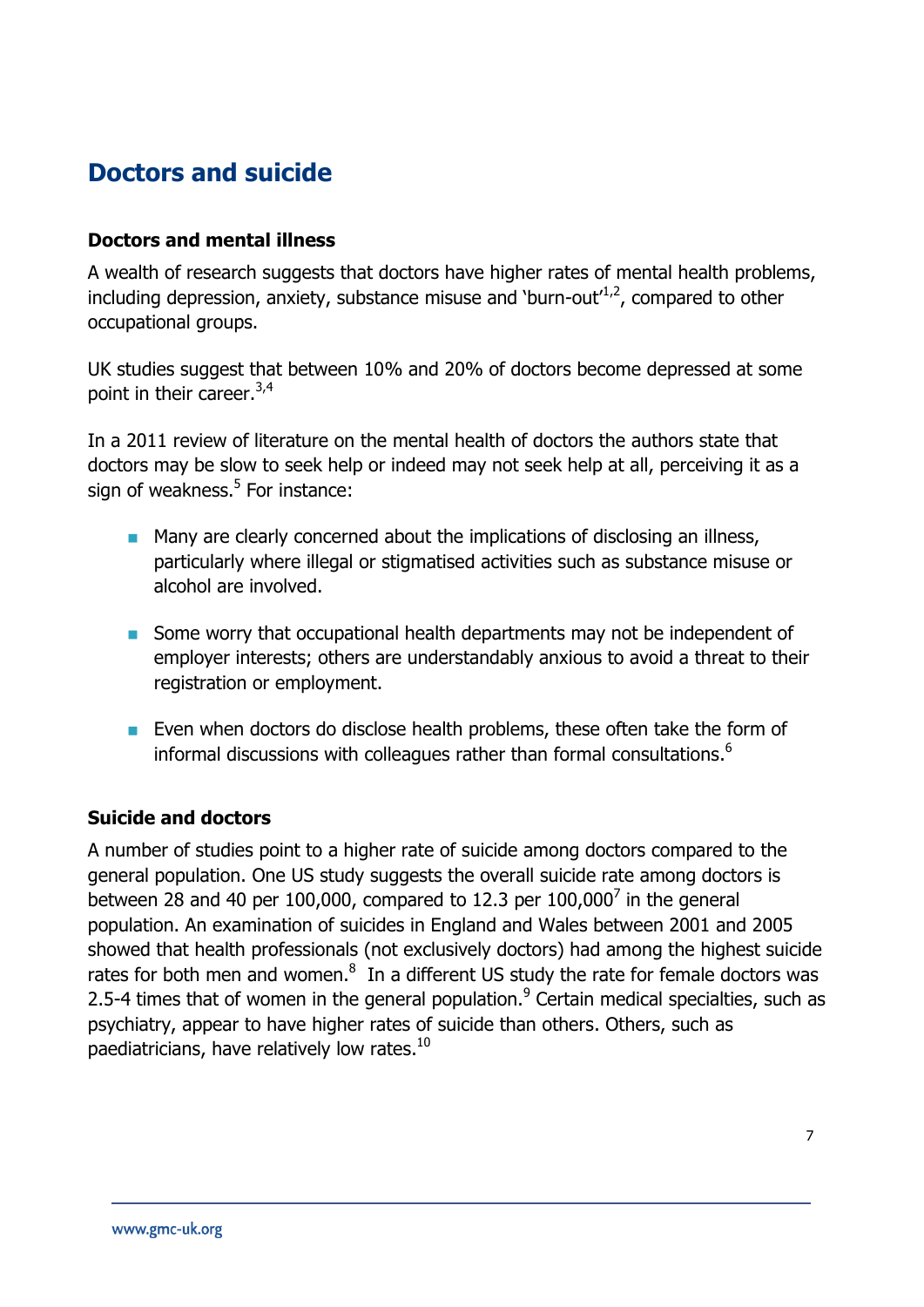An Australian study into doctors' mental health in 2013 reported higher rates of general distress and suicidal ideation than the general population $11$ . Female doctors were at greater risk for both depression and suicidal ideation than male doctors.

In a survey of almost 8,000 US surgeons 30% of the sample screened positive for symptoms of depression, with rates of depression increasing as workload (and in particular night work) increased.<sup>12</sup> In a follow-up article the authors noted that as many as one in 16 (6.3%) had experienced suicidal thoughts in the previous year yet only 26% of those were seeking professional help. Making a medical error was significantly associated with suicidal thoughts.<sup>13</sup>

### **Risk factors for suicide**

In the general population when someone is diagnosed with a mental health condition they are at particular risk if support is not sought or provided by qualified experts. 90% of suicide victims suffer from a psychiatric disorder at the time of their death $^{14}$  and this is often compounded by other risk factors. Unsuccessful suicide attempts are an indication of risk. Approximately 20% of survivors of unsuccessful suicide attempts will attempt harm within a year and as a group they are twice as likely to succeed in committing suicide compared with those who have never attempted to take their own life.<sup>15</sup>

The risk factors for suicide among health professionals, including doctors, are similar to those found in the general population.<sup>16</sup> However, there are some additional risks among doctors such as their unwillingness to seek timely help, access to potent drugs and the skills to self-medicate.<sup>17</sup> Other risk factors include exclusion from work, poor support networks, ongoing investigations, complaints, court cases and inquests $18$  and multiple jeopardy from having a complaint considered by a range of bodies including employers and the GMC.<sup>19</sup>

A UK study analysed 38 doctors' suicides over a three-year period<sup>20</sup> and found that most were suffering from a psychiatric disorder at the time of their death, with depression the most common diagnosis. Five had co-morbid psychiatric disorders, typically substance misuse. Eight had primary or secondary diagnoses of alcohol and/or drug abuse, all of several years' duration. Only two doctors had taken voluntary leave from work because of their mental health problems.

Specific risk factors are discussed in more detail below: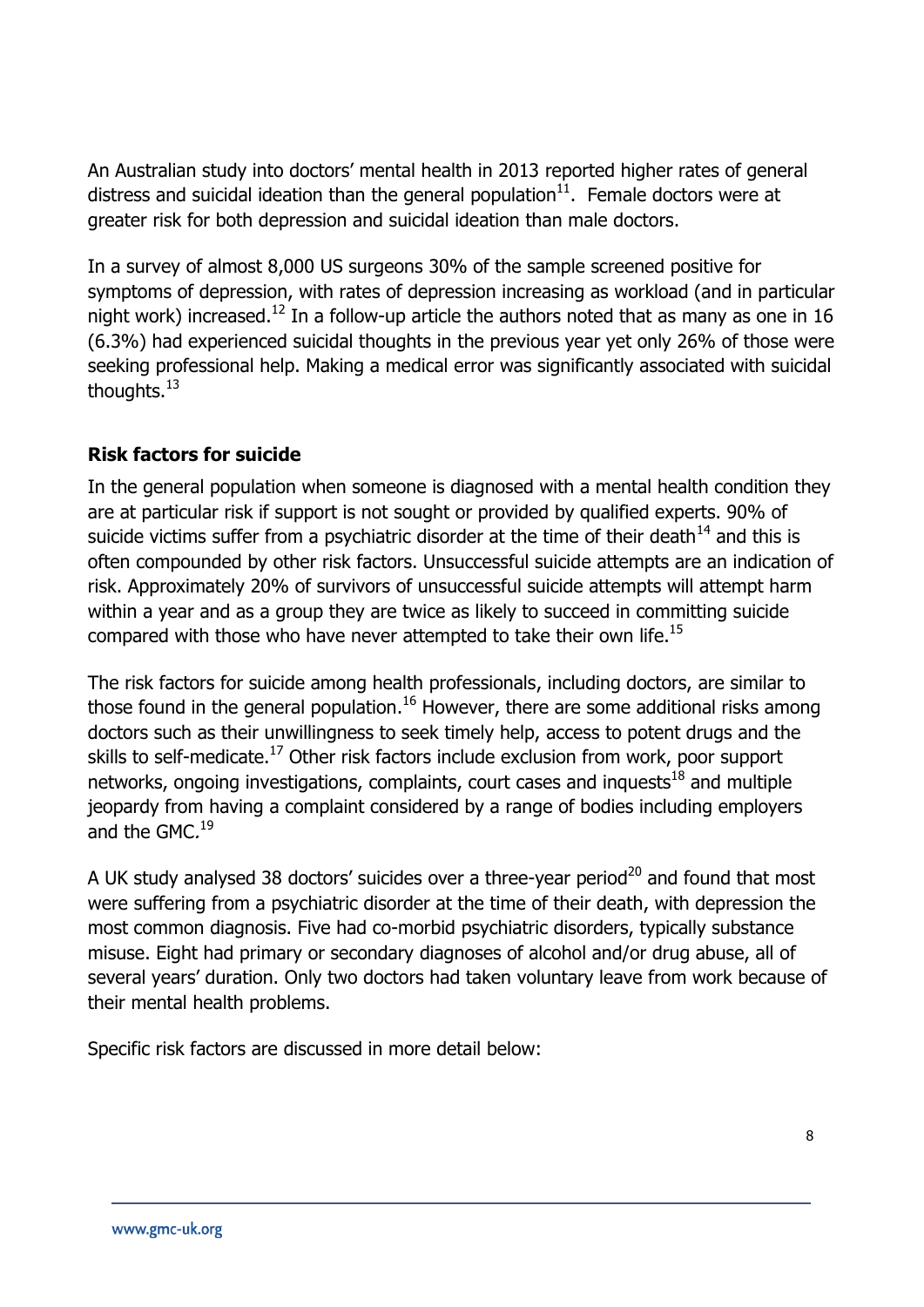**Depression:** Rates of depression among training grade doctors in their first internships in the US have been reported to be  $27\%^{21}$  and  $30\%^{22}$  A Canadian study showed that 23% of over 1,800 doctors had significant depressive symptoms, with female doctors twice as likely to be depressed. $^{23}$  A New Zealand analysis has suggested that mental health problems are nearly three times as prevalent in general practitioners than in the general population,<sup>24</sup> and another New Zealand study of hospital doctors found that 29% of doctors showed psychological distress – higher than in the general population.<sup>25</sup>

**Substance abuse:** Recent data suggests that the prevalence of alcohol dependence and illicit drug abuse by doctors is similar to that among the general population, however doctors may be at an increased risk for prescription drugs.<sup>26</sup> However, doctors used prescription drugs such as benzodiazepines more frequently,<sup>27</sup> presumably because of their relative ease of access. Self-reported drug use surveyed in a large US study<sup>28</sup> was most common in emergency medicine doctors (who used more illicit drugs) and psychiatrists (who used more benzodiazepines). Paediatricians had low overall rates of use, as did surgeons. Anesthesiologists had higher rates of use only for major opiates. In a sample of doctors attending the NHS Practitioner Health Programme, a confidential service for doctors and dentists living in London who have mental health and/or addiction concerns, anaesthetists, dentists and emergency medicine doctors were most likely to present with addiction problems.<sup>29</sup>

**Work and home:** In a study of 38 doctors who committed suicide in England and Wales between 1991 and 1993, 71% had significant problems at work. Seven were facing complaints and in five cases this appeared to be a key factor leading to suicide. These doctors were also facing other problems at work and at home.<sup>30</sup>

Many doctors prioritise their work over everything else. It has been suggested this serves the purpose of avoiding intimacy, which may place strain on both personal and working relationships. $31$  Doctors may also face stigma if they admit they have a mental health problem and are unable to work as a result.<sup>32</sup>

**Personality factors:** The high-risk doctor has been described as driven, competitive, compulsive, individualistic, ambitious and often a graduate of a prestigious school.<sup>33</sup>

The American Medical Association and American Psychiatric Association conducted an extensive study of physician suicide in the  $1980s<sup>34</sup>$  It found that doctors who killed themselves were reported to have fewer friends and acquaintances and were emotionally detached.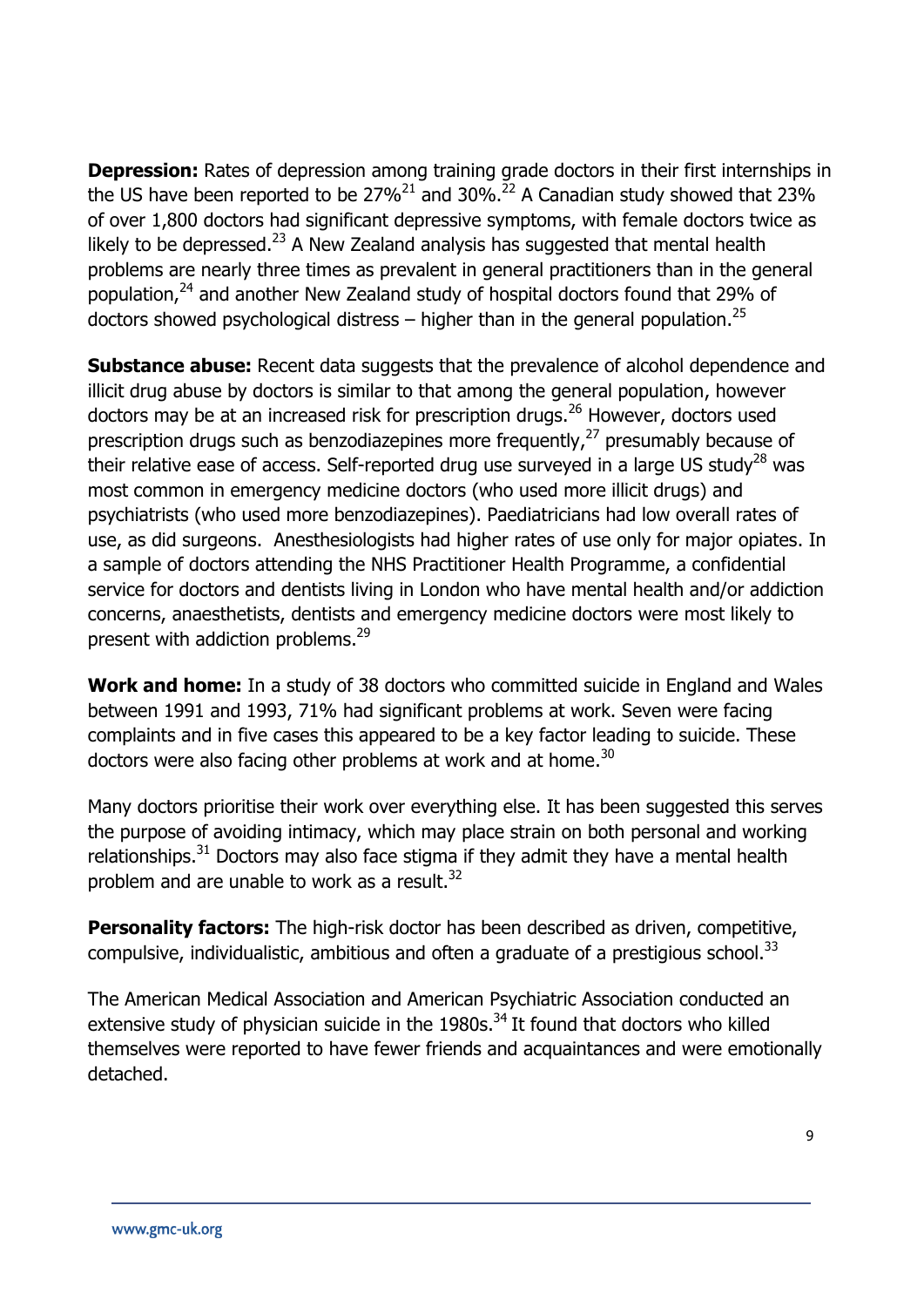A further US study found that physicians were more likely to show traits of dependency, pessimism, passivity and self-doubt.<sup>35</sup> Another study highlighted that doctors also tended to be perfectionists.<sup>36</sup> Perfectionism may lead to conscientiousness during medical school and to a thorough clinical approach but it may also breed an unforgiving attitude when mistakes inevitably occur.

**Involvement with the regulator:** Doctors with severe mental health or addiction problems are referred to the GMC. Until recently $^{37}$  when a doctor was referred to the GMC for investigation they received no support unless they happened to be in a medical specialty that provided this type of support directly.<sup>38</sup> Doctors referred to PHP with some form of regulatory involvement ranged from one third of all doctors at the start of the programme in 2008 to less than 10% in 2013. This significant decrease may be attributed to doctors accessing support services before they get to the point where a regulator needs to be involved. $39$ 

Often a doctor will be involved in a number of investigation processes at the same time (*multiple jeopardy*), with the complaint process being stressful; the nature of multiple investigations including employer disciplinary processes means investigations can take many years, be intimidating and can lead to mental health problems and even suicide. During an investigation doctors could have their professional work dissected by a wide range of bodies, including:

- **Employer**
- Regulator
- Police
- Clinical commissioning group in England
- Criminal court
- Civil court
- National ombudsman and other bodies who handle complaints.

Some commentators have described this as 'death by 1000 arrows'.<sup>40</sup> In recent years the GMC has taken steps to help doctors who find themselves in this situation. In January 2012 it launched a website 'Your Health Matters'  $41$  which provides support and information for those who may for health reasons be involved in the GMC's fitness to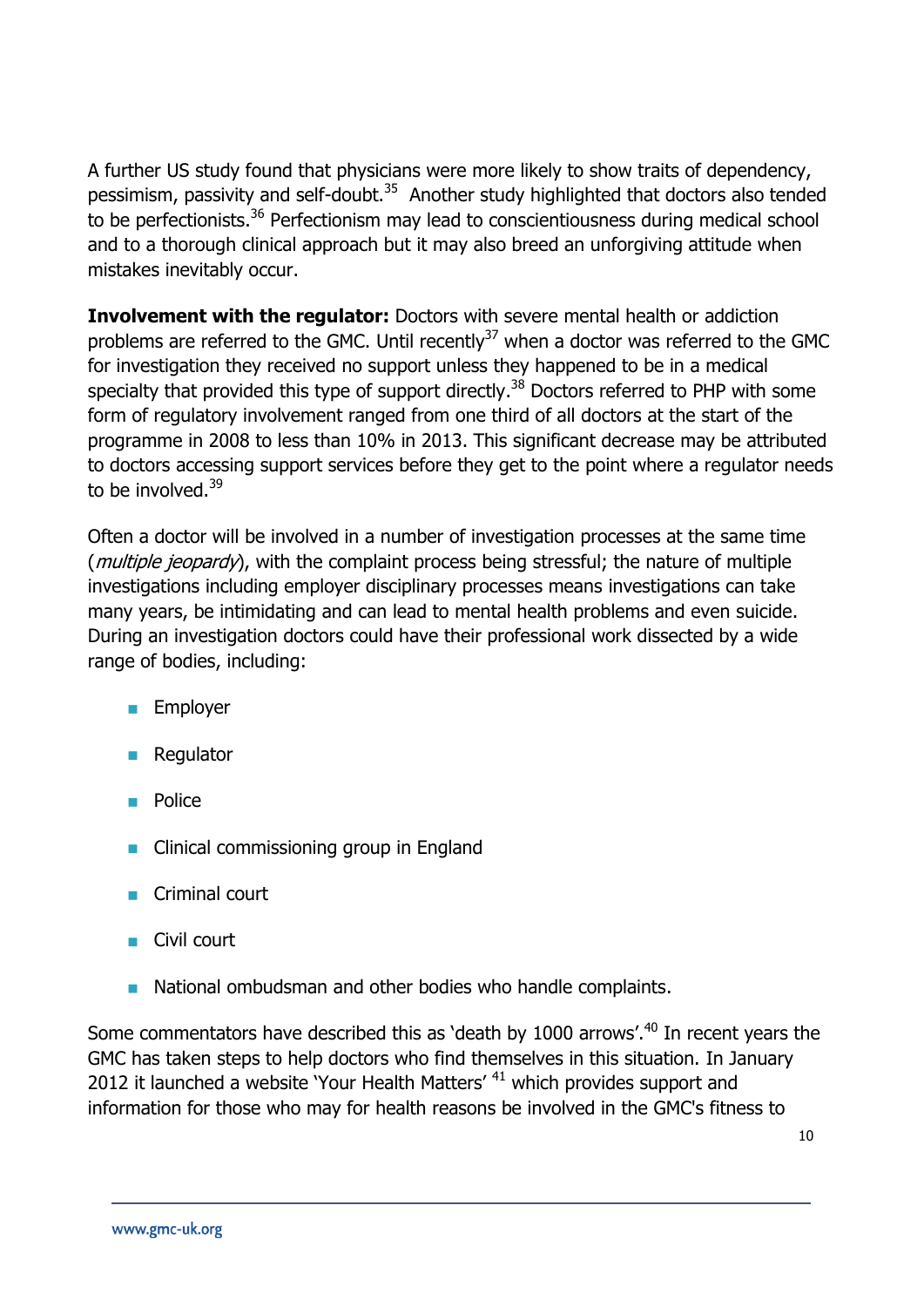practise procedures. In May 2012 it also set up a pilot which provides any doctor subject to a GMC investigation with confidential, independent emotional support from another doctor throughout the process. The GMC commissioned the British Medical Association's Doctors for Doctors Service to provide the support - the pilot is still running and an independent evaluation of the service is due to be published before the end of 2014.

**Complaints against doctors:** Research published in New Zealand in 2004<sup>42</sup> looked at the immediate $^*$  and long-term $^{\dagger}$  impact on doctors who receive patient complaints. Of the 221 doctors who had received a medical complaint, the immediate impact revealed:

- 72.5% of respondents expressed feelings of anger
- 65.1% felt depressed
- **38.4% indicated they had reduced levels of enjoyment in practising medicine**
- 36.4% had feelings of quilt and being shamed.

Longer term, 36.6% of respondents continued to have feelings of anger. Feelings of depression, guilt, shame, and loss of enjoyment in being a doctor fell to around 10%.

\* first few days, and up to six weeks, after receiving a complaint

† After a six-week period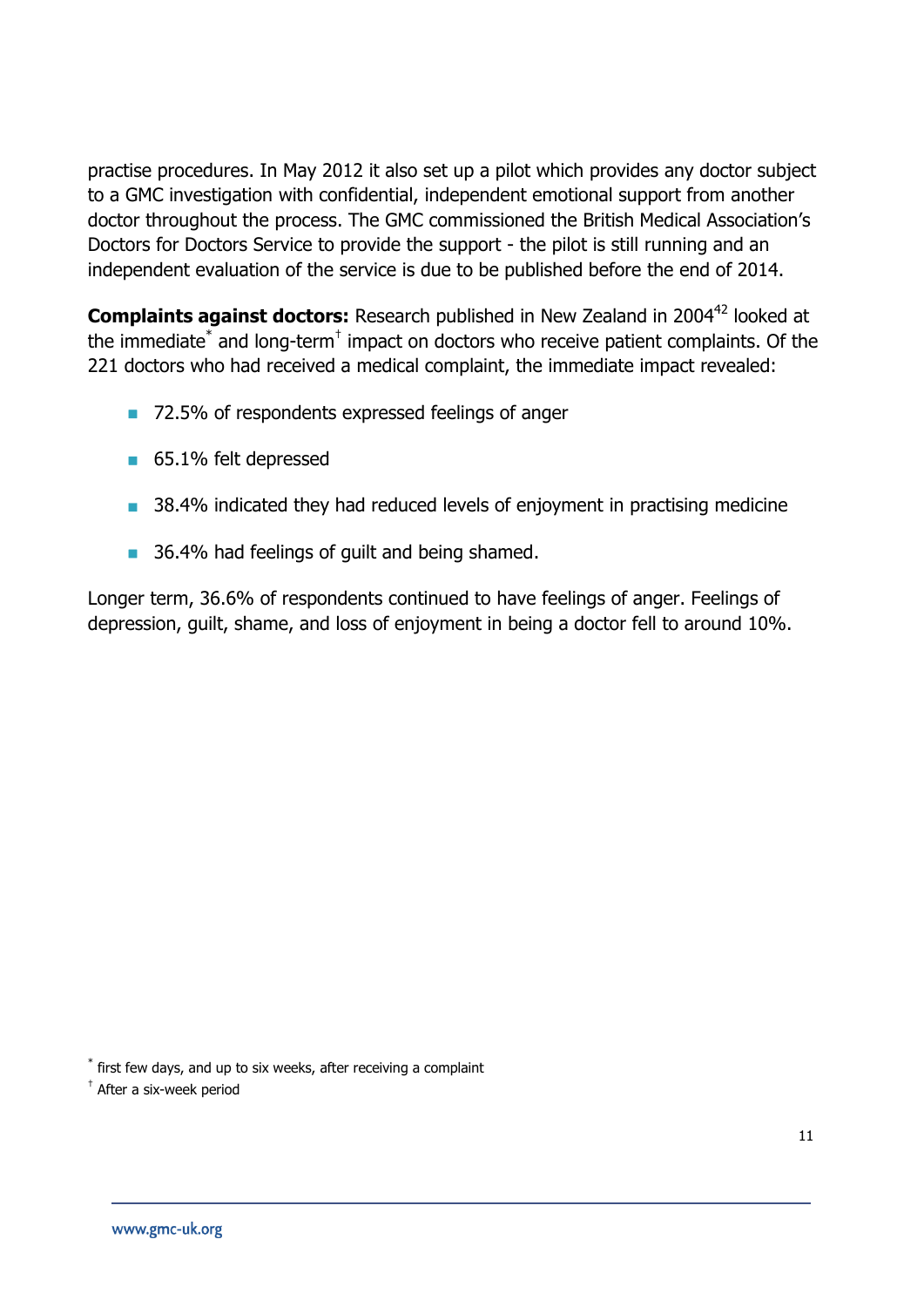# **Review**

The review used three sources of information: a desk-based case review of doctors who had committed suicide while going through the GMC process; an examination of the GMC processes; and interviews with GMC staff and associates as well as external stakeholders who have an interest in this area.

### **Case review methodology**

A desk-based case review was undertaken of doctors who had died during the years 2005 to 2013 where those doctors were known to have had open GMC cases at the time of their death. The aim was to identify those deaths that were considered to have been due to suicide or suspected suicide using a specific case definition approach (see below). Following the initial review those cases were subsequently reviewed by a medically qualified GMC staff member (a GMC Employee Liaison Adviser\* ).

The identified suicide cases were then subject to a more in-depth review of the records held by the GMC to identify specific demographic, case investigation and death related characteristics and factors.

Data sources used included GMC 'Siebel' management information system, GMC Livelink document storage systems, FOI requests, GMC investigations teams, GMC case note archives (cases prior to 2006), death certificates from the General Register Office, Google search terms (doctor's name, death, coroner, inquest, obituary, BMJ).

### **Methodological issues**

Research involving deaths from suicide can be methodologically difficult because of acknowledged limitations in the recording and coding of such deaths. The use of open, misadventure, accidental and, increasingly, narrative verdicts by coroners where some doubt exists on suicidal intent can lead to under-recording of cases. The use of a specific case definition in a study that accepts the use of multiple sources of data rather than relying solely on coroner verdicts can potentially minimise the risk of under-recording. This helps ensure consistency and comprehensiveness of 'case' capture.

<sup>\*</sup> Conflicts of interest: The reviewer was involved in advising and supporting the doctor's MD / RO in three cases in his role as GMC ELA.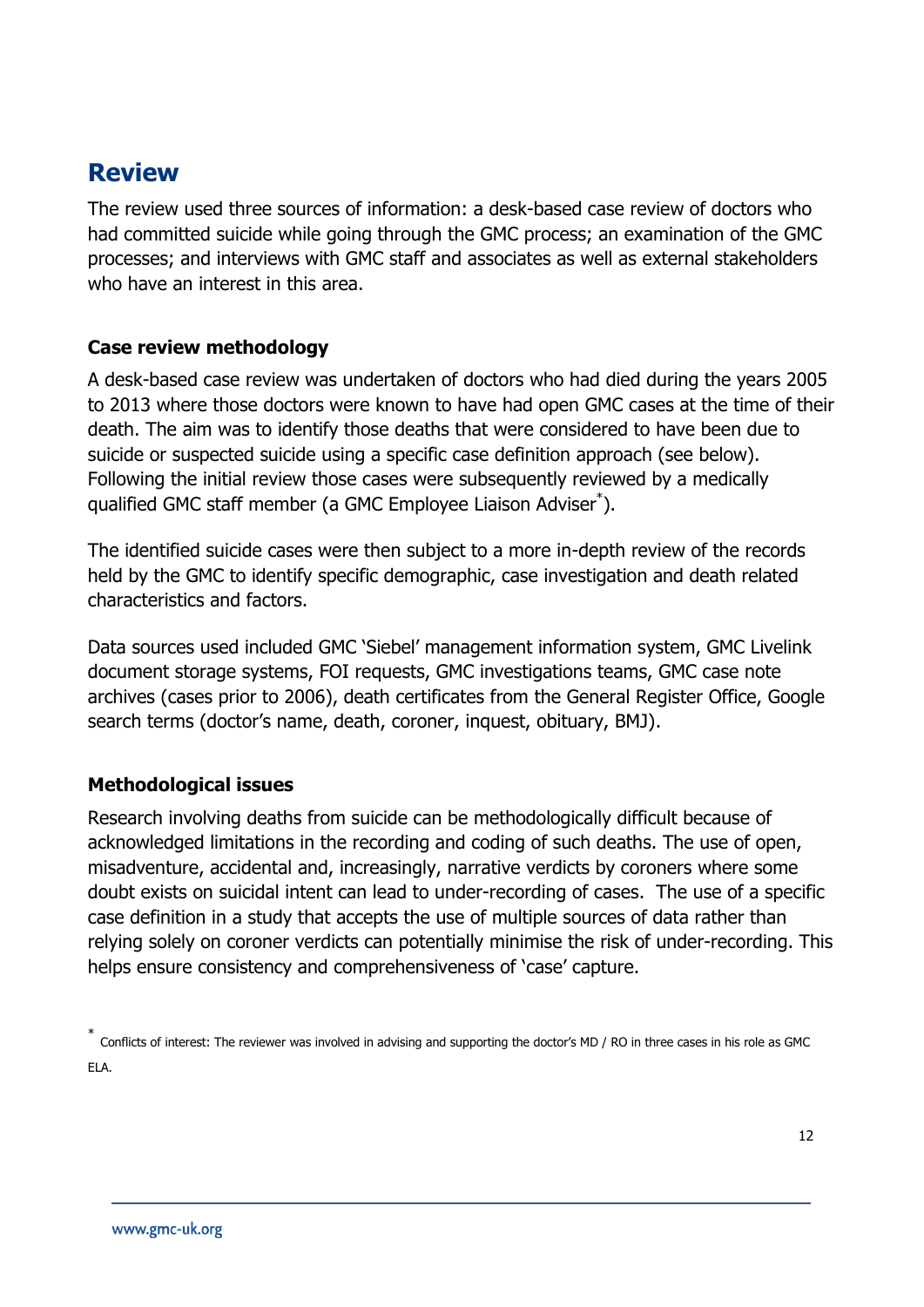A desk-based review of cases also has its own limitations as important data may not have been collected previously within the information systems being used eg full reports of coroners' inquests, views of family, colleagues, death certificate copies not being present.

Given the sensitivity involved in publishing information relating to suicides and suspected suicides, efforts have been made to try to avoid identifying specific doctors within the data analysis to protect deceased doctors, their families, friends and colleagues.

### **Case definition of suicide:**

An open GMC fitness to practise (FTP) case at the time of death where death occurred during 2005 – 2013 and where doctor disclosure of the case had occurred

### **AND**

Death certificate / coroner report confirmation of cause of death = suicide / open / narrative verdict suggesting intent

### **OR**

Reputable source of information (GP / treating psychiatrist / immediate family member / medical defence organisation / police / employer) raising strong possibility of death by suicide

### **OR**

Multiple media references to the strong possibility of suicidal intent

### **Case definition of suspected suicide:**

An open GMC fitness to practise case at the time of death where death occurred during 2005 – 2013 and where doctor disclosure of the case had occurred

### **AND**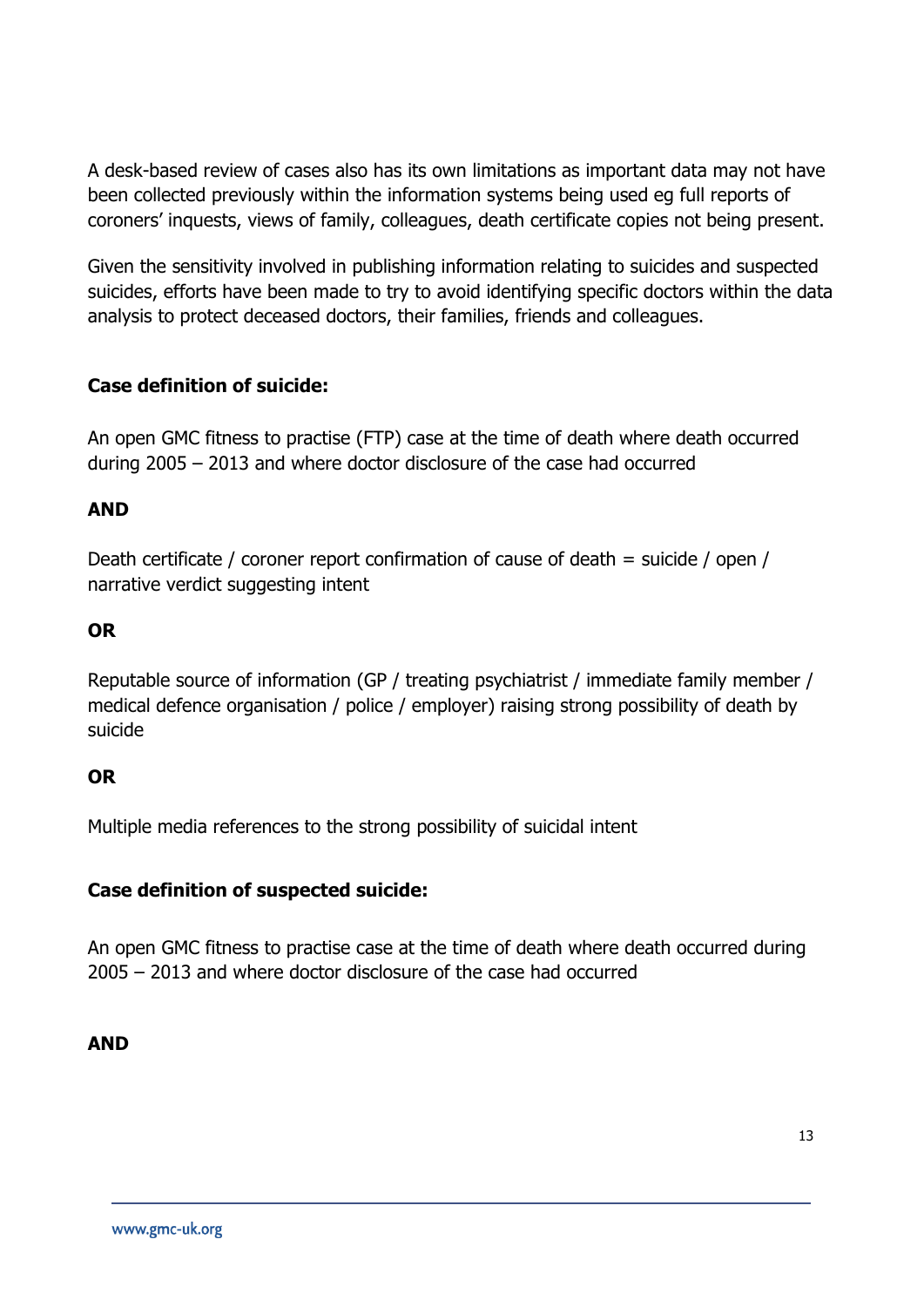Death certificate / coroner report confirmation of cause of death = misadventure or accidental verdict but significant concerns raised about suicidal intent by one other party

### **OR**

Awaiting inquest and death certification but reasonable evidence of suicidal ideation prior to death

#### **Data capture**

The following data ware captured for those cases that met the definition of suicide or suspected suicide.

### Doctor information

■ Name / GMC UID / Age at death / Gender / Marital status / Employment status at death / UKPMQ / CCT Specialty / Training status

#### GMC investigation related

■ Case Reference / Date case opened<sup>\*</sup> / Date case closed<sup>†</sup> / Date of removal from register / Referral source / Investigation stage at death / No of days in GMC investigation / GMC registration status at death / Health allegation / Performance allegation / Conduct allegation / Fraud or criminal allegation / Ongoing police or NHS Counter Fraud investigation at death / Ongoing National Clinical Assessment Service assessment where known / GMC health assessment or medical supervision / Date of most recent GMC health assessment or medical supervision / Most recent health assessment or medical supervision outcome / Health assessment or medical supervisor diagnosis / Whether GMC staff or medical supervisors had concerns over suicide risk / Doctor accessed other support services where known / Current medical care / Previous known self-harm attempt

\* Date of earliest case opened eg date of initial referral case opened that was closed subject to being transferred to a new case review case.

 $<sup>†</sup>$  Date that last case closed ie may be unrelated to original case opened.</sup>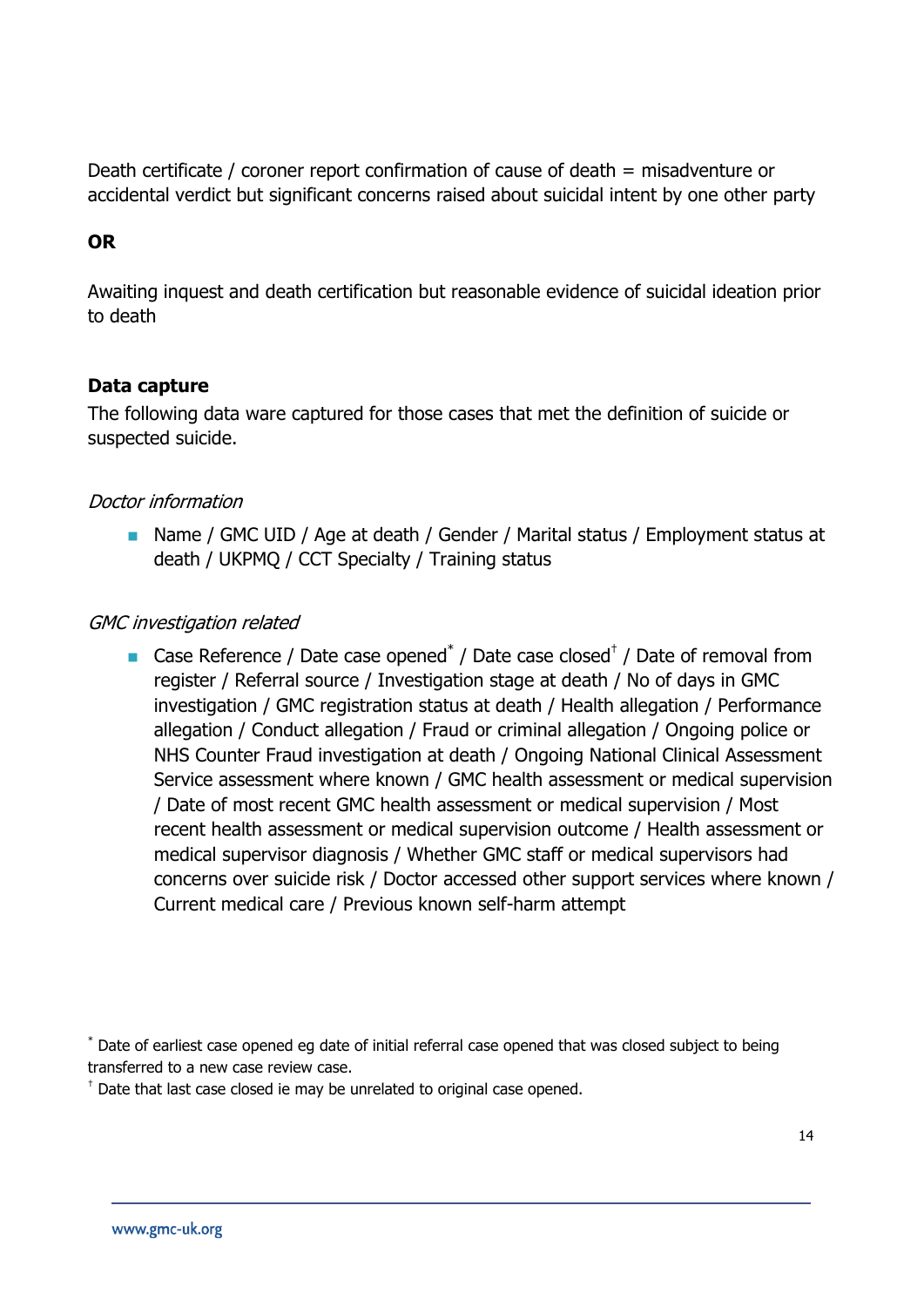### Death-related information

■ Date of death / Country of death / Cause of death / Additional details on cause of death / Suicide method known / Death certificate available / Coroner inquest held / Coroner details / Coroner verdict

### Other information

GMC Serious Event Report conducted

### **Results**

**The case review identified 114** doctors who had died during 2005 – 2013 inclusive and had an open and disclosed GMC case at the time of death.

Having applied the case definition, **24 were classified as 'suicide' and 4 as 'suspected suicide' ie a total of 28**. The following analysis has been applied to all these 28 cases treated as a single group.

### Doctor Characteristics

(NB: percentage totals do not necessarily add to 100% due to rounding)

### Case definition

| Suicide              | 24 | 86% |
|----------------------|----|-----|
| Suspected<br>Suicide | 4  | 14% |
| Total                | 28 |     |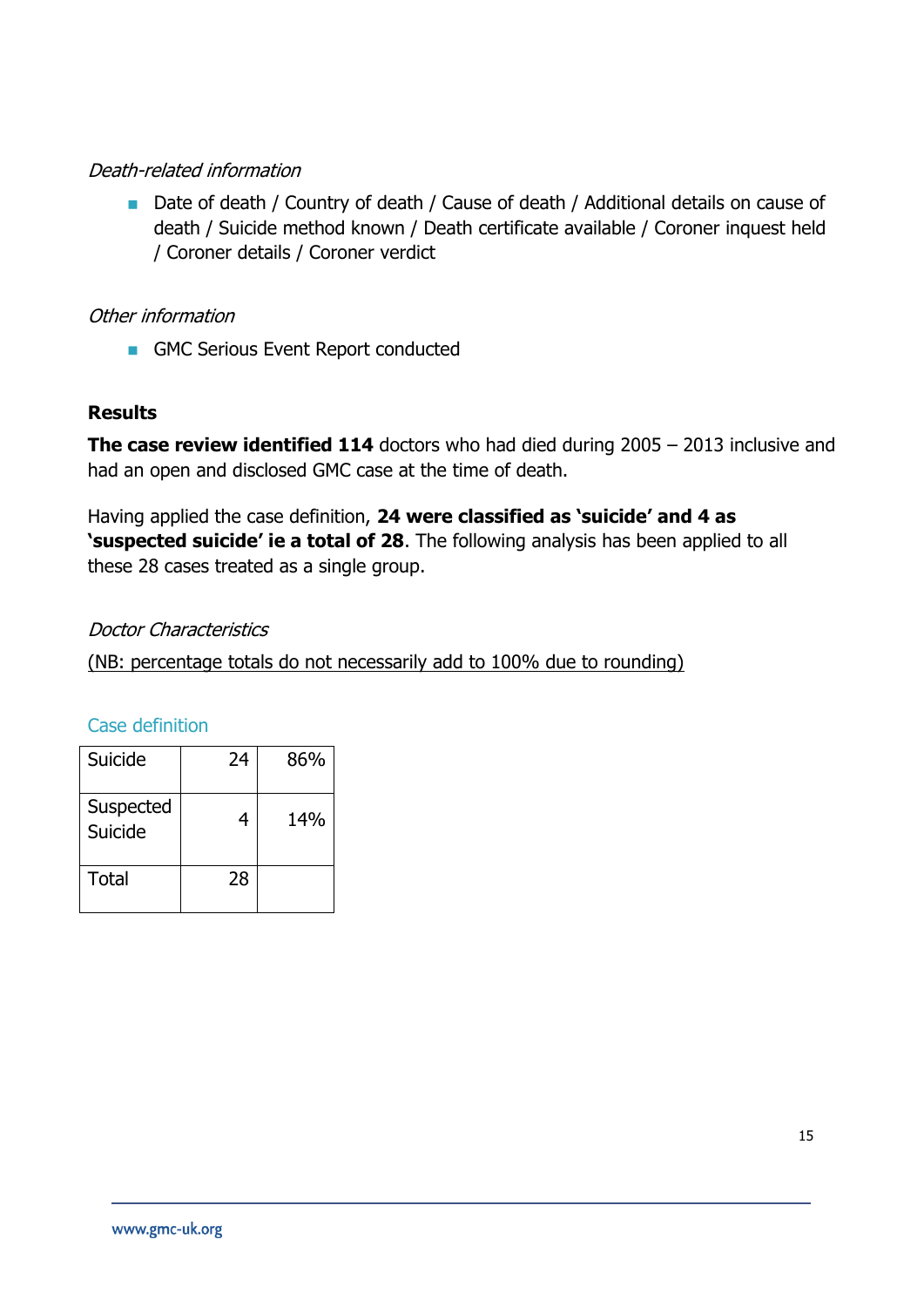### Gender

| Male   | 20 | 71% |
|--------|----|-----|
| Female | 8  | 29% |
| Total  | 28 |     |

# Age group (at death)

| Under 30     | 1              | 4%  |
|--------------|----------------|-----|
| 30-39        | 10             | 36% |
| 40-49        | 7              | 25% |
| 50-59        | 7              | 25% |
| 60-69        | 1              | 4%  |
| $70+$        | $\overline{2}$ | 7%  |
| <b>Total</b> | 28             |     |

### Marital status

| Married /<br>Partnered | 13 | 46% |
|------------------------|----|-----|
| Single                 | 10 | 36% |
| Unknown                | 5  | 18% |
| <b>Total</b>           | 28 |     |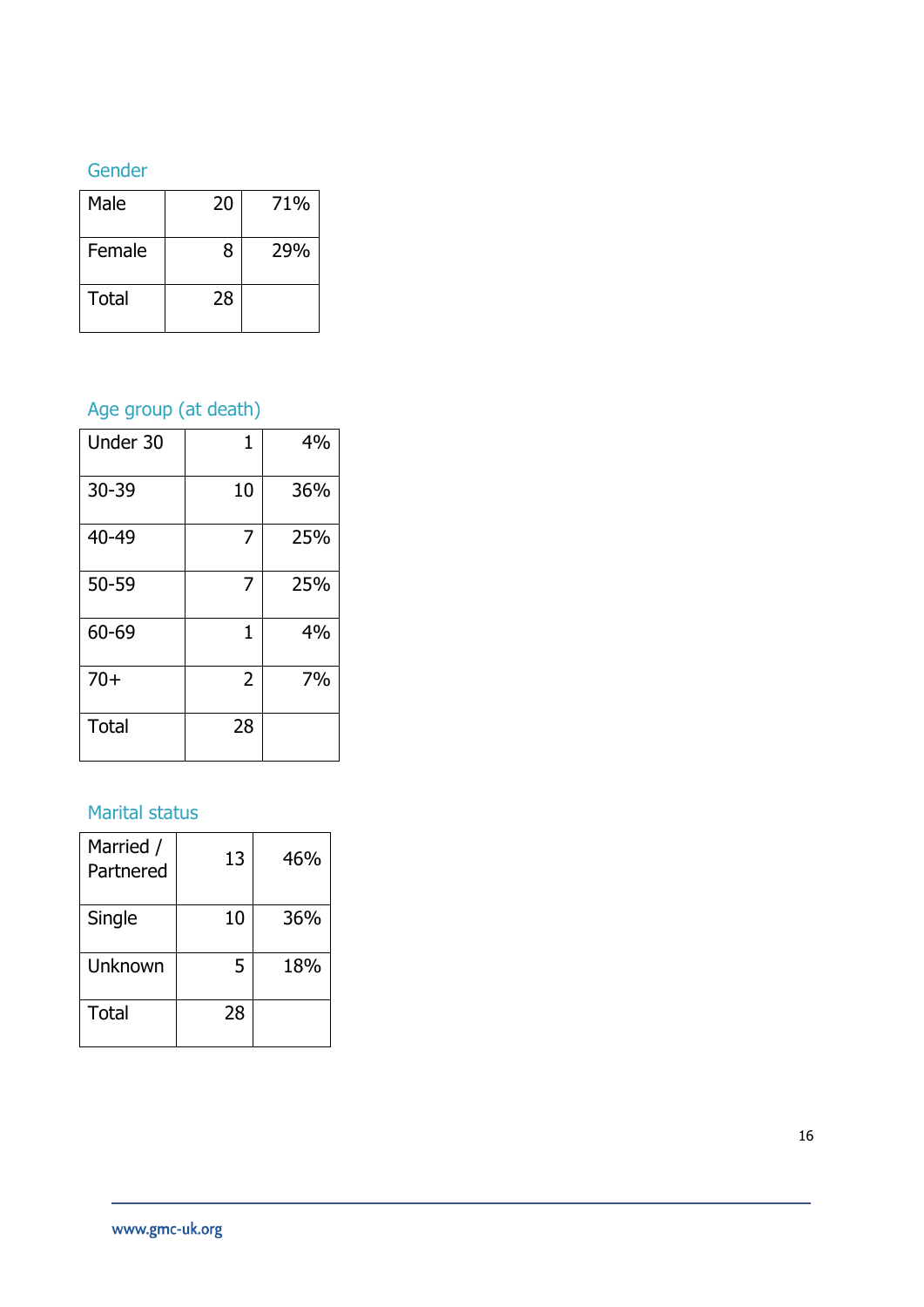# PMQ

| UK    | 22 | 79% |
|-------|----|-----|
| Other | 6  | 21% |
| Total | 28 |     |

# Employment status at death

| Employed<br>(including<br>self-<br>employed) | 15 | 54% |
|----------------------------------------------|----|-----|
| Unemployed                                   | 6  | 21% |
| Retired                                      | 1  | 4%  |
| Unknown                                      | 6  | 21% |
| <b>Total</b>                                 | 28 |     |

# Specialty / GP

| GP                                            | 9  | 32% |
|-----------------------------------------------|----|-----|
| <b>Specialist</b>                             | 9  | 32% |
| <b>Neither GP</b><br>nor<br><b>Specialist</b> | 10 | 36% |
| Total                                         | 28 |     |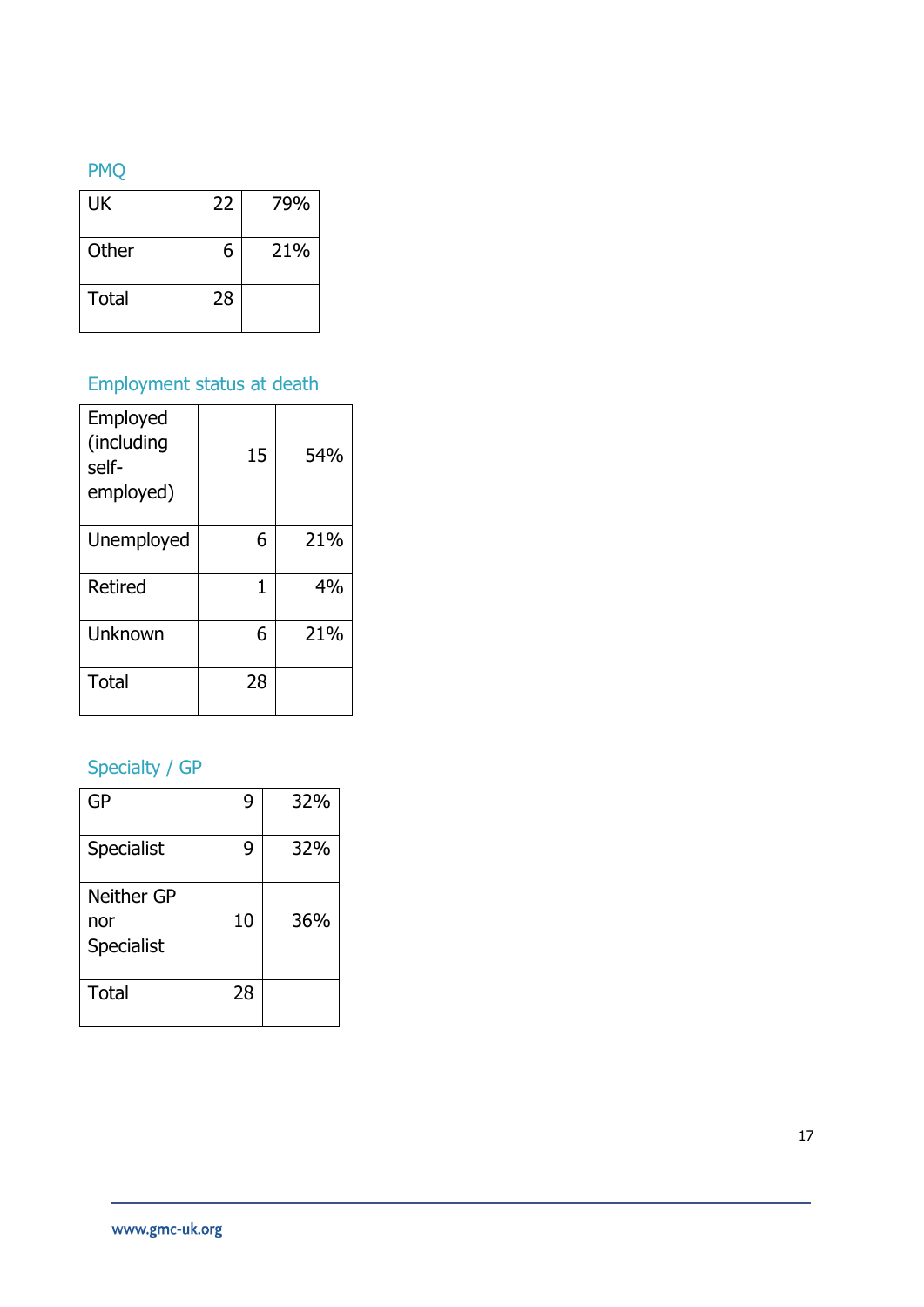# Trainee status

| <b>Trainee</b> | 2  | 7%  |
|----------------|----|-----|
| Other          | 26 | 93% |
| <b>Total</b>   | 28 |     |

# Investigation Related Characteristics

# Case referred by

| Employer          | 15             | 54% |
|-------------------|----------------|-----|
| Police            | 4              | 14% |
| Self-<br>referral | 3              | 11% |
| Complaint         | $\overline{2}$ | 7%  |
| Other             | 4              | 14% |
| Total             | 28             |     |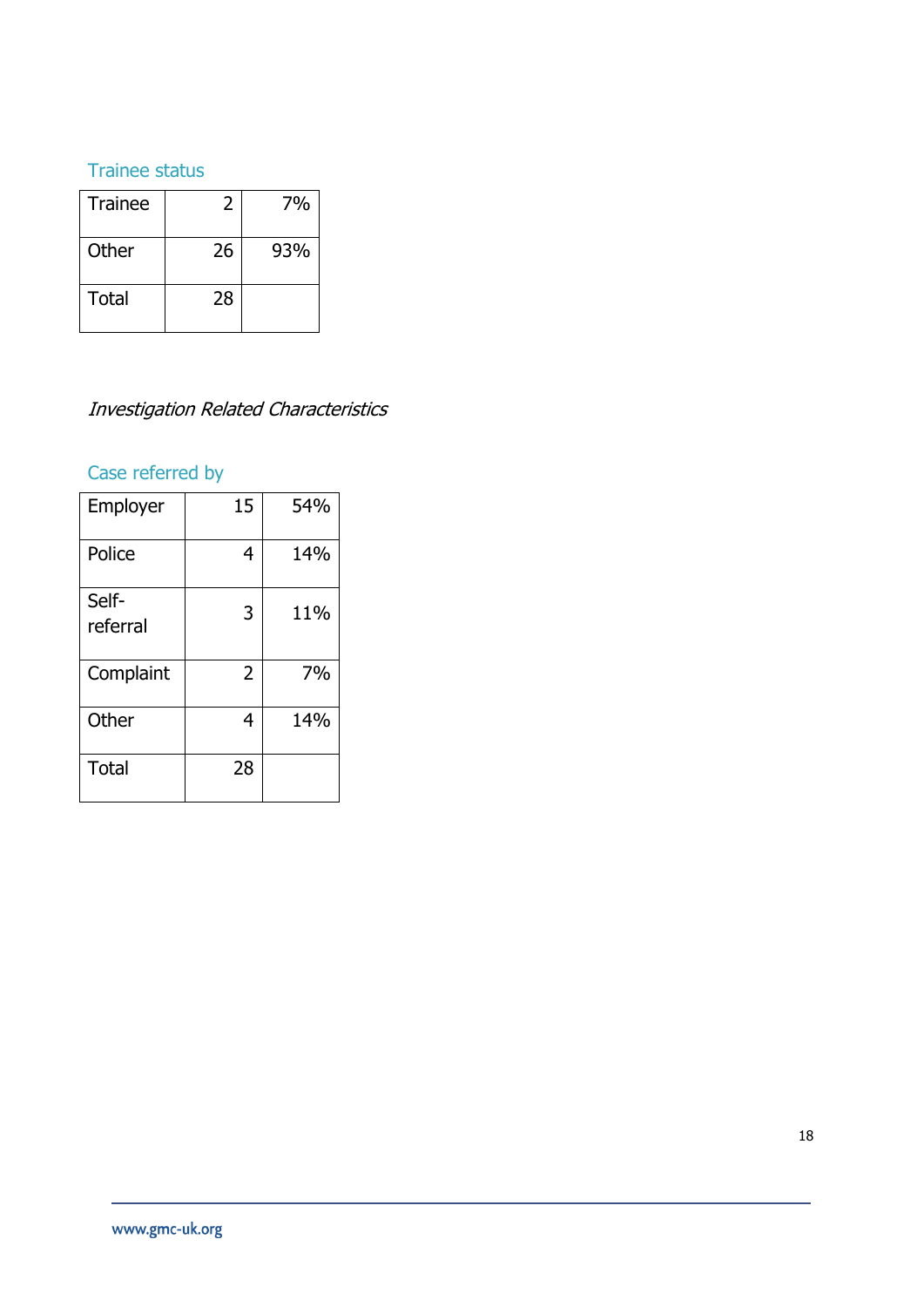# Length of GMC investigation at death

| Under 1<br>month           | 2  | 7%  |
|----------------------------|----|-----|
| $1 - 3$<br>months          | 5  | 18% |
| 4-6<br>months              | 3  | 11% |
| $7 -$<br>12months          | 5  | 18% |
| 1-2 years                  | 4  | 14% |
| 2-5 years                  | 5  | 18% |
| Over <sub>5</sub><br>years | 4  | 14% |
| <b>Total</b>               | 28 |     |

# Concerns investigated

|              | Health |     | Performance |     | Conduct |     | Police<br>Fraud |     |
|--------------|--------|-----|-------------|-----|---------|-----|-----------------|-----|
| Yes          | 20     | 71% | 4           | 14% | 16      | 57% | 11              | 39% |
| <b>No</b>    | 8      | 29% | 24          | 86% | 12      | 43% | 17              | 61% |
| <b>Total</b> | 28     |     | 28          |     | 28      |     | 28              |     |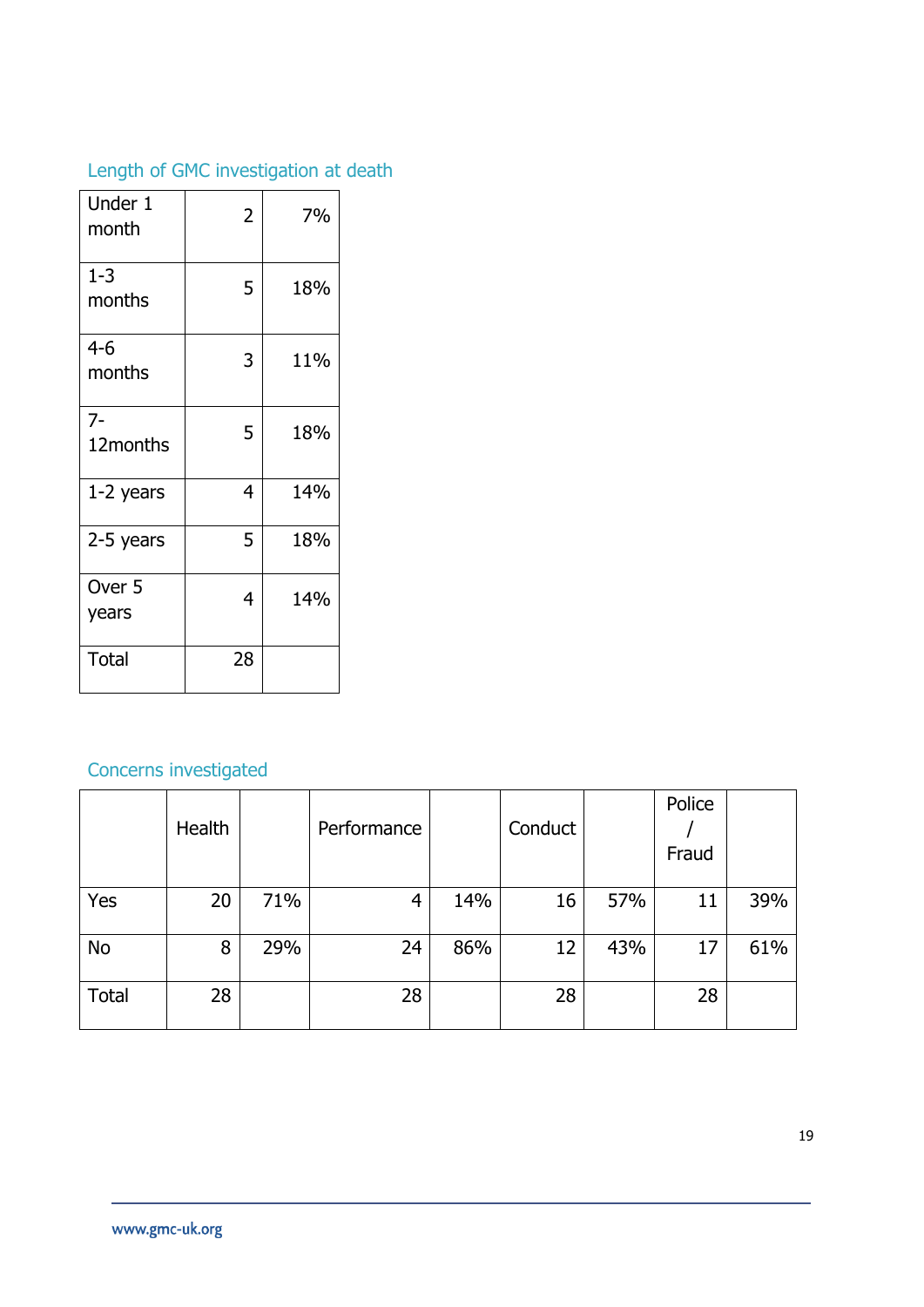### Doctors with Health Concerns

Looking specifically at the 20 doctors with health concerns  $-$  two doctors (10%) also had performance concerns; nine (45%) conduct concerns; and six (30%) had police / fraud involvement.

Fourteen of the doctors (70%) with health concerns had had a health assessment or had seen a medical supervisor during their investigation. The view of the health assessor / medical supervisor in these 14 cases was that the doctor was fit to practise with supervision in eight cases (57%) and not fit to practise in the six remaining (43%).

The most recent health assessor / medical supervisor diagnoses for these 20 doctors included eight (40%) alcohol-related illnesses, seven (35%) doctors with depression, four (20%) with bipolar depression and two (10%) with substance misuse. Seven doctors (35%) had dual diagnoses.

In six (30%) of the 20 health concerns cases there was a specific risk of suicide known to the GMC (investigation staff and / or health assessors / medical supervisors). In ten cases (50%) there was a specific record that there was no known suicide risk. In four cases (20%) no mention of known suicide risk status can be seen.

Seventeen of the doctors (85%) with known health concerns were known to be receiving current medical care from either specialist psychiatry services and / or GP. Only one doctor (5%) was known to be refusing any medical care. In two doctors (10%) it was unknown what their current medical care was at the time of death.

Seven doctors (35%) with health concerns had had a known history of self-harm.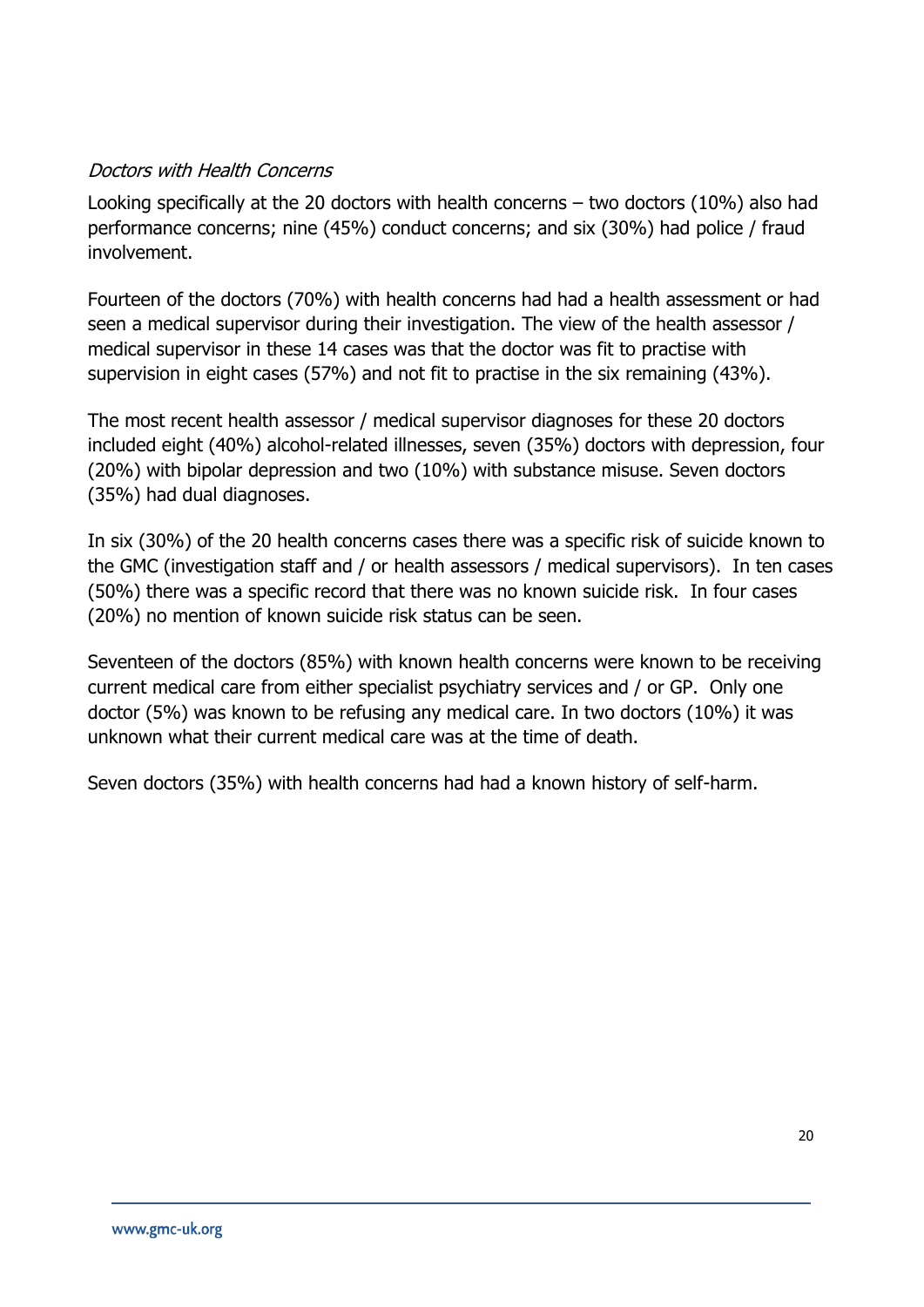# Registration Status at Death

| No IOP*<br>conditions    | 11             | 39% |
|--------------------------|----------------|-----|
| <b>IOP</b><br>conditions | 3              | 11% |
| <b>IOP</b><br>suspension | 2              | 7%  |
| <b>FTP</b><br>suspension | $\overline{2}$ | 7%  |
| Undertakings             | 10             | 36% |
| <b>Total</b>             | 28             |     |

# Stage of GMC Investigation at Death

| Stream 2<br>cases            | 1  | 4%  |
|------------------------------|----|-----|
| Collection<br>οf<br>evidence | 14 | 50% |
| Referral to<br>FTP Panel     | 1  | 4%  |
| Case<br>review               | 12 | 43% |
| <b>Total</b>                 | 28 |     |

\* An Interim Orders Panel (IOP) hearing looks at whether a doctor's registration should be restricted while allegations about their conduct are resolved.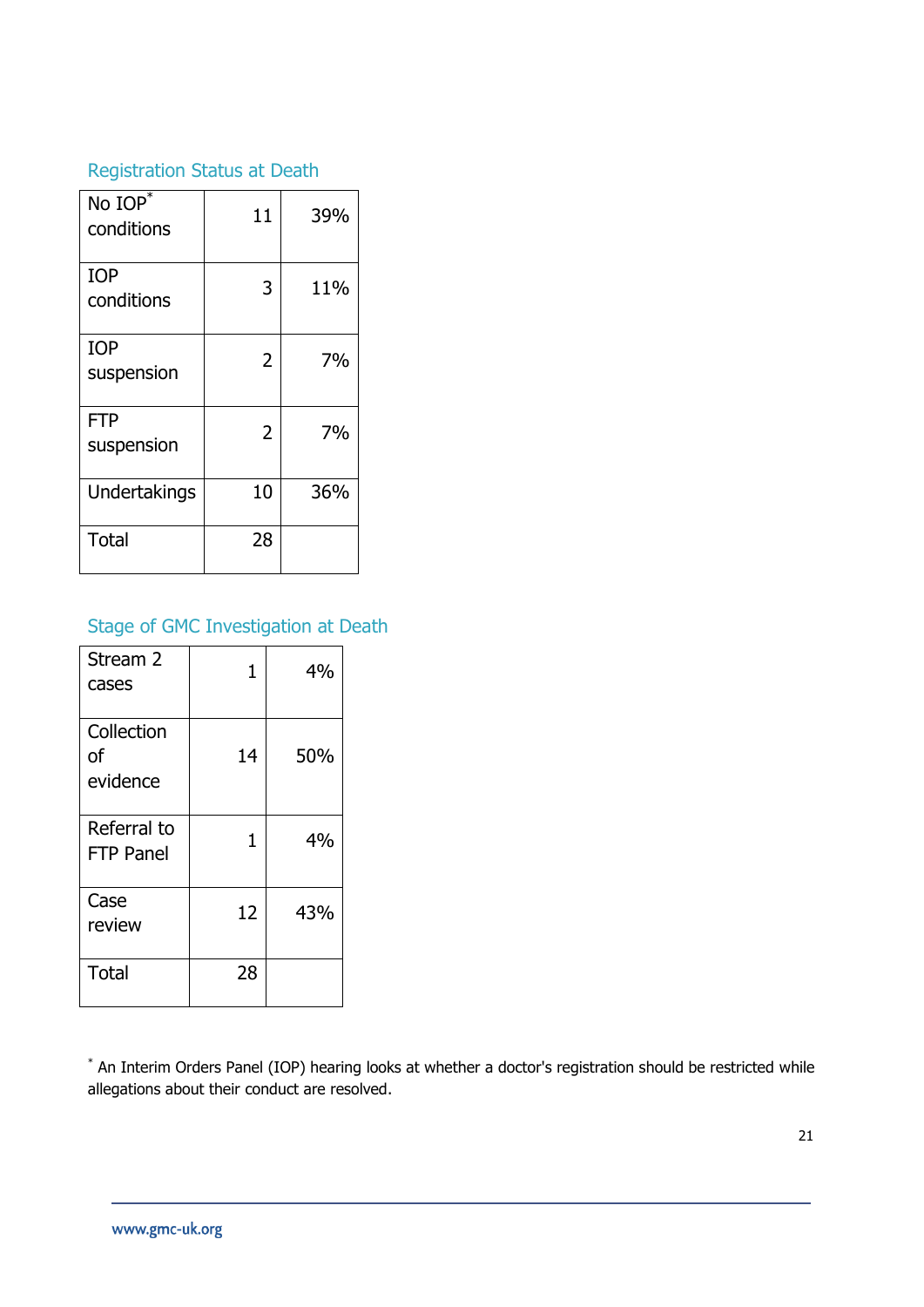# Characteristics Related to Death

# Year of death

| 2005         | 4              | 14% |
|--------------|----------------|-----|
| 2006         | 3              | 11% |
| 2007         | 1              | 4%  |
| 2008         | 1              | 4%  |
| 2009         | 1              | 4%  |
| 2010         | $\overline{2}$ | 7%  |
| 2011         | 3              | 11% |
| 2012         | 4              | 14% |
| 2013         | 9              | 32% |
| <b>Total</b> | 28             |     |

# Place of death

| UK    | 26 | 93% |
|-------|----|-----|
| Other | 2  | 7%  |
| Total | 28 |     |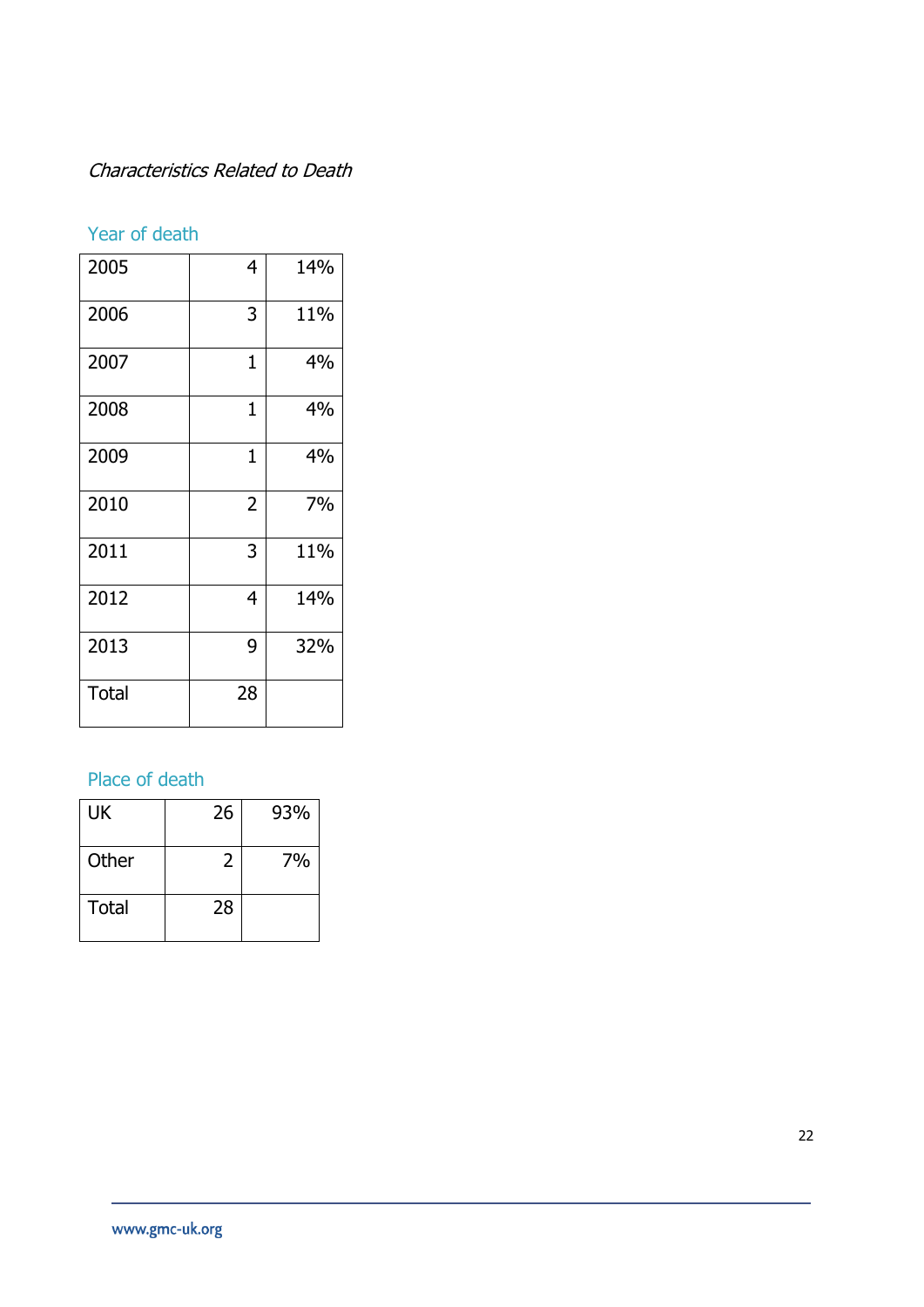#### Suicide method

| Self-injury        | 10 | 36% |
|--------------------|----|-----|
| Self-<br>poisoning | 11 | 39% |
| <b>Both</b>        | 3  | 11% |
| Unknown            | 4  | 14% |
| <b>Total</b>       | 28 |     |

Of the 11 doctors that took their own lives through self-poisoning, three (27%) are suspected to have obtained the drugs through their workplace and five (45%) used medication prescribed for them.

### Coroner's inquest held

| Yes          | 22 | 79% |
|--------------|----|-----|
| Unknown      | 6  | 21% |
| <b>Total</b> | 28 |     |

Of the 22 inquests known to have been held, the verdict was suicide in 19 cases (86%), misadventure in one case (5%) and a narrative verdict in one other (5%). The outcome from one inquest is not known.

### Other Characteristics

### GMC management review

It is current GMC practice for a senior manager to review all known or suspected suicide cases through a formal significant enquiry report (SER). All SERs are reported formally to Directors of the GMC on completion to ensure all lessons have been learnt and appropriate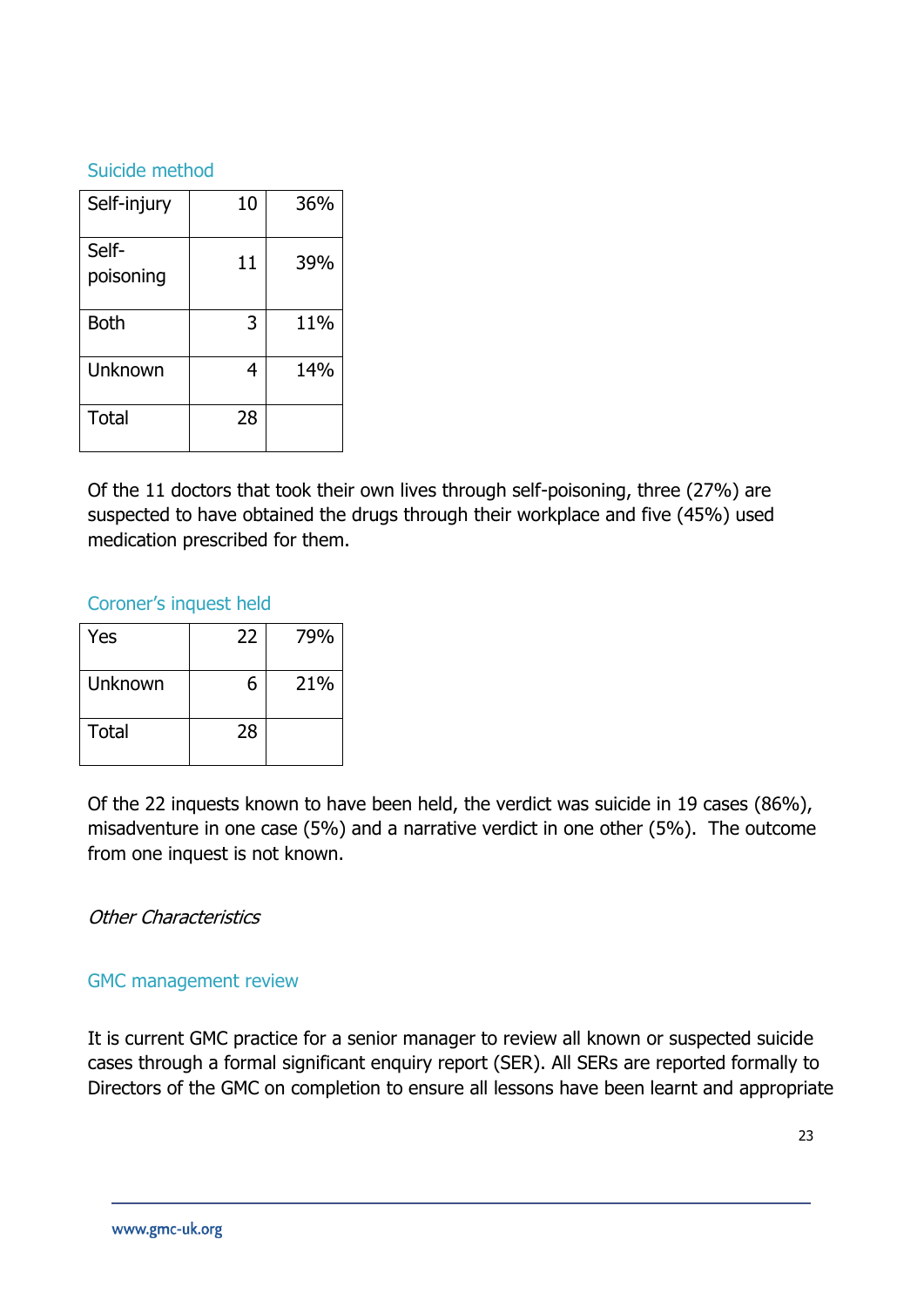management actions implemented. Prior to 2007 some cases would have been reviewed by the investigation officer and their manager to identify relevant issues.

| SER done                             | 13 | 46% |
|--------------------------------------|----|-----|
| Case<br>review                       | 5  | 18% |
| Awaiting<br><b>SER</b><br>completion | 2  | 7%  |
| No review<br>recorded                | 8  | 29% |
| Total                                | 28 |     |

### **GMC fitness to practise process**

An overview of the GMC fitness to practise process was undertaken to understand and assess how these cases were dealt with at the time and identify any areas of improvement.

### **Interviews**

A number of GMC staff and associates involved in the GMC investigation process were asked to provide input into the review:

- GMC medical and lay case examiners
- **Medical supervisors**
- **Other GMC fitness to practise staff.**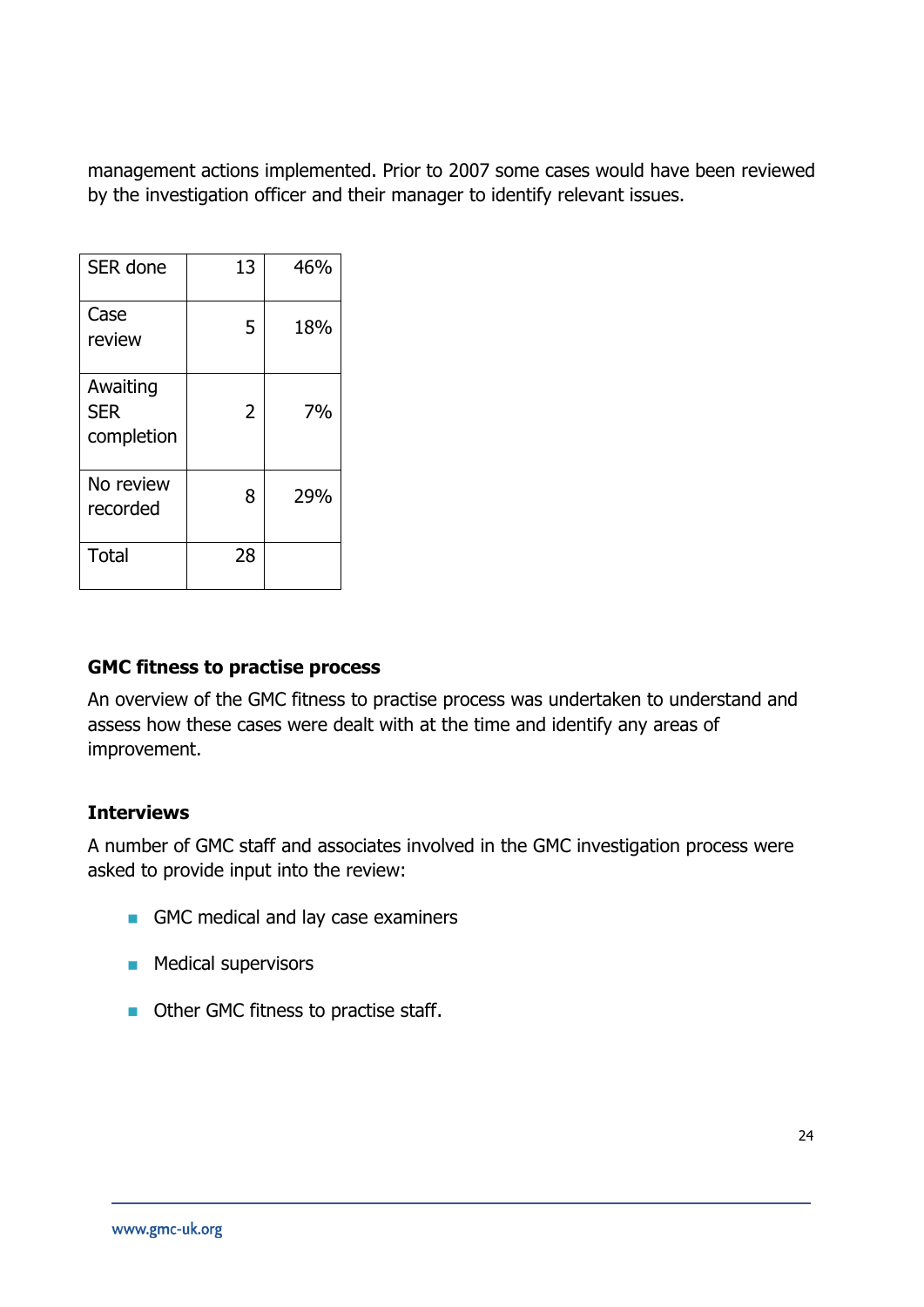The review also sought the views of a wide range of external stakeholders, including:

- **BMA Doctors for Doctors support services**
- **Practitioner Health Programme (PHP), London**
- Royal College of General Practitioners
- Royal College of Psychiatrists
- The Sick Doctors Trust
- **The Royal Medical Benevolent Fund**
- **The Foundation Programme**
- Connecting with People
- **Independent doctors, including junior doctors**
- **Medical Protection Society**
- **NHS Clinical Leaders Network**
- **Patients First**
- South London & Maudsley NHS Foundation Trust.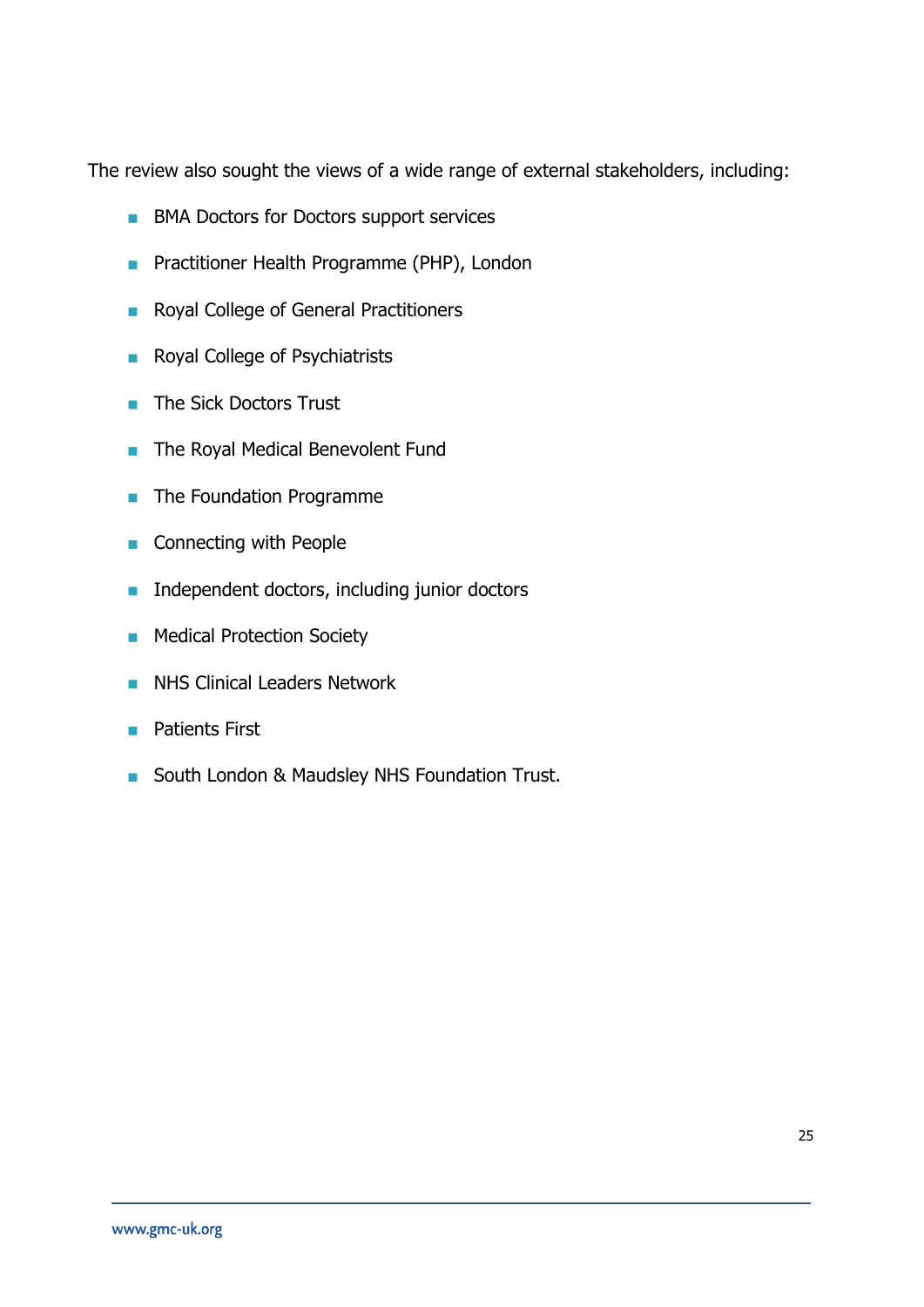# **Review findings: interviews with staff and key stakeholders**

Following the case reviews a number of GMC staff and associates and key stakeholders, including doctors who had been subject to the GMC's investigations, provided feedback on the fitness to practise process. A range of concerns were raised that require further consideration. These include:

- **1** GMC's fitness to practise process
- **2** Communication from the GMC
- **3** Timeframes
- **4** Undertakings
- **5** Contributory factors leading to a referral to fitness to practise
- **6** Medical supervisors
- **7** Health examiners
- **8** GMC medical structure
- **9** Local procedures
- **10** Support services for doctors
- **11** Transition from medical school to the foundation programme

### **1. GMC's fitness to practise process**

The GMC's fitness to practise (FTP) process is well defined and has undergone significant improvements over the past few years. In particular the GMC has looked at the way it corresponds with doctors and others and has sought to reduce legal language and references and to be more sensitive in the way it words its letters. However, the responses of external agencies and those outside the organisation suggest that many still believe the GMC is a 'process' driven organisation focused on protecting the public and that the doctor can become marginalised with little interpersonal communication, support or compassion.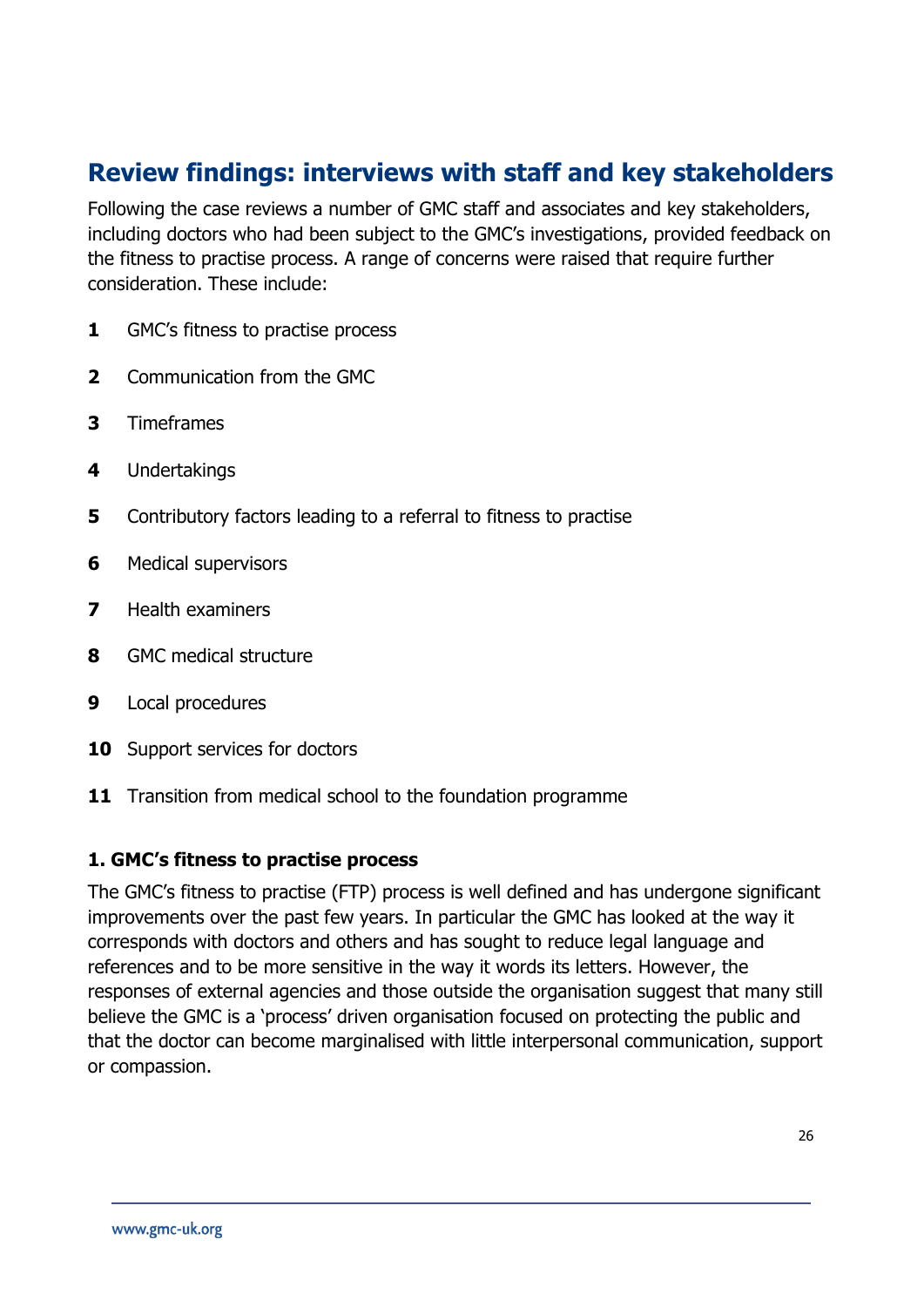The administrative processes for dealing with a fitness to practise case are clearly defined. However, external commentators argue that because the system has been developed with a very specific structure and set of legal parameters, it at times lacks the flexibility to accommodate the circumstances of an individual case. The chart below outlines the current process.

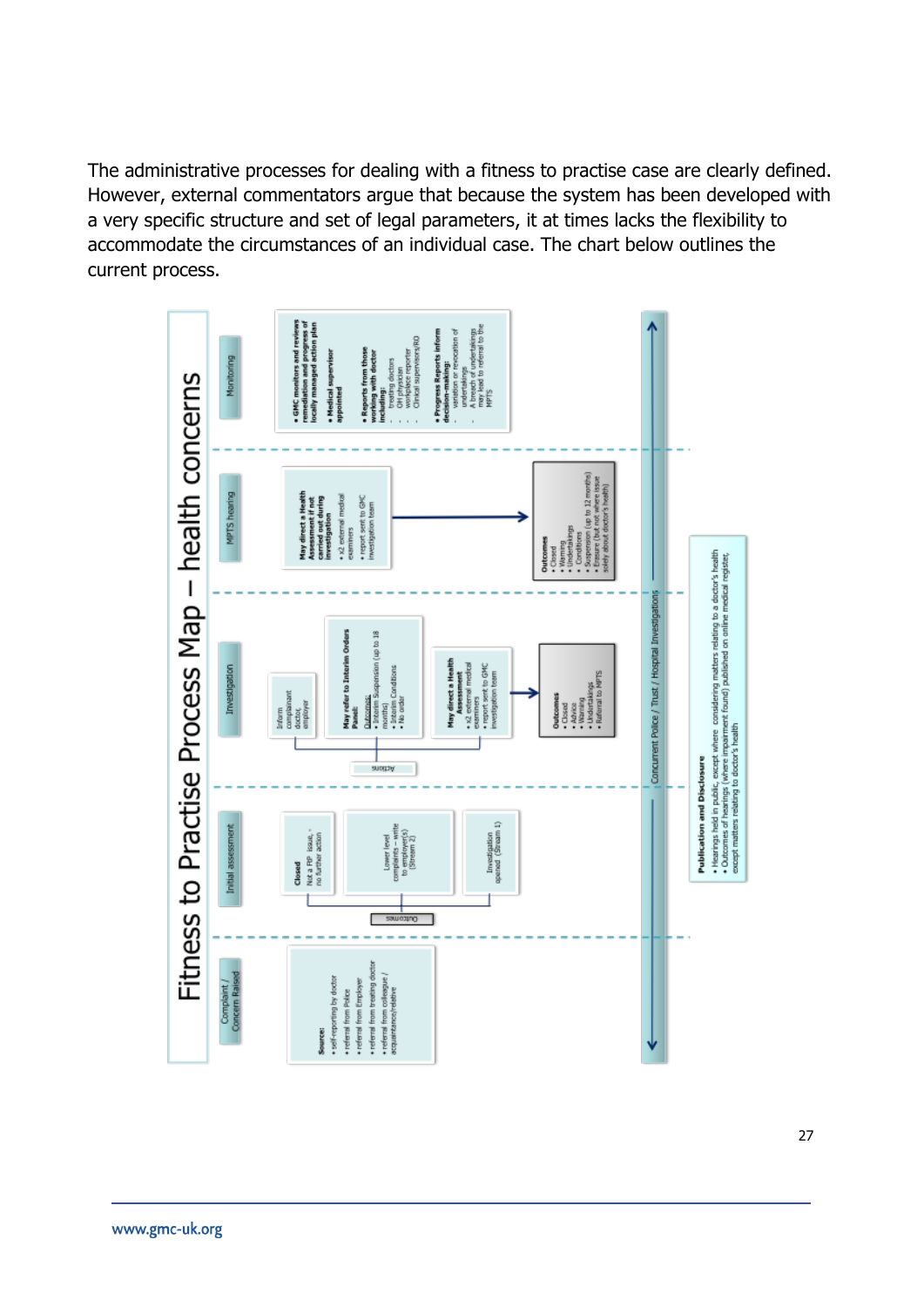There is also concern that once a case has been deemed to merit further investigation there is no way of stopping or shortening the enquiry period. One commentator described it as 'one size fits all [process] and once you are under investigation you need to endure the full timeframe determined by the GMC'. A process is needed that accommodates cases that do not need the full weight of the GMC FTP structure and can be expedited more promptly.

Many commented that the fitness to practise process creates an environment of uncertainty and makes doctors feel that they are judged 'guilty until proven innocent'.

The impact of the legal demands of the process can be considerable. For example, during one investigation a doctor was unable to attend the Interim Orders Panel (IOP) because they were in hospital. The IOP carries out a risk assessment based on the available information and can restrict a doctor's practice or suspend them from the register on a temporary basis while the GMC investigates.

The GMC is legally required to inform the doctor of what it is doing, and in this case went to some lengths, including couriering a letter to the hospital inviting the doctor to attend the panel. An email from the GMC to the doctor's treating psychiatrist said: '*I would* therefore be grateful if you could confirm whether you would be willing to pass a copy of a letter regarding the hearing to Dr X, confirming in writing that this has taken place'. While it is extremely important to ensure a doctor is notified of an IOP and is given every opportunity to attend if they are able, this does appear to be a very rigid process.

One medical supervisor wrote to the GMC after the doctor under their care died saying: 'The present arrangement discourages doctors from coming forward for treatment of mental health issues. The GMC health procedures put doctors under additional strain whilst unwell, and the delays in GMC procedures prevent their return to work at the time appropriate for their successful rehabilitation'. Another supervisor caring for a doctor who was in difficulties wrote requesting 'that the GMC reopen discussions with a view to developing a positive and supportive approach to the mental health of doctors'.

# **2. Communication from the GMC**

As each part of the process was completed, documentation was generated and issued to the doctor and all other relevant parties. This meant that the doctor often received multiple correspondence dated at the same time or within a matter of days.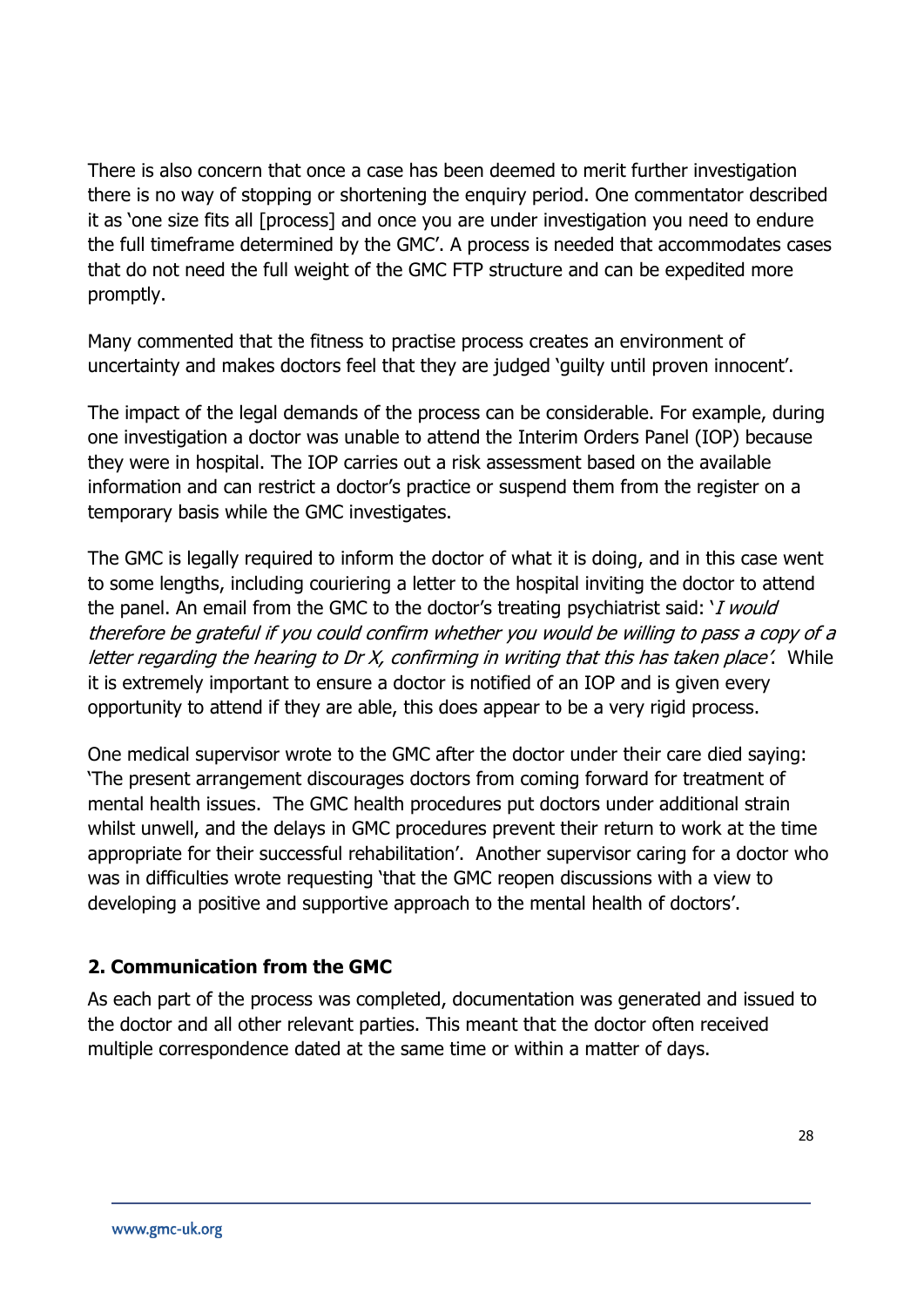In one instance, a doctor received multiple letters, all marked with the same date, and in another case a doctor received five letters over a four-day period from the GMC's investigation team. This can obviously create further stress and confusion. While it may be difficult to streamline and coordinate every piece of documentation, the GMC has an obligation to help the doctor understand the information it issues and to be sensitive about when letters are despatched.

In other case reviews, doctors received no notification from the GMC over a significant period and felt excluded from the investigation and did not receive any support during the delayed period of communication.

In one case the coroner asked the GMC to comment on a note in which the doctor said: 'I am extremely stressed and cannot carry on like this. I hold the G.M.C. responsible for making my condition worse with no offer of help'.

In a paper published in 2014 *You feel you've been bad, not ilf*<sup>13</sup> researchers explored the views of sick doctors about the GMC process and their perception of its impact on return to work. Many participants described their interactions with the GMC as stressful and confusing. They highlighted what they saw as the 'accusatory' tone and legal jargon in GMC correspondence, which they found particularly uncomfortable. The length of the process was also considered stressful and some were left confused about whether they could continue to work during the process. On the other hand, many acknowledged that the GMC processes were necessary, particularly in protecting patients, and some felt it had been useful to undergo the GMC assessment and were grateful for the 'breathing space' they were given when declared not fit to work.

Several other participants described communication from the GMC as overly negative, accusatory and judgemental; they felt that the GMC implied they were a 'bad' doctor rather than an 'ill' doctor who might need treatment and support.

While these participants recognised the need for a regulator, they argued that processes employed by the GMC and the communication style used were often distressing, confusing and impacted negatively on their mental health and ability to return to work.

Some of the GMC's correspondence with the doctors under review reflected these shortcomings. They were clearly written from a legal perspective and did not show compassion nor did they reflect sufficiently the fact that some of these doctors were being assessed under health procedures. In short some of this correspondence did not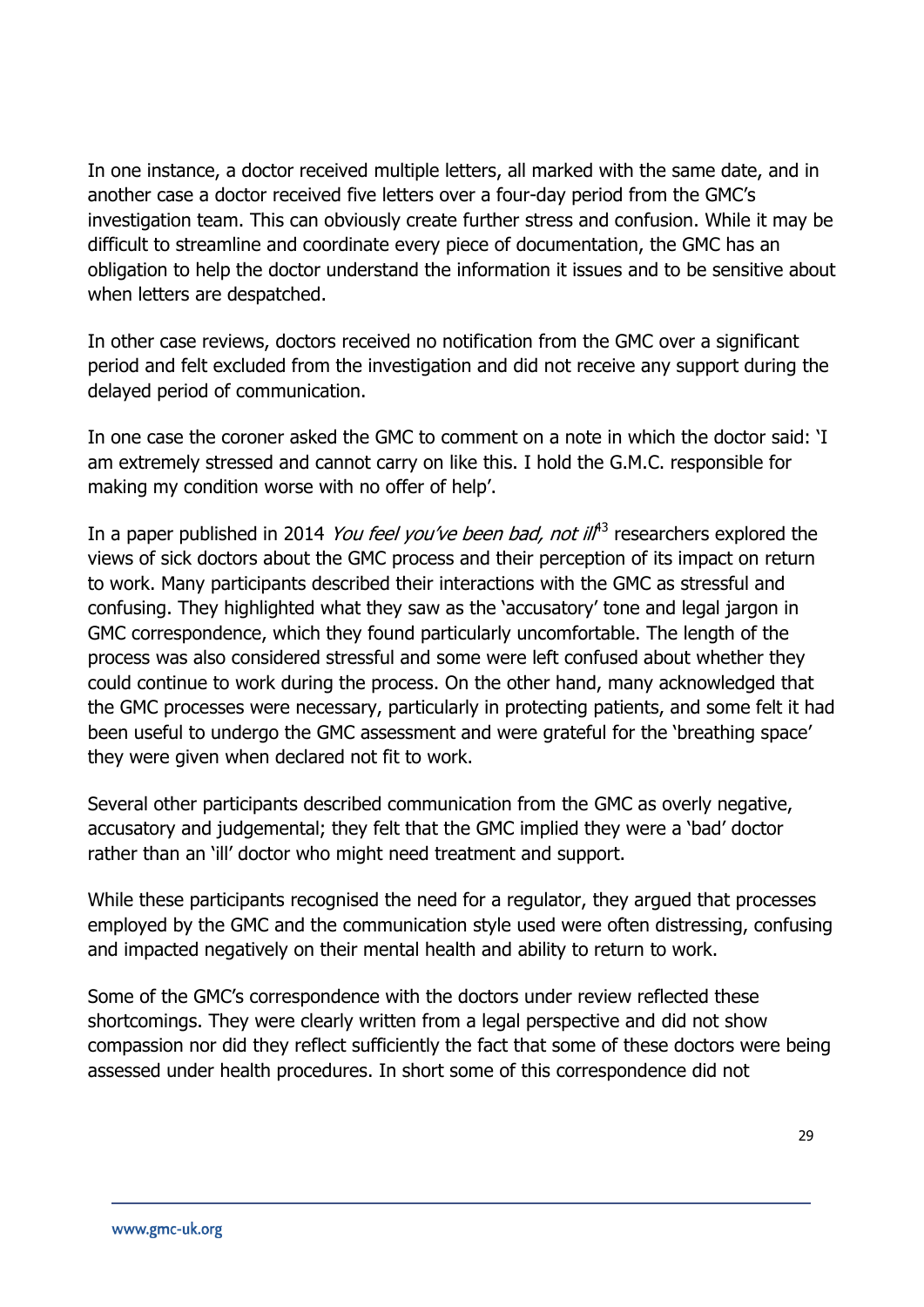acknowledge the fact that the doctor was ill or undergoing treatment; it simply outlined the next step of the process and detailed the next course of action.

### **3. Timeframes**

The time taken to complete the initial investigation process and conclude a case can differ significantly from one individual to another. This is due to the nature of an investigation and the wider requirements in completing the case.

While acknowledging that the GMC is not always responsible for delays, for example the GMC usually waits for the outcome of criminal proceedings because prosecuting authorities are reluctant to disclose their evidence until the prosecution process has finished, the case reviews suggest that the length of time the GMC takes to complete investigations causes stress for vulnerable doctors and needs to improve.

Below are two examples:

Example 1:

One doctor who referred a colleague to the GMC for investigation has grave concerns over the timeframe and investigation process. The doctor that was referred subsequently committed suicide and the referring doctor felt that 'if the GMC had responded in a more timely fashion the death may have been prevented'.

### Example 2:

The GMC overestimated the number of cases that could be heard at an Interim Orders Panel sitting. As a result, one case was deferred and allocated a new sitting date. The doctor involved subsequently committed suicide before the new IOP review date and, following the coroner's inquest, it was noted that one of the contributing factors to the suicide was 'matter of a regulatory nature'. In a letter to the GMC the doctor who initially referred this doctor commented: 'We cannot know whether this doctor would be alive today had we not referred them to the GMC, however neither can we exclude that possibility'.

In both these examples there are a number of contributing factors to the loss of life. But it is evident that the timeframes of an investigation case and the associated stress on a doctor could be one factor.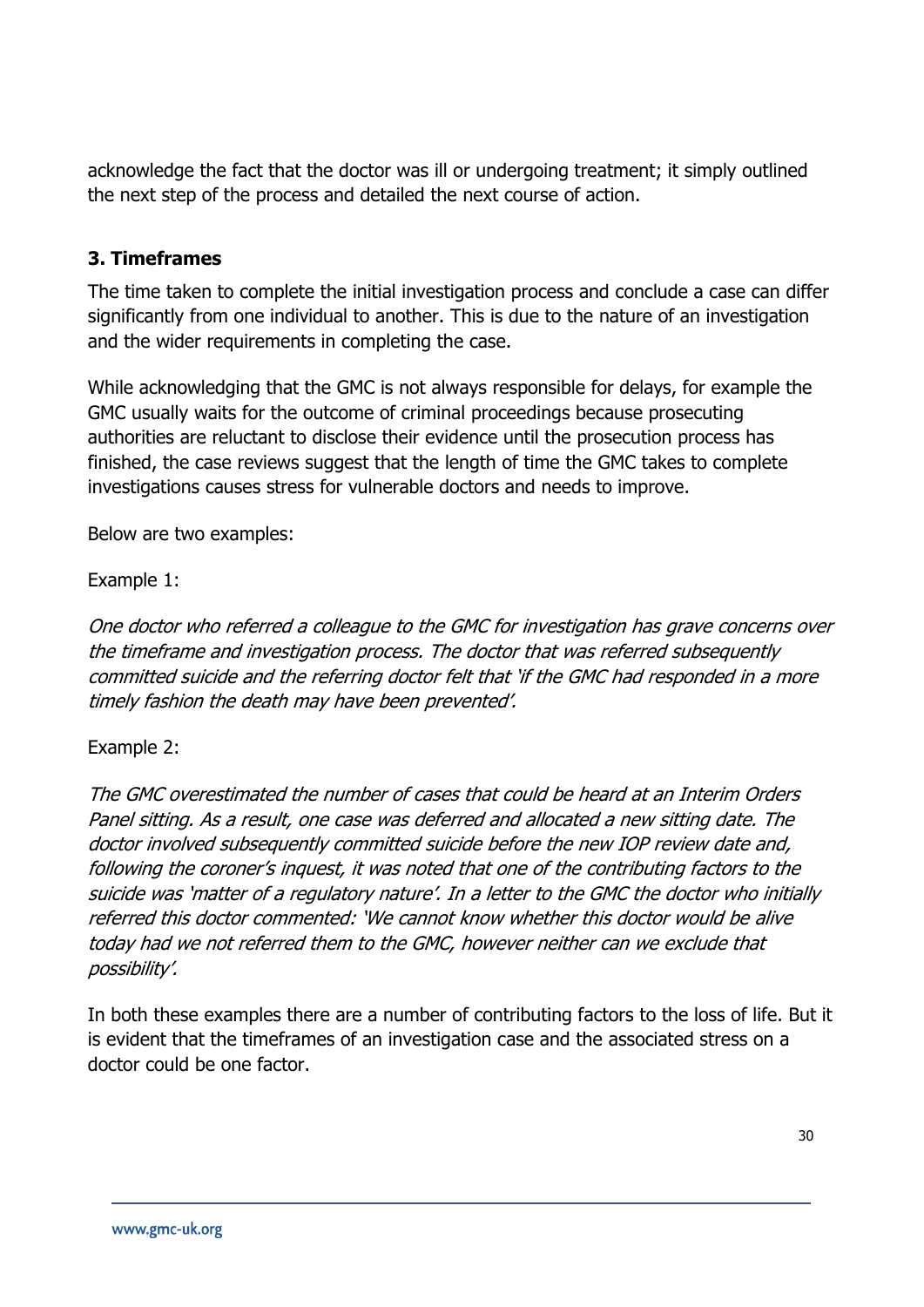### **4. Undertakings**

In a number of these cases undertakings imposed by the GMC had perhaps unintended consequences for the doctor and their livelihoods. In some cases medical supervisors requested that the GMC reconsider its position on individual doctors' undertakings because they felt the recommendations were not appropriate and would be detrimental to the doctor's rehabilitation. The examples below suggest that the GMC should at least consider carefully any concerns raised by medical supervisors and others involved in a doctor's care. It is also clear that some stipulations - while quite possibly justified in the circumstances - leave doctors in a position where they can only comply by not working at all.

### Example 1:

One medical supervisor was so concerned about the state of the doctor under their care they requested the GMC to remove undertakings and allow the doctor to do some form of work as they were becoming extremely distressed about their financial situation. The GMC response was that the undertakings had recently been reviewed and the doctor would need to wait until the allocated time for them to be reviewed again.

### Example 2:

A medical supervisor wrote to the GMC after the doctor under their care had committed suicide. They said they thought the GMC could have been more supportive and accommodating about their request for this doctor to do further locum work. 'This doctor was floundering early on and we (medical supervisor and the GMC) failed to pick up on it and make reasonable adjustments', they added.

There will always be a tension between the GMC's obligation to make sure patients are protected and the desire of all parties to see the doctor rehabilitated and back to work as soon as possible. These are complex and difficult decisions and it is easy with the benefit of hindsight to advocate a different approach. There must be a case though for the GMC to ensure it considers carefully, and at an appropriate level, any proposal to amend what it is doing to have less impact on the doctor within its procedures.

### **5. Contributory factors leading to a referral to fitness to practise**

There are many contributory factors that lead to a doctor being considered for a fitness to practise investigation.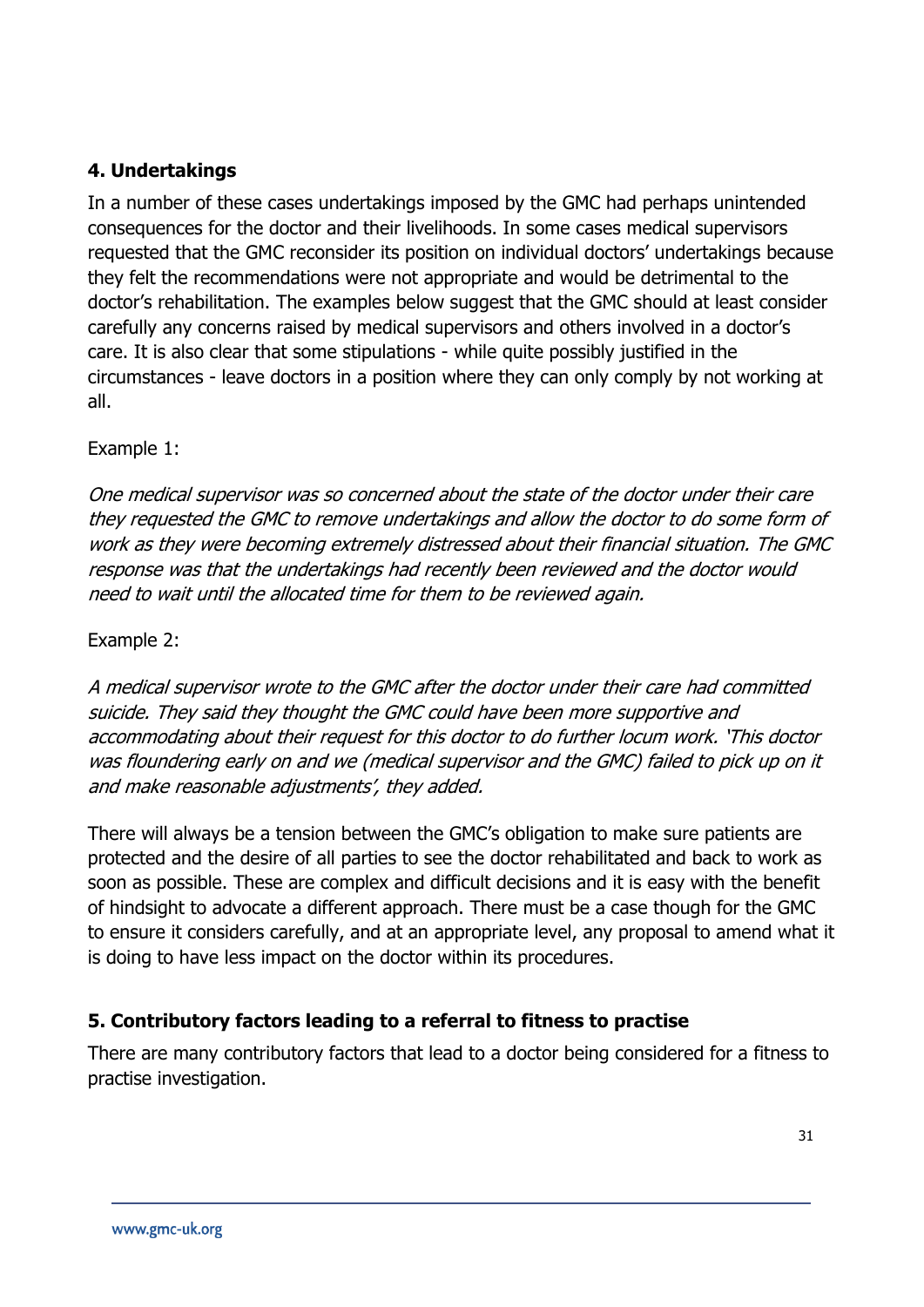The GMC understandably concentrates on areas of impairment and the doctor's ability to practise medicine safely, and this should be the priority. However, in some instances the wider factors that contributed to a doctor's referral are not always taken into account. The GMC is concerned about risk and therefore focuses on assessing the *symptom* rather than understanding the *cause*.

In each of the reviewed cases there were a number of factors that contributed to the complaints or referrals of the doctor. These factors (not ranked) could include:

- **Breakdown of a marriage**
- **Financial hardship**
- **Mental health (excluding drugs and alcohol)**
- **Poor career choice (not suited to being a doctor)**
- **Occupational**
- $\blacksquare$  Legal issues
- **Police investigation**
- **Bereavement**
- **Workload.**

It is also clear, as noted earlier, that the GMC referral itself is very often a compounding factor, adding to the stress the doctor is under.

It is not for the GMC to address these wider factors and it has neither the resources nor the expertise to do so. However, it is important that the contributory factors in any fitness to practise investigation case are recognised, that there are services that can help doctors to address the whole range of their circumstances and that the GMC has processes to refer doctors to appropriate services, swiftly and effectively. At present no single organisation or service exists that could fulfil this function.

Although beyond the scope of the review, there is a strong case for establishing a national support organisation (see recommendation 9. National Support Service) to ensure appropriate services and support are made available to doctors in need.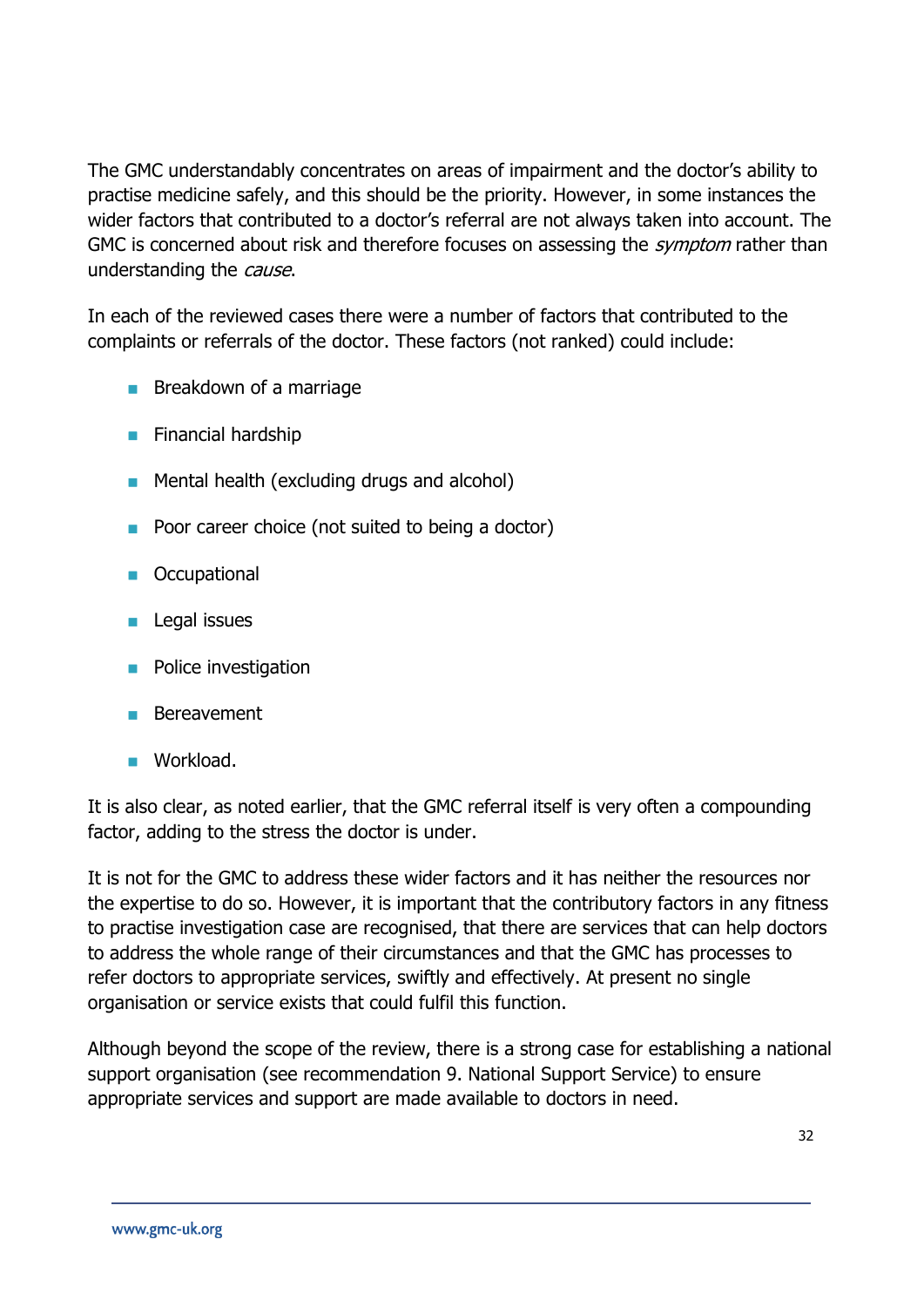# **6. Medical supervisors**

| <b>Medical supervisor</b><br>External specialist medical practitioner - majority are psychiatrists -<br>cannot be the doctor's treating physician<br>An associate contracted by the GMC |  |  |
|-----------------------------------------------------------------------------------------------------------------------------------------------------------------------------------------|--|--|
| Meets regularly with doctor to discuss progress                                                                                                                                         |  |  |
| Carries out testing in substance abuse cases, approves posts and<br>prescribing arrangements                                                                                            |  |  |
| Provides periodic 3-6 monthly reports to the GMC case review                                                                                                                            |  |  |
| team:<br>Doctor's progress and compliance with conditions or<br>undertakings                                                                                                            |  |  |
| Any significant problems                                                                                                                                                                |  |  |
| Advises GMC regarding:                                                                                                                                                                  |  |  |
| the doctor's fitness to practise in general                                                                                                                                             |  |  |
| any variation to the undertakings                                                                                                                                                       |  |  |
| doctor's readiness to return to unrestricted practice                                                                                                                                   |  |  |
|                                                                                                                                                                                         |  |  |
|                                                                                                                                                                                         |  |  |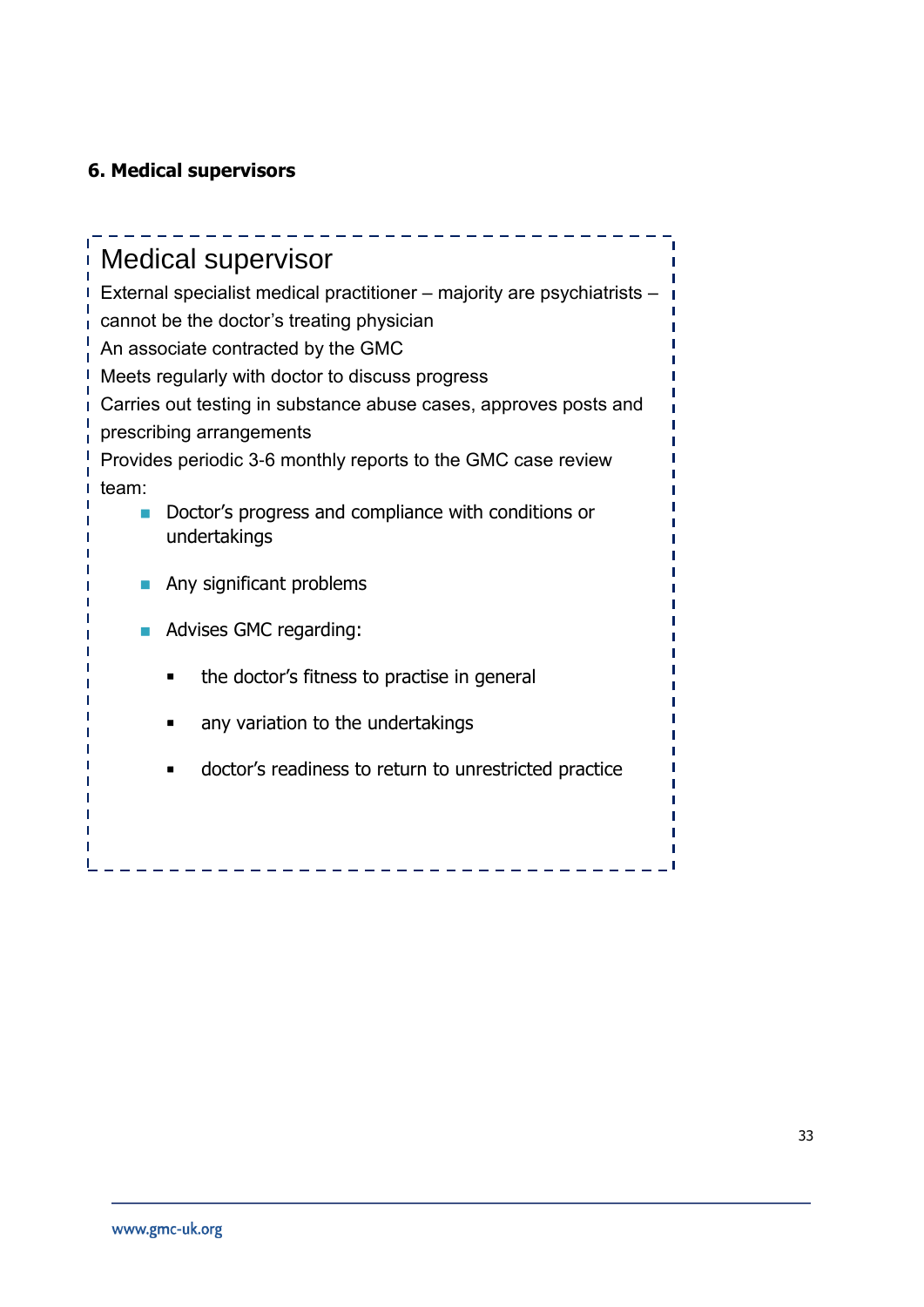In most cases medical supervisors' recommendations are accepted by the GMC and doctors are often able to return to full practice. However, there are occasions when this does not happen. This is usually because a health examiner (a psychiatrist appointed by the GMC) has taken a different view of the risks involved. Better communication and discussion around each case could help to resolve some of these differences and make agreement about next steps more likely.

There is certainly a feeling among some medical supervisors that their decisions are increasingly being superseded by the health examiner's reports.

A few medical supervisors also felt their induction with the GMC should include more about the assessment standards required for their supervisory role.

Some medical supervisors also noted that their role can be quite a lonely one. While they do have GMC-organised sessions together and can contact one another, there is no process after a doctor's suicide for debriefing to reflect on what has happened and consider any lessons for the future.

| 7. Health examiners                                                               |  |  |
|-----------------------------------------------------------------------------------|--|--|
| Health examiner                                                                   |  |  |
| Two external medical specialists for each fitness to practise case                |  |  |
| to assess risks relating to health issues (psychiatrist, if relates to            |  |  |
| mental health issues)                                                             |  |  |
| An associate contracted by the GMC                                                |  |  |
| Liaise with the GMC health and performance assessment team                        |  |  |
| regarding the health assessment                                                   |  |  |
| Conduct health assessments (may include physical                                  |  |  |
| assessment/mini-mental test/chemical testing where concerns                       |  |  |
| relate to substance misuse)                                                       |  |  |
| Provide reports to the GMC HPA team for use by the investigation                  |  |  |
| or case review team:                                                              |  |  |
| diagnosis (ICD10 / DSM4)                                                          |  |  |
| doctor's insight into condition                                                   |  |  |
| whether doctor is fit to practise generally, on a limited<br>basis, or not at all |  |  |
| recommendations about management of case                                          |  |  |

34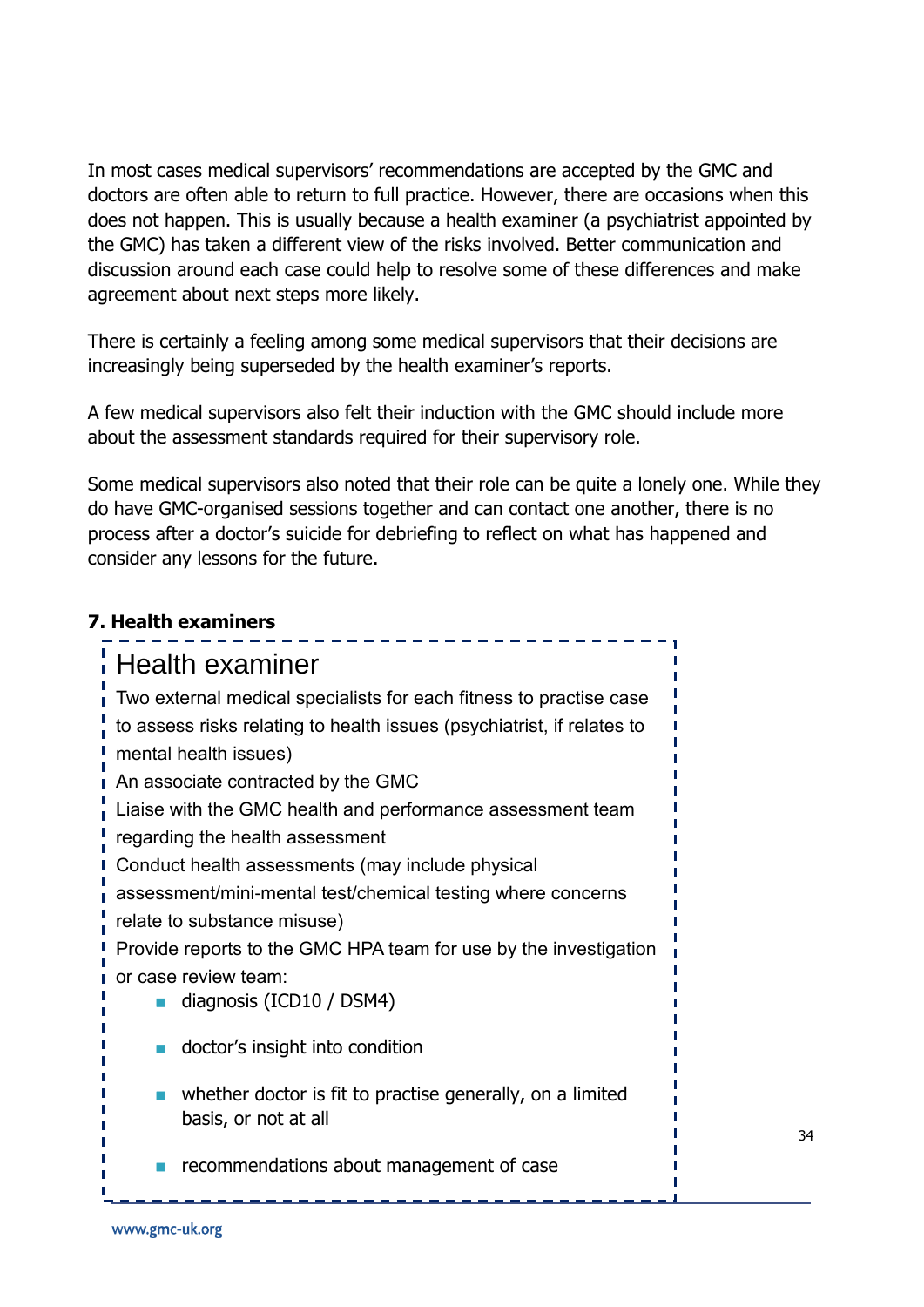As part of the investigation process, the GMC requires a doctor with health concerns to be assessed by two GMC health examiners (psychiatrists) who provide independent reports on the doctor and submit their assessment as to whether the doctor is fit to practise. As part of this process the GMC asks the health examiners to address specific questions and these form part of the report.

A number of external stakeholders as well as doctors who have undergone a fitness to practise investigation expressed concerns about areas of this process, including:

1. There is an expectation that the doctor referred to the GMC health procedures should disclose all their medical records, including GP records and any relevant hospital records. While a doctor can choose to withhold their records, this may have a negative impact on the outcome of their case. This information can, and often does, involve personal data, such as sexuality, past psychiatric history, history of abuse in childhood or later as a victim of domestic violence, and third party information about family members, and covers the whole of the doctors' life.

2. Where there is a prospect of the doctor's fitness to practise being judged to be impaired, the case will be referred to an MPTS panel. This panel is expected to hear confidential health information and make a judgment based on this information and reports from treating psychiatrists. The panel will be presented with any information that the GMC considers relevant although any information about a doctor's health is discussed in private and no health information is placed in the public domain. The panel consists of both medical and lay members and has a legal assessor who sits with each panel. Some doctors feel they lose their right to medical confidentiality as a result and that their medical details should only be made available to those within the medical profession.

It is important to note that both lay and medical members of the MPTS panel are bound by confidentiality when hearing information about doctors who are referred to them. It is also clear that the GMC must operate within pre-determined legal parameters which are necessarily complicated and may appear at times both rigid and impersonal. However, the views and comments raised independently by stakeholders are important and should be given due consideration.

The GMC continually refines specific areas of its fitness to practise procedures. It has also tackled the criticism that some health examiner reports failed to express an opinion on whether the doctor was fit to practise or whether supervision was appropriate. As a result the GMC has introduced more explicit guidelines to assist health examiners in completing their assessment reports.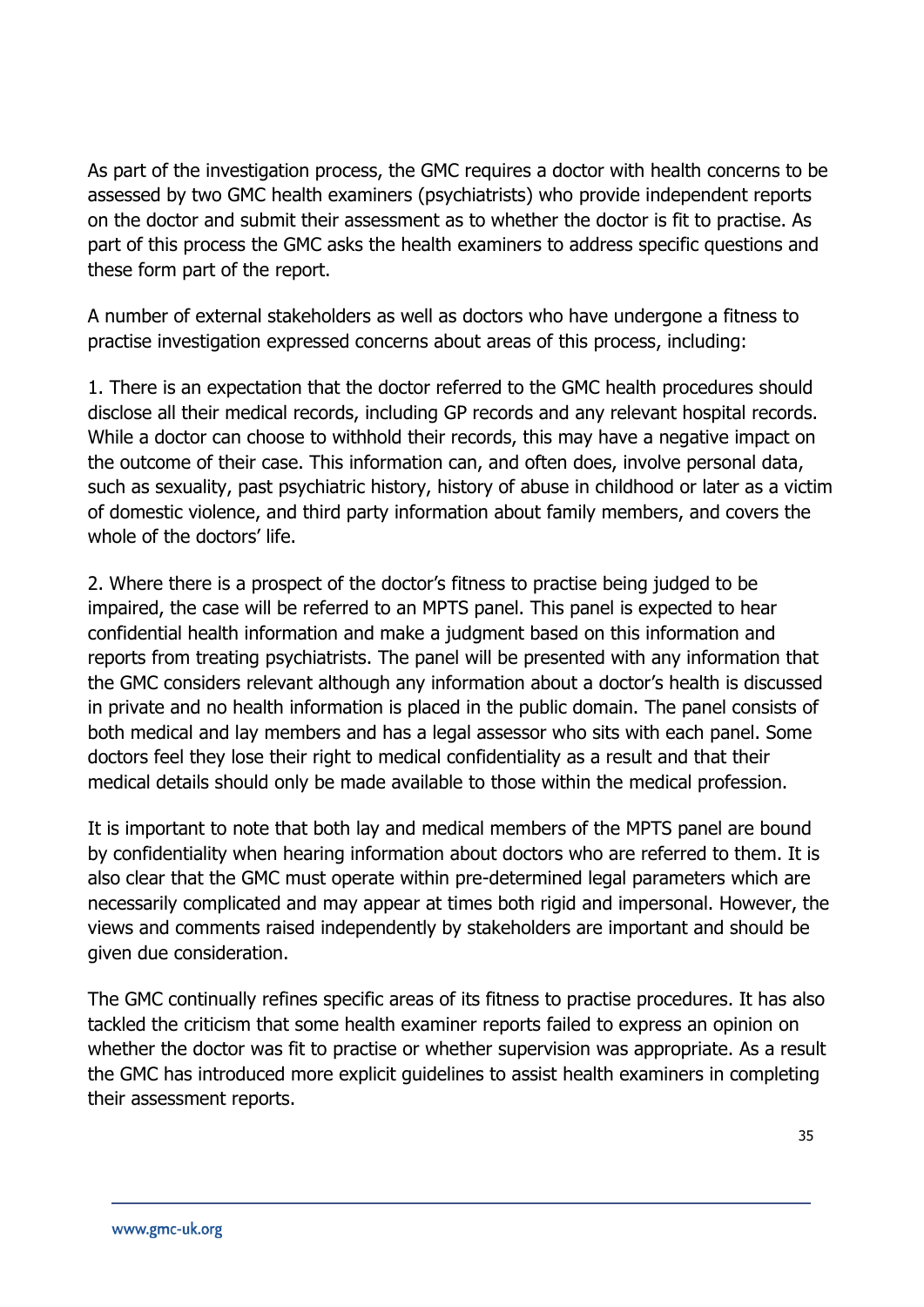A number of GMC case examiners and medical supervisors have questioned the quality of the health examiner reports. The GMC is currently undertaking a review of the role of experts and their contribution to investigations and decision-making and this issue should be included within that review.

### **8. GMC medical structure**

At present 10 doctors are employed directly by the GMC as case examiners with a further four doctors as part of the wider GMC staffing. The GMC also has 877 doctors who provide services to the GMC. The GMC has a senior medical adviser who is a member of the senior management team.

More importantly it would appear that there are insufficient practising doctors employed by the GMC to support present caseloads and this is having a direct impact on areas like Health Assessments where there is no opportunity to ensure standards are being maintained in areas like reporting or developing further standards that medical, education or workplace supervisors should adhere to.

The medical supervisors and examiners have commented that they would benefit from a senior medical figure at the GMC who would provide the following:

- **Clinical governance**
- **Quality assurance**
- Oversight of the health procedures
- **Training and development in best practice.**

There is a case for appointing a senior medical officer who would provide strategic guidance on the overall fitness to practise process from a clinical viewpoint.

### **9. Local procedures**

It would appear from the case reviews that a few doctors were referred to the GMC by their employer without going through the employer's local procedures. It was felt that some doctors therefore missed out on local support services in helping to manage their specific situation and did not have access to the local network to provide an appropriate plan.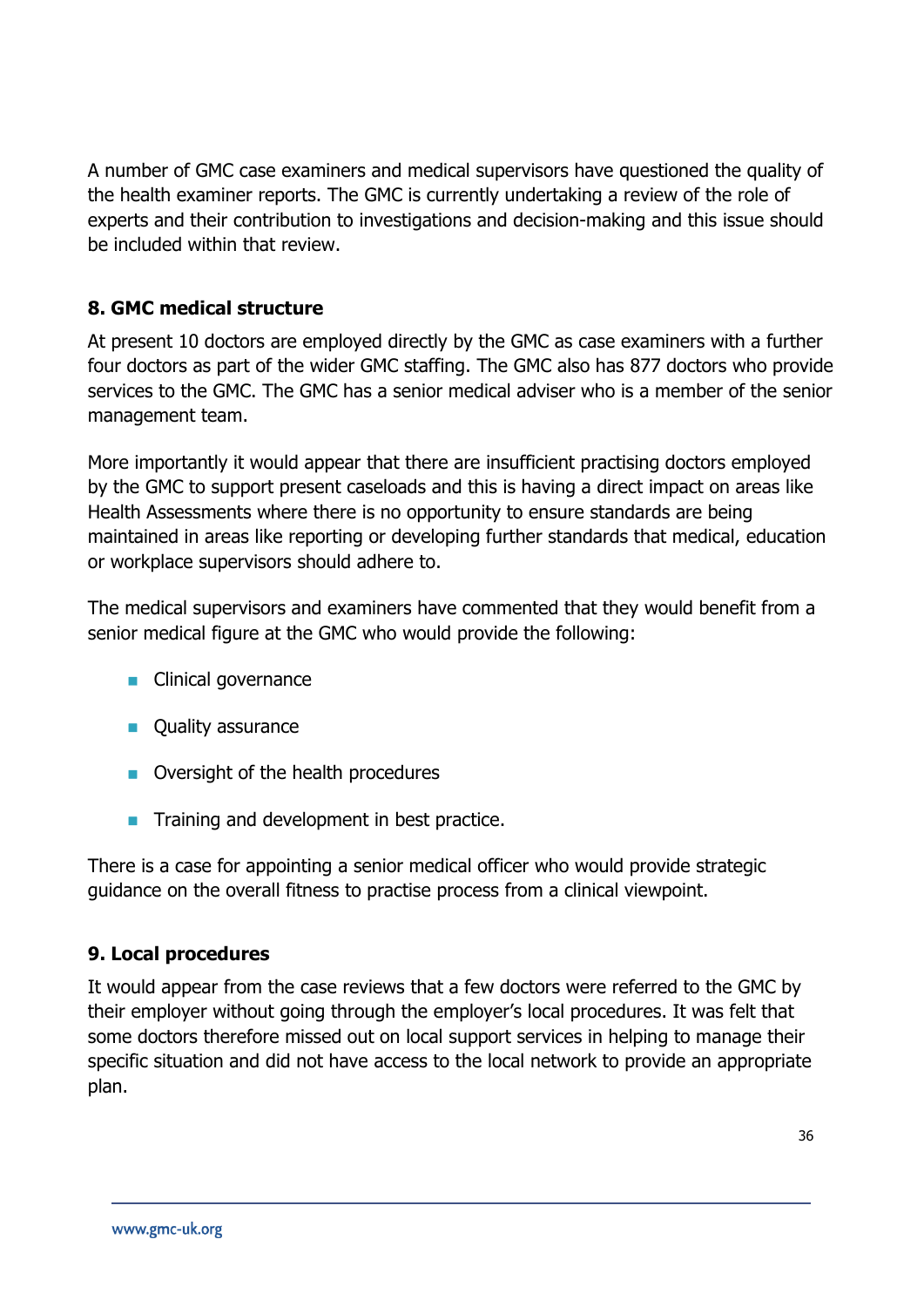There are instances where local organisations provided an excellent support mechanism for doctors when required; this enabled close monitoring and interaction on a regular basis. However, in some instances local organisations for whatever reason referred the doctor to the GMC to resolve. There will be instances when a doctor needs to be automatically referred through to the GMC and it is crucial that both the GMC and local organisations ensure that support arrangements go hand in hand to protect both patients and the doctor concerned.

# **10. Support services for doctors**

Doctors in secondary care can access occupational health services but that can be more difficult in primary care. Support services for doctors do exist around the country but they offer variable services and may only serve a specific geographical area. Many only offer assessment and/or brief psychotherapy (eg Mednet, Doctors for Doctors, House Concern Newcastle), peer support (Doctors' Support Network, British Doctors and Dentists Group, Sick Doctors Trust), mentoring (Health for Health Practitioners West Midlands) or practical support when going through complaints or disciplinary processes. For instance, many local medical committees offer pastoral support while the GMC offers a support service via BMA Doctors for Doctors (see below).

These services provide a variety of telephone advice, web advice, face-to-face consultation, psychological treatment and advocacy services.

The GMC implemented a pilot support service for doctors undergoing its fitness to practise proceedings in May 2012, provided through the BMA's Doctors for Doctors support service.<sup>44</sup> The doctor 'supporters' from the BMA are experienced in providing unbiased peer support to those undergoing a GMC investigation.

Although feedback on this support service has been very positive, some doctors will not always phone the helpline as they are reluctant to disclose highly sensitive information that could have a direct bearing on their career.<sup>45</sup>

The lack of consistent local support clearly reduces the recovery opportunities for doctors and it is evident from the case reviews that receiving comprehensive support depended on geographical location.

The 2007 White Paper on medical regulation, Trust, Assurance and Safety – the Regulation of Health Professionals in the 21<sup>st</sup> Century<sup>46</sup>, proposed a working group to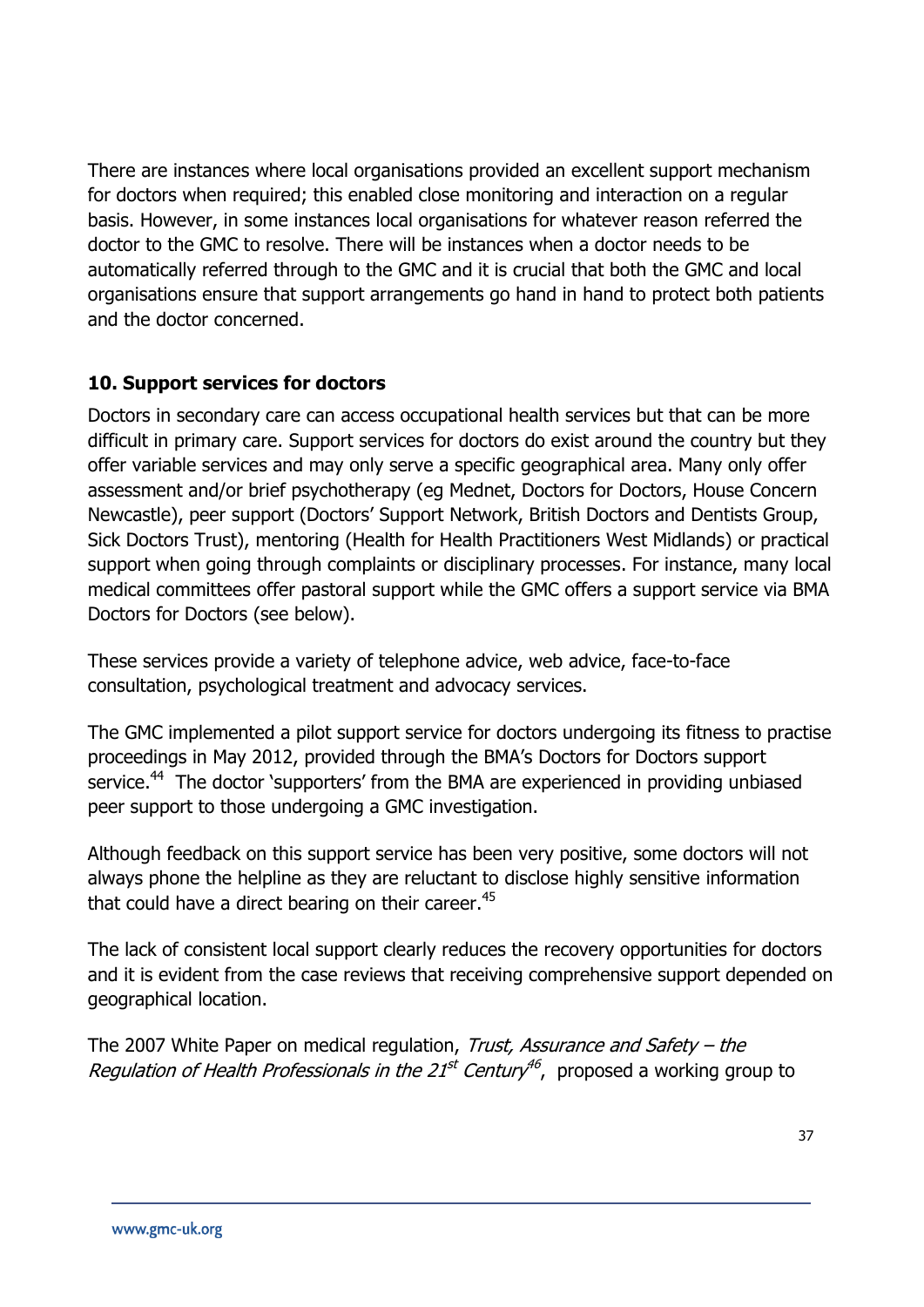advise on a national strategy on the health of all health professionals, including doctors. This recommended:

- **Rapid access to confidential specialist assessment and treatment (particularly for** mental health and addiction problems) to enable sick health practitioners to seek help promptly without fear of stigma or discrimination and minimising any potential impact on quality of care.
- **Specialist services staffed by appropriately trained professionals with expertise in** treating healthcare professionals with mental health and addiction problems.

The Boorman<sup>47</sup> NHS Health and Well-being Review Interim Report in 2009 also examined the support and opportunities that staff need to maintain their own health and wellbeing.

The report recognised the difficulties that clinical staff can face in accessing health care:

'In this context we are aware that there are very real complexities in dealing with sick doctors and other clinical staff who may be reluctant to admit to serious health problems, such as drug or alcohol addiction, or to seek early advice from occupational health services. It is important that staff with such problems have sufficient confidence in local services to seek the support that they require; however, we recognise that some cases may raise issues that go beyond the capacity of occupational health units.'

In view of these reports and the increasing numbers of doctors presenting with mental health problems, it was proposed to establish a national health service for (mentally) sick health professionals to ensure that all health professionals had access to specialist health services if their needs could not be met by local services.

The main justifications for a national service were:

- $\blacksquare$  The insight of sick doctors into their condition and the impact that it has upon their performance may be compromised
- Illness in doctors may be poorly managed and appropriate assistance may not be sought for a variety of reasons (including low rates of registration with a general practitioner)
- Doctors may be able to mask their illness from others (perhaps through selfprescription)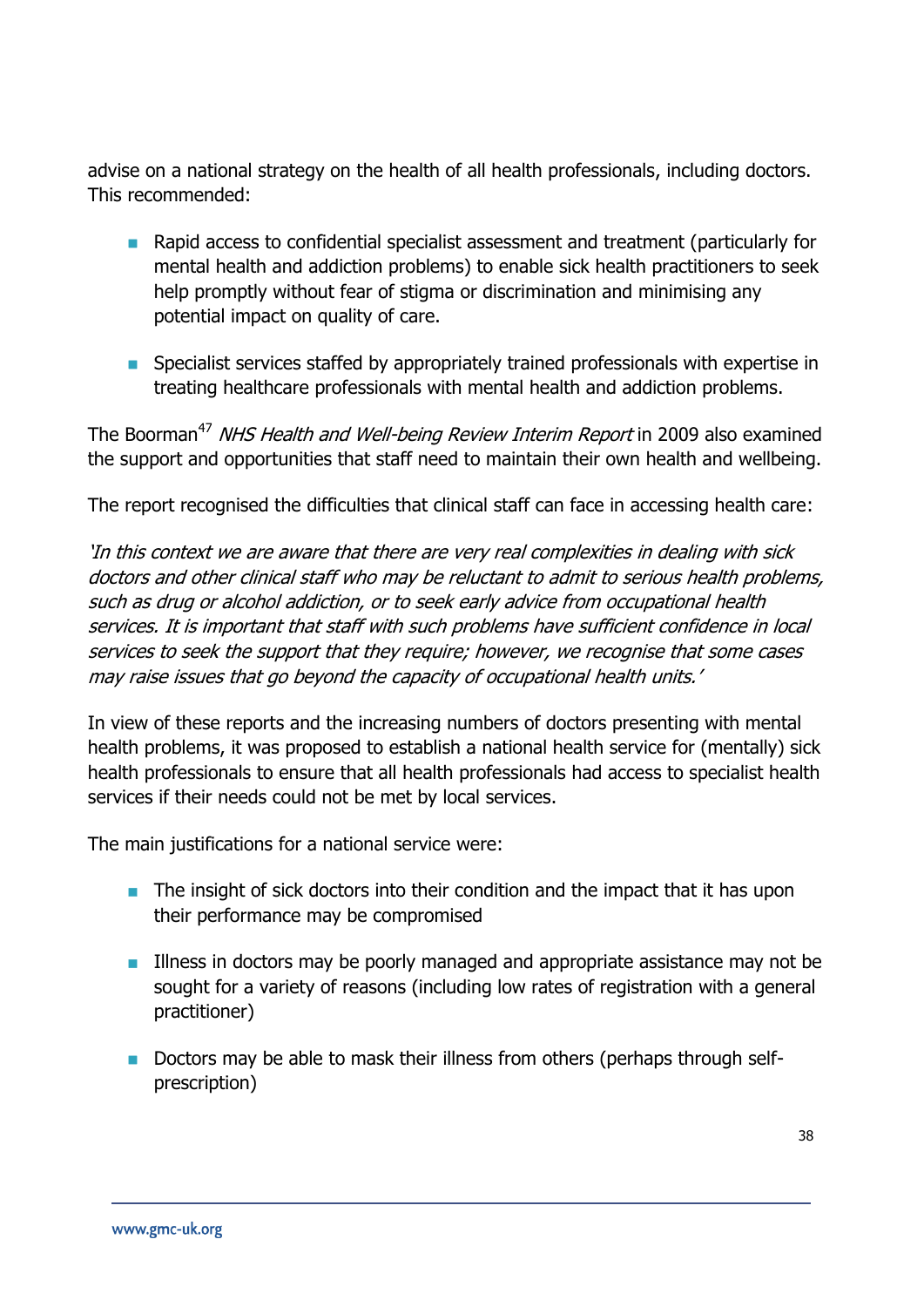- Where illness is recognised to adversely affect performance, there may be a reluctance to refer a doctor into a system that is perceived as 'disciplinary' and there is a lack of knowledge about alternatives
- **An excessively stressful work environment may have a significant and negative** impact on a doctor's health and wellbeing
- $\blacksquare$  The issue of doctors who become mentally unwell can be especially complex given the relationship doctors have with patients and the requirements of doctors under their GMC responsibilities. This means that expert services should be set up to provide accurate advice, sign posting and liaison with relevant bodies.

On the basis of these reports, the NHS Practitioner Health Programme (PHP) pilot was established in 2008 with the expectation that if successful it should be rolled out across England; however to date this has not occurred.

# **11. Transition from medical school to the foundation programme**

Two doctors who committed suicide while under the GMC fitness to practise assessment procedure were in postgraduate training (2/28 7.1%).

Medical schools provide their students with a sound grounding in the knowledge and skills to practise as a doctor. But according to doctors in postgraduate training who the review spoke to they do not always feel they have the appropriate practical training to deal with the transition to a stressful work environment.

Both internal GMC staff and external stakeholders have pointed out that the transition between medical school and the foundation programme can be the point at which warning signs or difficulties arise.

The review has identified a number of contributing factors, which in many circumstances are experienced by junior doctors. They are as follows:

- **Clinical responsibilities**
- **Unrealistic workloads**
- **Significantly long working hours**
- $\blacksquare$  Inadequate staffing levels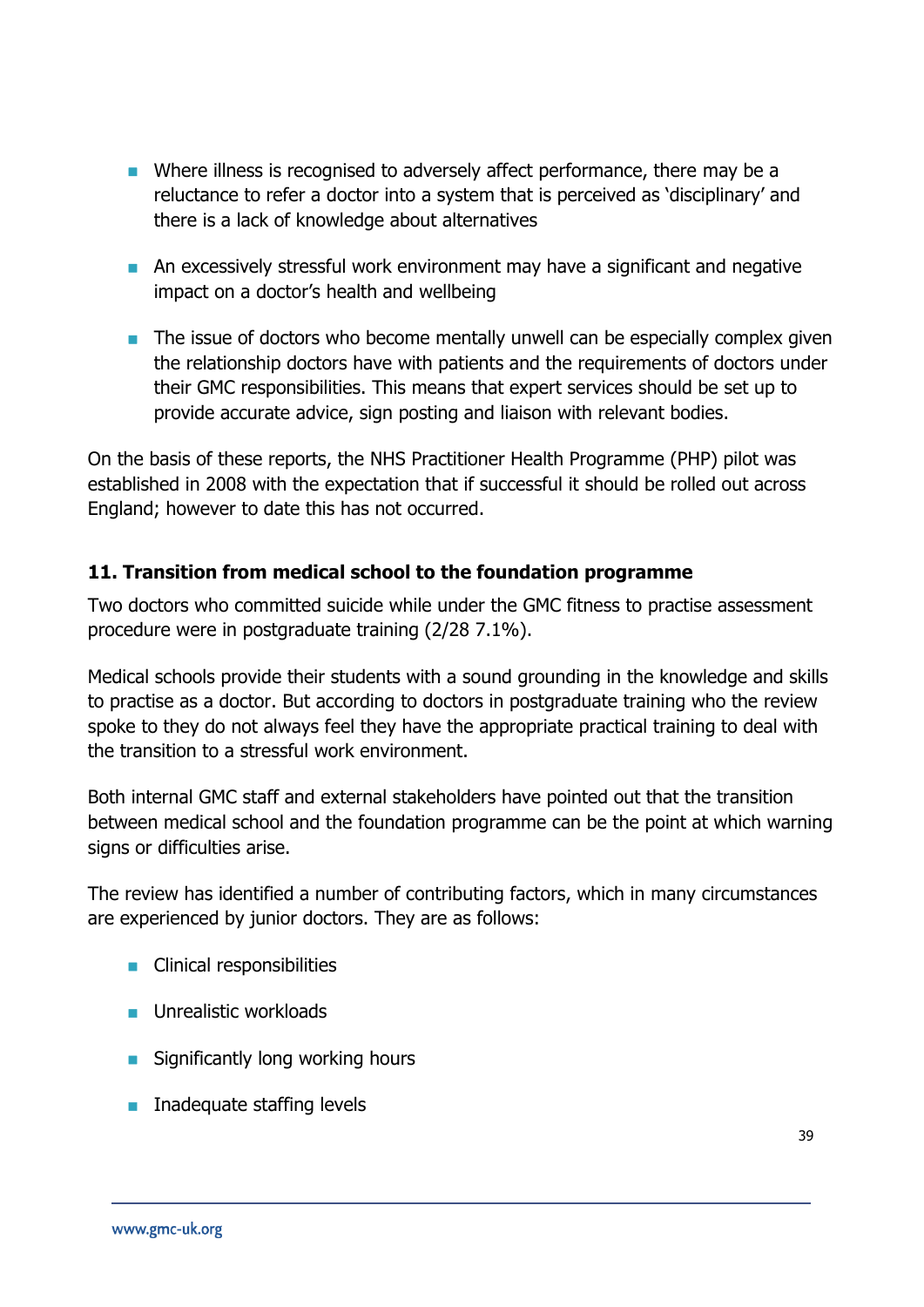Stressful environment.

A wealth of information and evidence exists about the transition between medical school and medical practice. The GMC explores the issue of preparedness as part of its National Training Survey. It has not been possible to review all of the literature as part of the review but, given the death of two young doctors during the period under study, it is important that the GMC and others look again at what pressures face doctors in the early stage of their career.

It would be helpful to ensure that there is sufficient resilience training or information on how to emotionally handle the transition from student to junior doctor. And to explore the need to help students develop other coping mechanisms to deal with stressful situations and the exacting demands of being a doctor.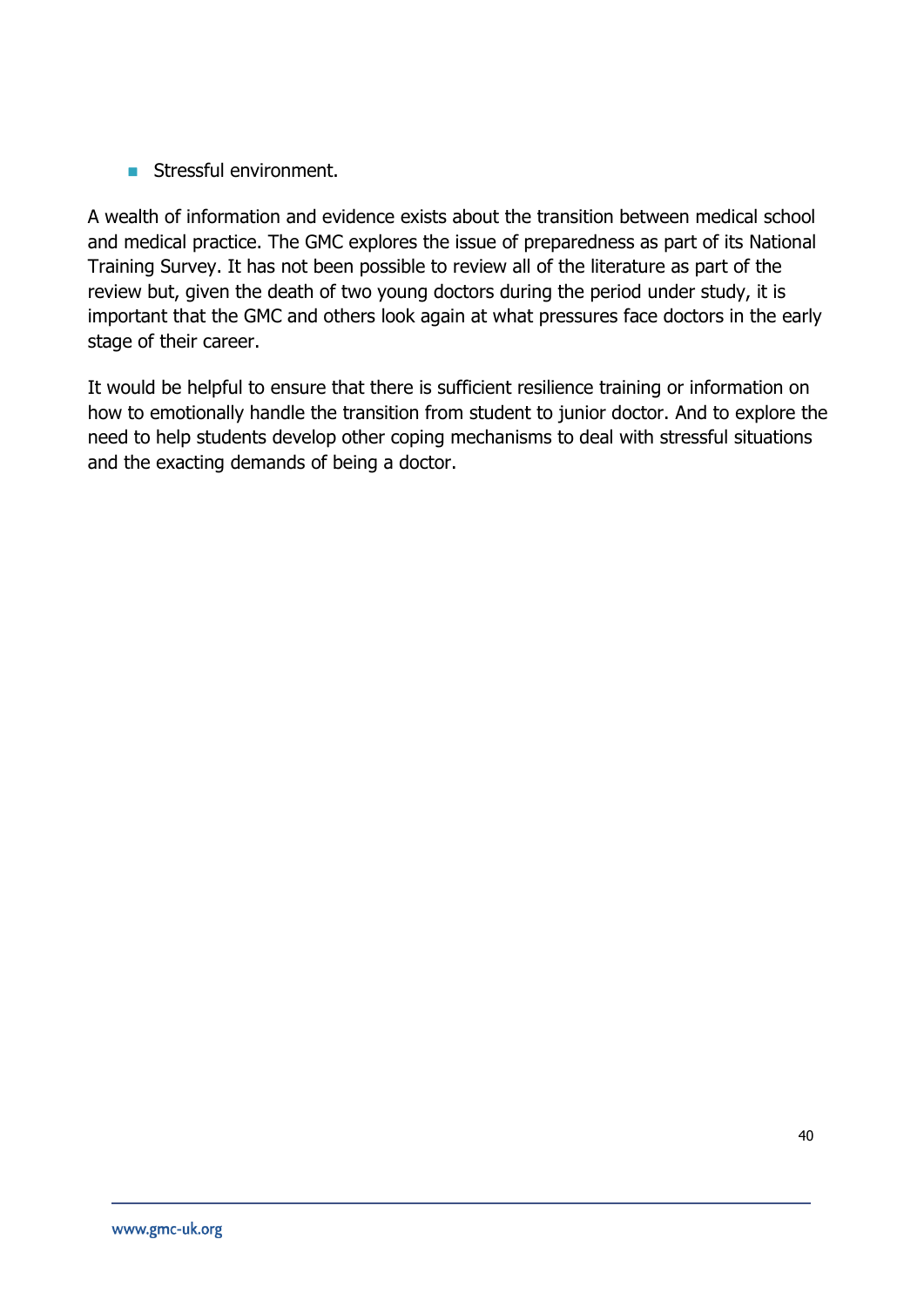# **Recommendations for current GMC practice**

# **1. GMC investigation process**

The GMC needs to create an environment where doctors undergoing a fitness to practise investigation feel they are treated as 'innocent until proven guilty' – as with any judicial process. Investigations need to be conducted in a compassionate manner and as quickly and effectively as possible, taking into account legal constraints and the need to protect patients. Perhaps, inevitably, doctors undergoing the process feel that it can stigmatise and often creates a culture of fear and discrimination.

The GMC's Fitness to Practise team is currently undertaking an internal review to assess the organisation's processes for triage and streaming of cases. The intention is to establish a new approach that extends the triage process and would only progress those cases that require a full and comprehensive investigation.

Adopting this new practice should alleviate some of the initial pressure and stress that an investigation generates for those complaints that do not meet the threshold for investigation.

**It is recommended** that the above changes be implemented as soon as practical.

**It is also recommended** that the fitness to practise process be reviewed from a doctor's viewpoint (similar to the work already done around complainants and witnesses) to identify aspects of the process that have a direct effect on their wellbeing.

The doctor's process review would also include minimising and streamlining the timing and quantity of correspondence forwarded to a doctor. It is important that investigation officers are as sensitive as possible when communicating with the affected doctor and that they understand the impact the investigation may have on that individual. At the same time they need to take a proactive approach in compiling and distributing the information that needs to be issued to a doctor rather than relying on a process-generated system that can lead to duplication and confusion.

This approach would include:

■ Tailoring correspondence to doctors and including, where applicable, key information they need to understand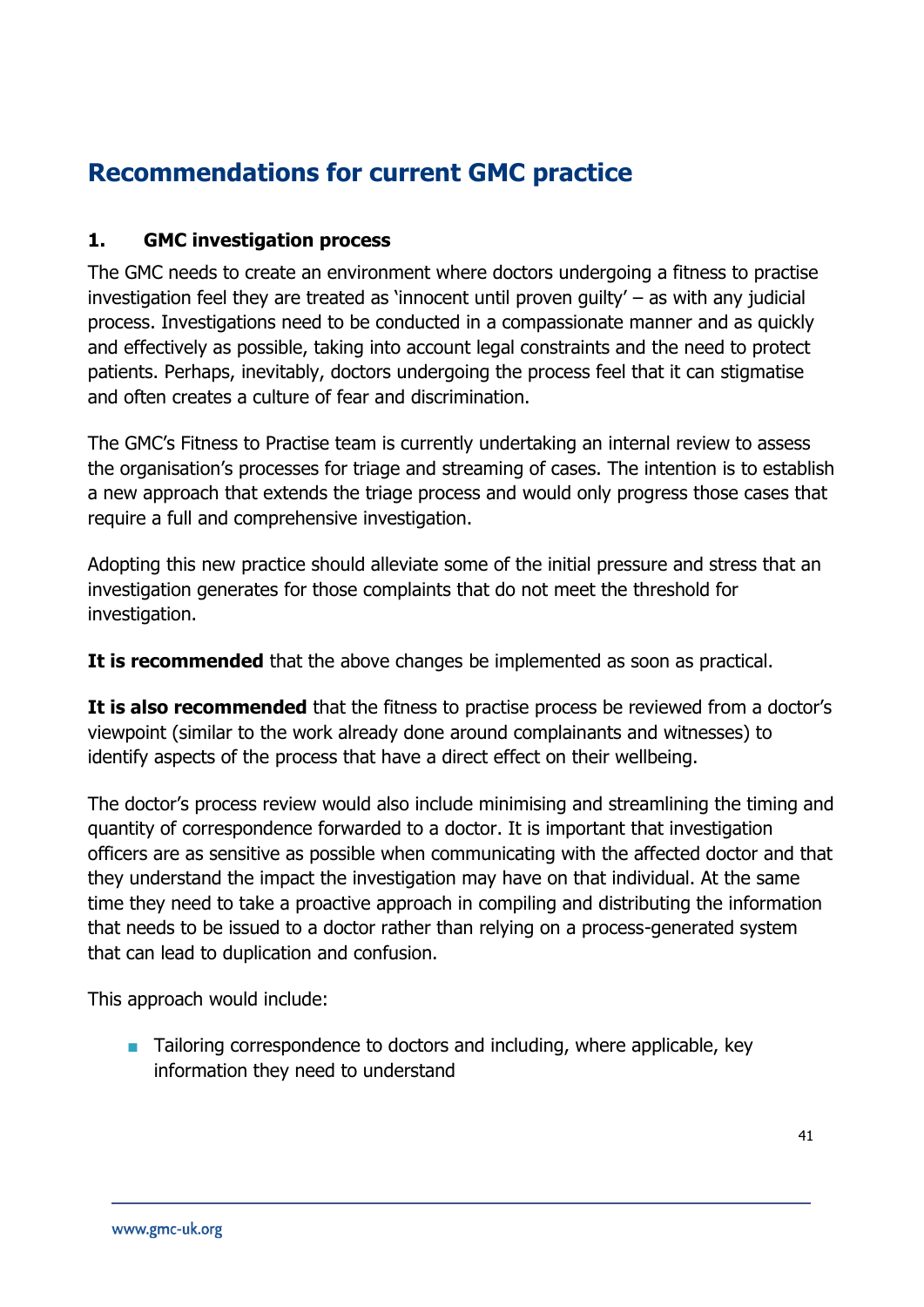- **E** Ensuring that the GMC maintains regular contact with doctors during the investigation process, not only through written correspondence but also by phone, to ensure a more personal approach
- **Allowing, and encouraging where appropriate, medical supervisors and case** examiners to work more closely and discuss directly any potential changes to a doctor's undertaking. This would require all recommendations and agreements to be documented
- **Promoting closer liaison between medical supervisors and case examiners**
- **Taking a personalised approach to a case where appropriate. This could include** suspending the process if required. For example, where a doctor has been sectioned under the Mental Health Act and clearly is not practising or is unwell, they should not have to respond to an investigation. An interim order may of course be needed to manage any direct risk to patients.

Any doctor referred to the GMC should be considered to be vulnerable and therefore supported and assisted in a compassionate manner. Given the stress of the investigation process, it is possible any doctor could develop mental health problems or an addiction habit as the very nature of the investigation process creates significant stress and mental anguish.

# **2. Health examiner reports**

Serious concerns were raised about the number of health examiners' reports the GMC requires for health assessment cases.

**It is recommended** that the GMC consider reducing the number of health examiners' reports that are required at the beginning and end of a supervisory period where the doctor has been deemed fit to practise by their GMC-appointed medical supervisor. At present there is a statutory requirement for two reports. Having two independent assessments at times creates conflict with the medical supervisors (who feel their recommendation and case knowledge at times are undermined). If there is no agreement on the doctors' fitness to practise, the GMC will act to protect patient safety by taking the risk-averse option and potentially prolonging the supervisory period, which could prove to be detrimental to the doctor.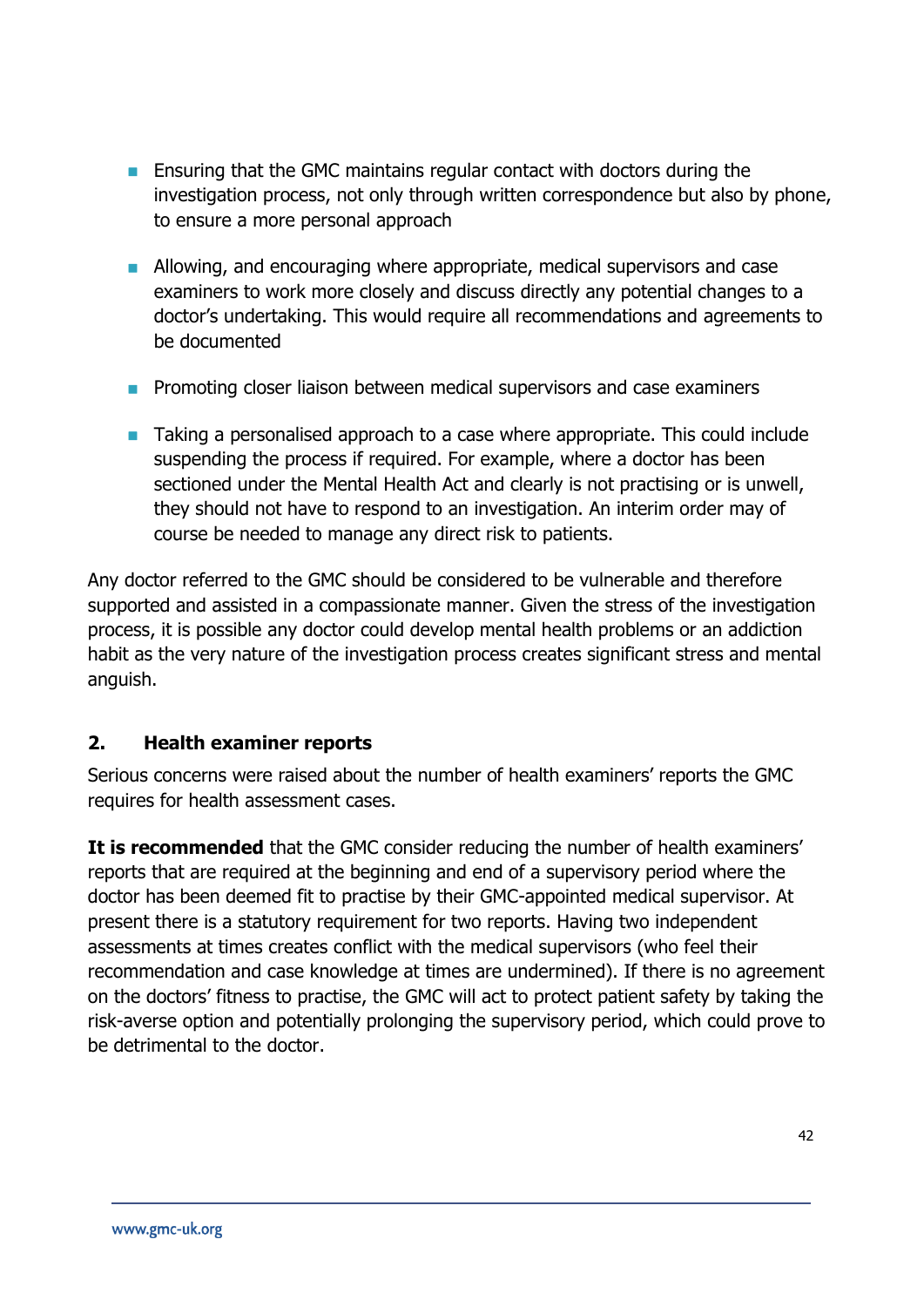**Therefore it is also recommended** that one report should be required at the beginning of an investigation where the doctor is unwell but already has an agreed diagnosis and is engaging with treatment.

The medical supervisor's report plus one further independent health examiner's report should be sufficient at the end of a supervisory period to complete a health assessment case.

Such a change would require a change in legislation. If the GMC still feels there is a need for two independent psychiatric views, then it is strongly recommended that the two psychiatrists commissioned should be required to confer to produce *one* agreed report based on their independent assessments. This single report would, if possible, include an agreed diagnosis and treatment proposal for the doctor concerned and would outline any areas that the health examiners do not agree on and require further consideration by the GMC.

# **3. Medical staffing**

The GMC should have an appropriate understanding of the medical input that doctors receive when going through the fitness to practise investigations process. In the past there was strong criticism that the process was too medically dominated and that the legal or objective oversight was insufficient. However, those who are involved with doctors who have mental health and related problems argue it is now too heavily weighted towards the legal aspects of the Medical Act. The creation of a senior post within the fitness to practise operation would help to ensure that medical considerations were being taken into account in the investigation process. An executive senior medical director could work alongside existing case examiners to improve areas of the health assessment within the process. At the moment, for instance, there are no standards for psychiatric reports being submitted to the GMC so there could be inconsistencies around diagnosis.

**It is recommended** that the GMC employ a senior medical officer to oversee aspects of its fitness to practise procedures. The role would include:

- Oversight of the current health procedures, developing opportunities to improve the overall process, reporting and outcomes
- A professional supervisory role for medical supervisors, medical case examiners and health examiners. Decisions in individual cases would continue to be made by medical case examiners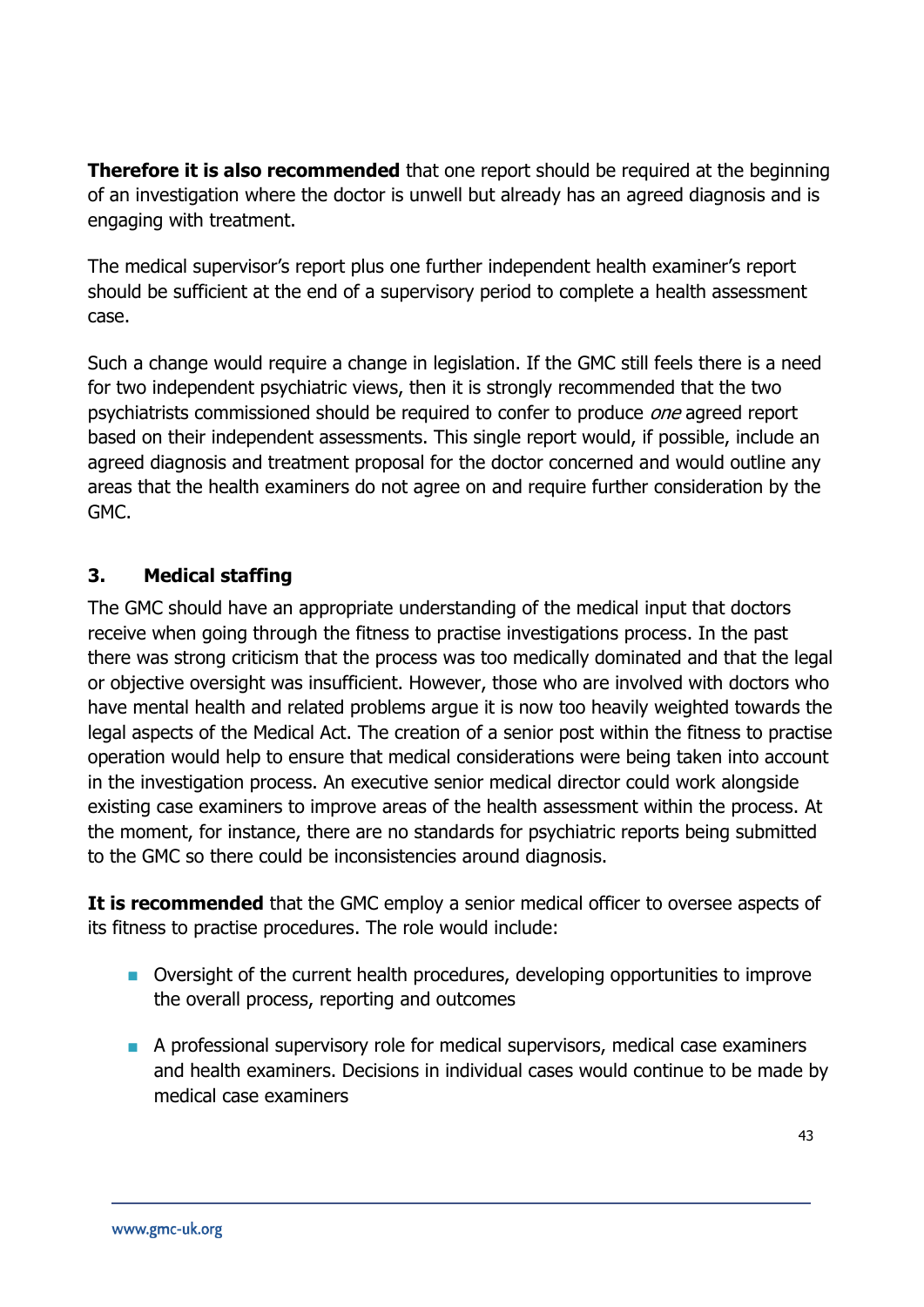- **Ensuring that training for all roles is reviewed and reshaped to deliver the best** outcomes for both the GMC and the doctor being supervised
- Creating regional learning sets for medical supervisors and examiners who could meet regularly to share learning experiences and highlight outstanding issues. The objective is that every doctor under supervision would be discussed in a regular supervision group
- Overseeing meetings to review cases. This would ensure that medical supervisors are engaged on a regular basis and would minimise the perception that they are over-involved with the doctors they are supervising.

# **4. Case conferences**

Case conferences bring the key parties together to agree goals and establish appropriate strategies. They are an efficient and effective case management tool that ensures all parties understand their roles and are committed to achieving agreed outcomes. Case conferences should be a regular part of the investigation process and held at regular intervals.

**It is recommended** that the GMC adopt case conferencing. This would ensure a more personalised approach to the fitness to practise process for both health and performance cases.

The purpose of case conferencing would be to progress an individual doctor's investigation by bringing all the necessary parties together. This would include:

- $\blacksquare$  The doctor involved
- **Treating medical practitioners**
- **Nork or educational supervisors (where applicable)**
- $\blacksquare$  The doctor's representative or family (if applicable)
- **The GMC.**

The advantages of a case conferencing approach, particularly for complex cases (including health and performance assessments), include: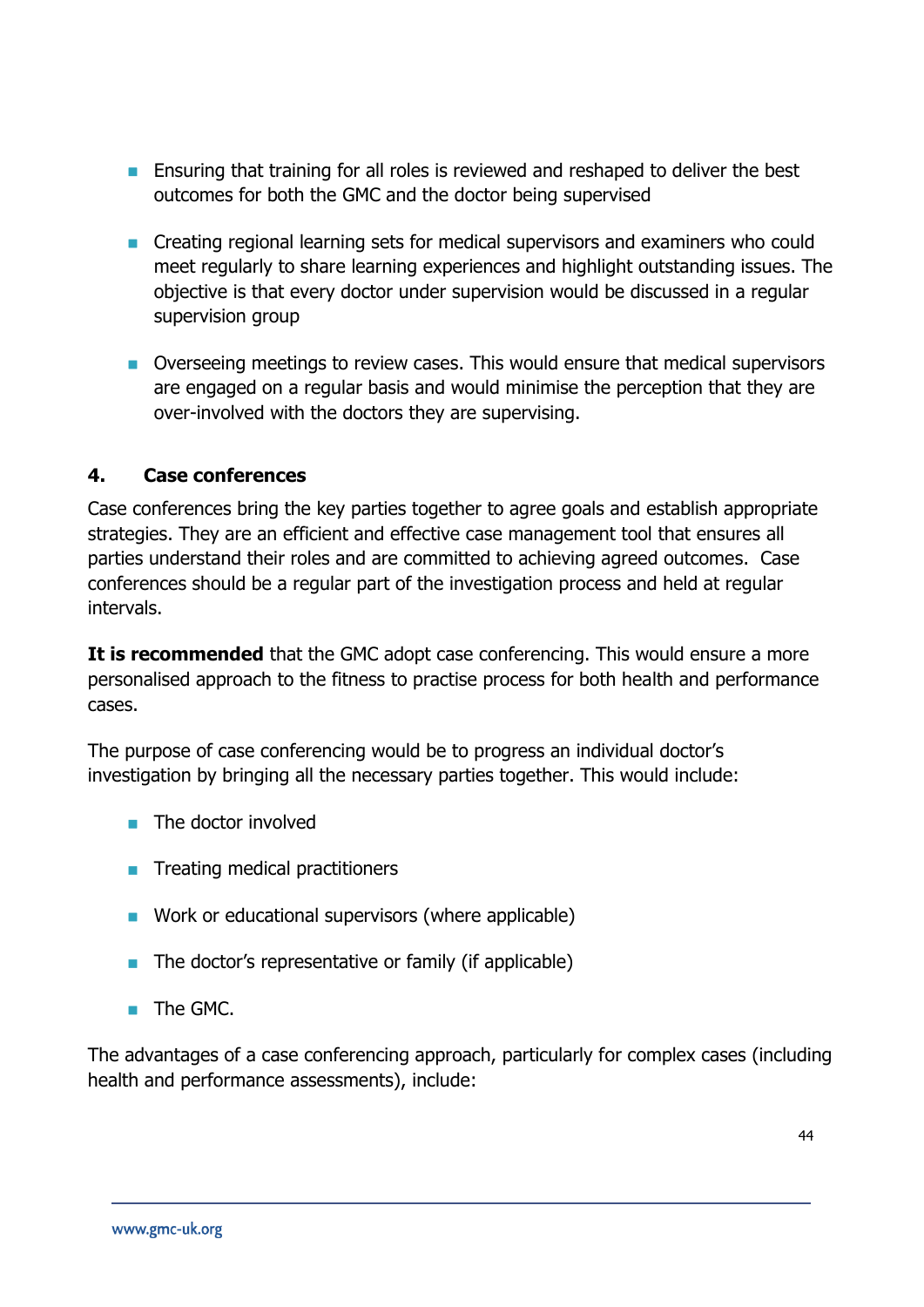- **EXECT** Assessment on how to effectively manage the doctor to ensure any risk factors are mitigated. This would include input from all agreed professional support teams
- **All parties are involved in assessing whether the doctor will ever be able to return** to the profession. If it is agreed the doctor is competent, then a structured return to work plan and timeline can be developed in conjunction with that individual
- Case conferencing will ensure the doctor has focused involvement from all professionals who can discuss their progress and agree a treatment plan. This will guarantee that all parties' expectations are maintained and provide for an accurate timeline for treatment. It also creates a positive and open forum for the doctor where there is no preconceived judgement, building a more transparent relationship of openness
- At the moment all data and documentation relating to a doctor's case are held in the GMC's data system (Siebel). However, this information must be made accessible online to all professional parties involved in a case to ensure transparency and timely access. At present the GMC sends hard copies of documentation to relevant parties by post but this is not efficient and in many instances prolongs the process. Case conferencing will ensure readily available information is accessible to the relevant participants at any time.

This case conference approach could also reduce the burden of unnecessary paperwork and create a more efficient process. It will enable case examiners to be more fully engaged and for the doctor under investigation to be directly involved in improving their situation.

# **5. NHS providers and independent employers**

It was clear from the review that local NHS Trusts and Boards did not always undertake their own investigations before referring the doctor to the GMC. A number of these cases date back to 2005 when it may be some Trusts and Boards could not provide the support required.

**It is recommended** that the GMC ensures that local procedures have been exhausted before accepting a referral – unless it meets the required GMC threshold. The GMC introduced employment liaison advisers in 2012 to support employers in monitoring the quality of their medical workforce, advising on fitness to practise thresholds and on revalidation and related matters. It should continue to increase the support its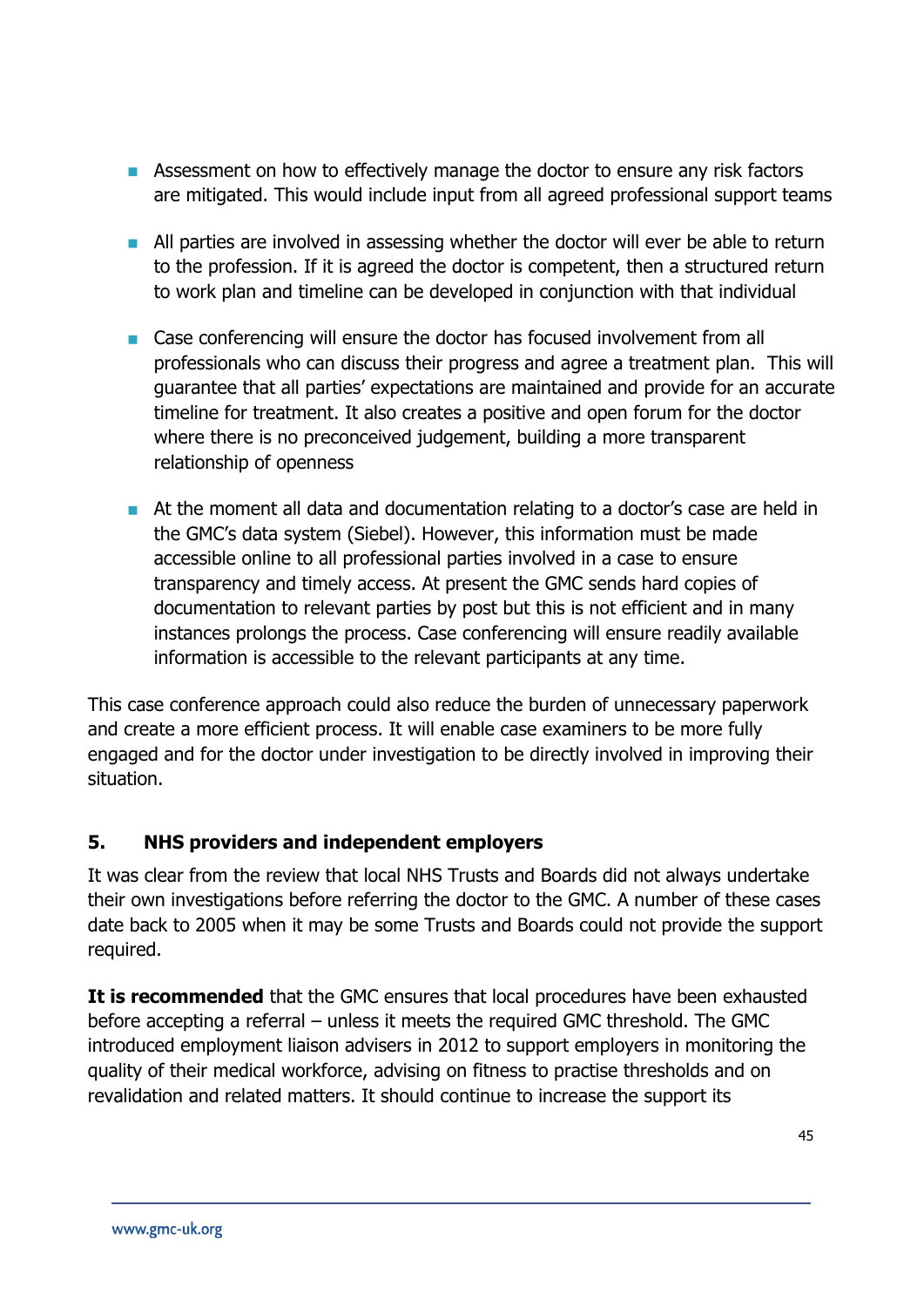employment liaison advisors (ELAs) provide to employers and encourage closer working in deciding when a referral should be made to the GMC. In some instances it may be appropriate for the GMC to be listed as a notified party should specific cases need to be referred based on their severity and the fact they are at odds with the GMC's Good medical practice guide. In essence having the GMC as a listed party would ensure it is kept fully up to date with progress and any other relevant issues.

**It is recommended** that NHS England and the Devolved Administrations ensure all NHS Trusts, Boards and associated employing bodies undertake due diligence in relation to medical staff. This will ensure a case is referred once it has engaged the GMC threshold. Currently the GMC ELAs have an established programme of individual meetings with all Trust medical directors to discuss doctors in difficulty and the threshold for formal referral to the GMC, revalidation issues and other matters relating to regulation. In particular where NHS Trusts and Boards have specific cases the GMC could consider allowing greater local handling and remediation without a formal referral to the GMC. The Trust's medical directors and ELAs would work closely together in managing such cases and could call on the GMC for formal intervention should local handling not prove successful.

# **6. Medical students**

It is extremely important that medical students have not only the clinical skills and knowledge to move from medical school to the Foundation Programme but also have the resilience and coping techniques to help them face difficult circumstances as their careers progress.

# **It is recommended that:**

- The GMC continue to work with medical schools to ensure that emotional resilience training is a regular and integral part of the medical curriculum
- Both medical students and doctors in training have specific training modules in their curriculum that explain the implications should they be subject to a serious complaint and investigation
- **The GMC continue to work with medical students and doctors in training to** promote its regulatory requirements
- The GMC continue to work with all medical schools to ensure its standpoint on recreational drug use and alcohol is better communicated to students.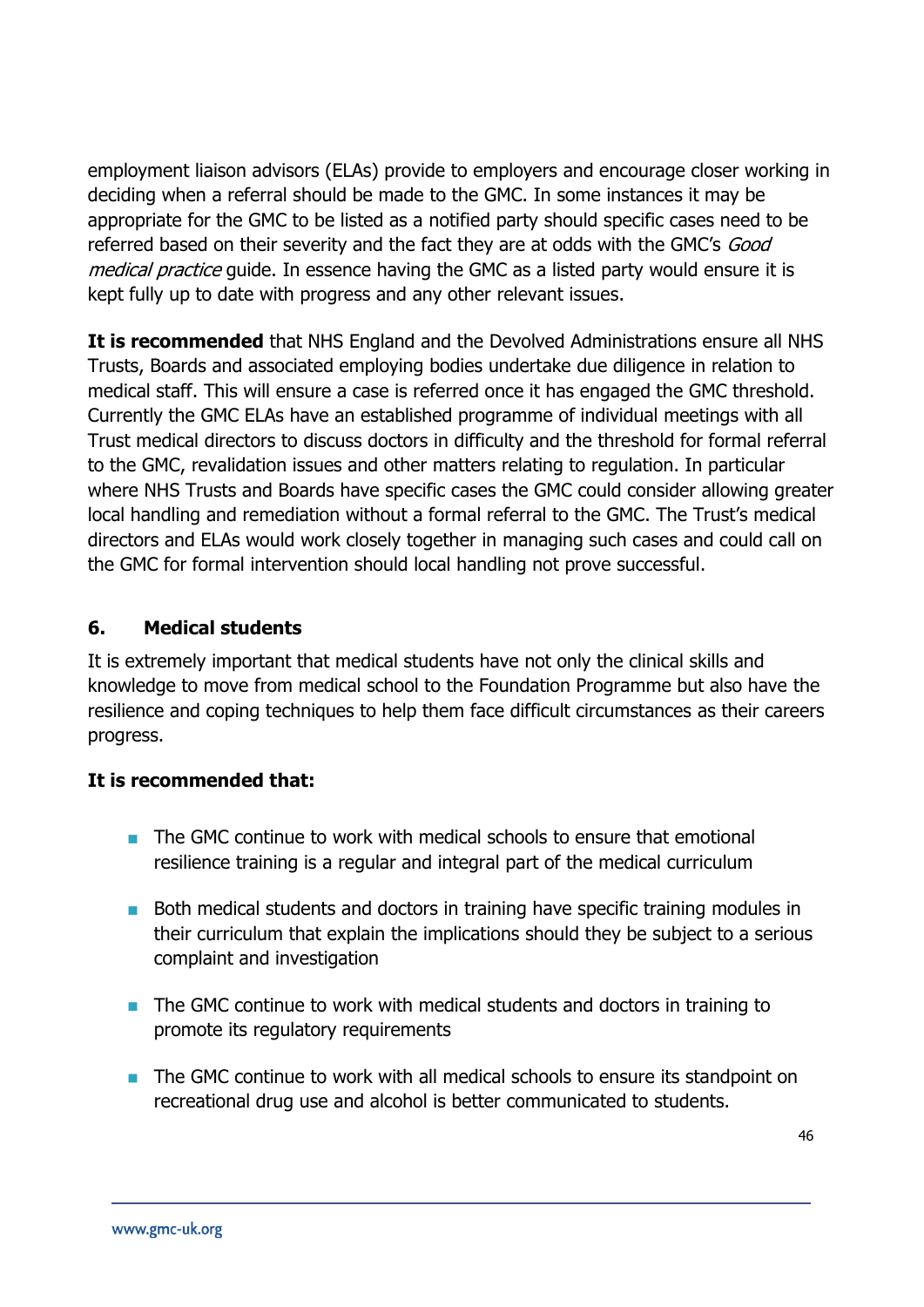# **7. GMC employees**

Most staff employed by the GMC (Fitness to Practise) have never worked in the health industry before joining the GMC and therefore have a limited knowledge or understanding of the day-to-day realities of frontline clinical practice. It would be beneficial for those GMC staff dealing with doctors under investigation to have a grounded understanding of doctors' daily work environment.

**It is recommended** that staff be given the opportunity as part of their personal development plan to spend time in a clinical setting on an ongoing basis.

The benefits of this are twofold:

- **1** The GMC staff member would have a greater appreciation of the working environment of the doctor, seeing first-hand the pressures and demands from patients, and perhaps have a greater appreciation and empathy when formally communicating on behalf of the GMC.
- **2** The interaction between GMC staff and frontline doctors would help to provide a forum for greater communication and feedback. This in turn would reduce the perception of the GMC as a bureaucratic and uncaring organisation.

The GMC could also consider recruiting new staff from the health sector with experience of working in a clinical environment. Employing staff with knowledge, understanding and practical experience of the often stressful and demanding health sector would have very positive benefits for the GMC.

# **8. Workplace health and wellbeing**

Given the nature of the fitness to practise work, it has been noted that despite the GMC's wealth of training and development opportunities, there is an additional need to provide in-depth specific training for those individuals or teams servicing complex cases.

A number of GMC staff had direct contact with the doctors during the investigation process into these cases and were affected by the consequences. It is important that the GMC has the appropriate systems and training in place to support staff in cases that have a tragic consequence.

**It is recommended that the** GMC implement an employee-training package focused on increasing staff awareness of mental health issues and developing resilience techniques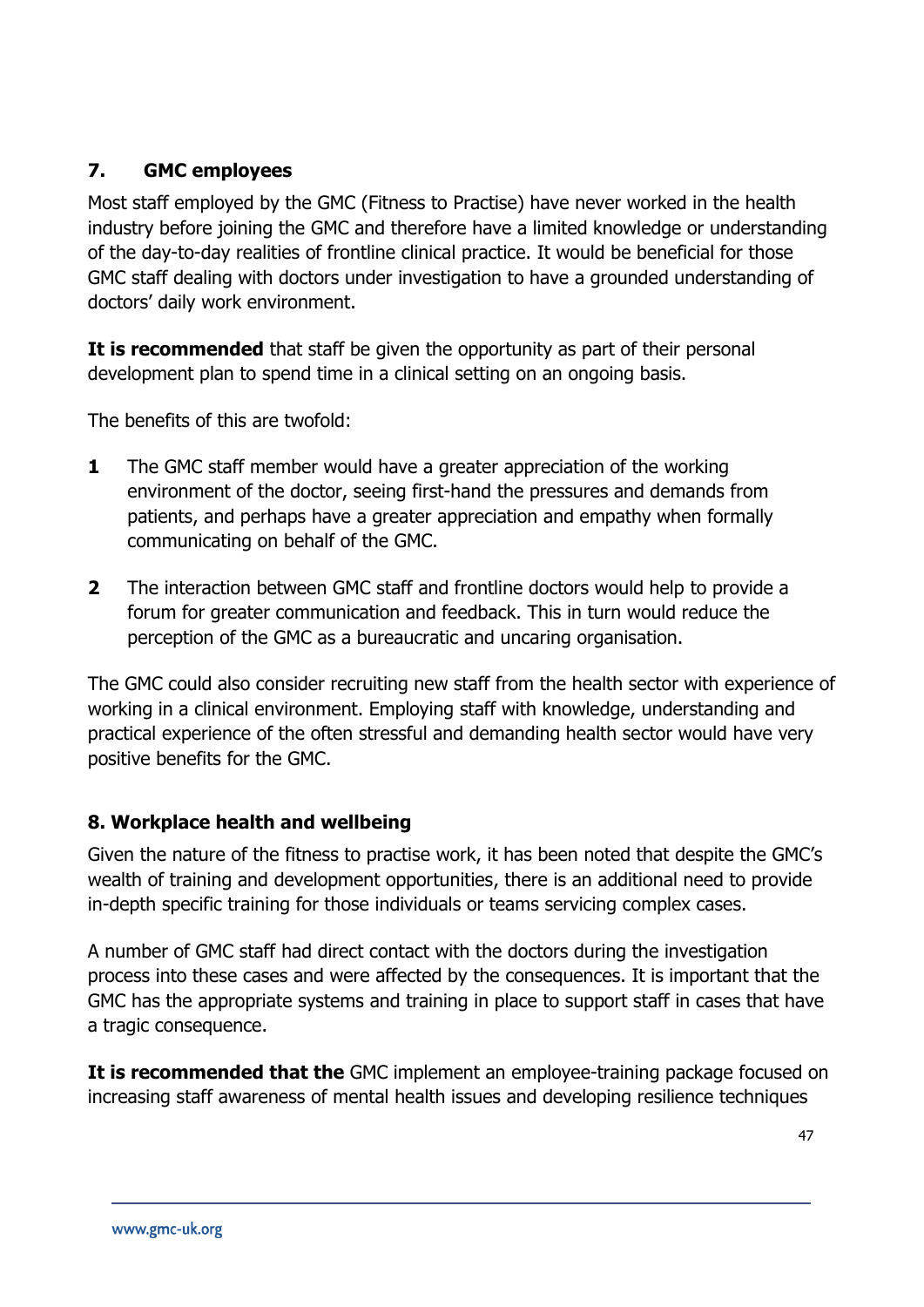when coping with stress, anxiety or depression.<sup>48</sup> It is important that both managers and staff have the appropriate tools, knowledge and mechanisms to discuss and cope with difficult situations.

# **Recommendation for GMC stakeholders**

# **9. Consideration of National Support Service for Doctors**

**It is recommended** that the Department of Health (England), NHS England and the Devolved Administrations (Wales, Scotland and Northern Ireland) consider making the legislative changes necessary to develop and establish a National Support Service. The service would be managed by a senior medical officer who would assume responsibility for the day-to-day management of doctors with health concerns incorporating the assessment (currently undertaken by the GMC), case management, monitoring, reporting, treatment, and education and prevention elements within a single system. It would be prudent to ensure that all medical students have access to this service. It would be important that the National Support Service refer immediately to the GMC any serious allegations it becomes aware of or persistent failures by a doctor to comply with an agreed treatment plan.

# **Further details on the benefits and indicative costs have been included in Annex A.**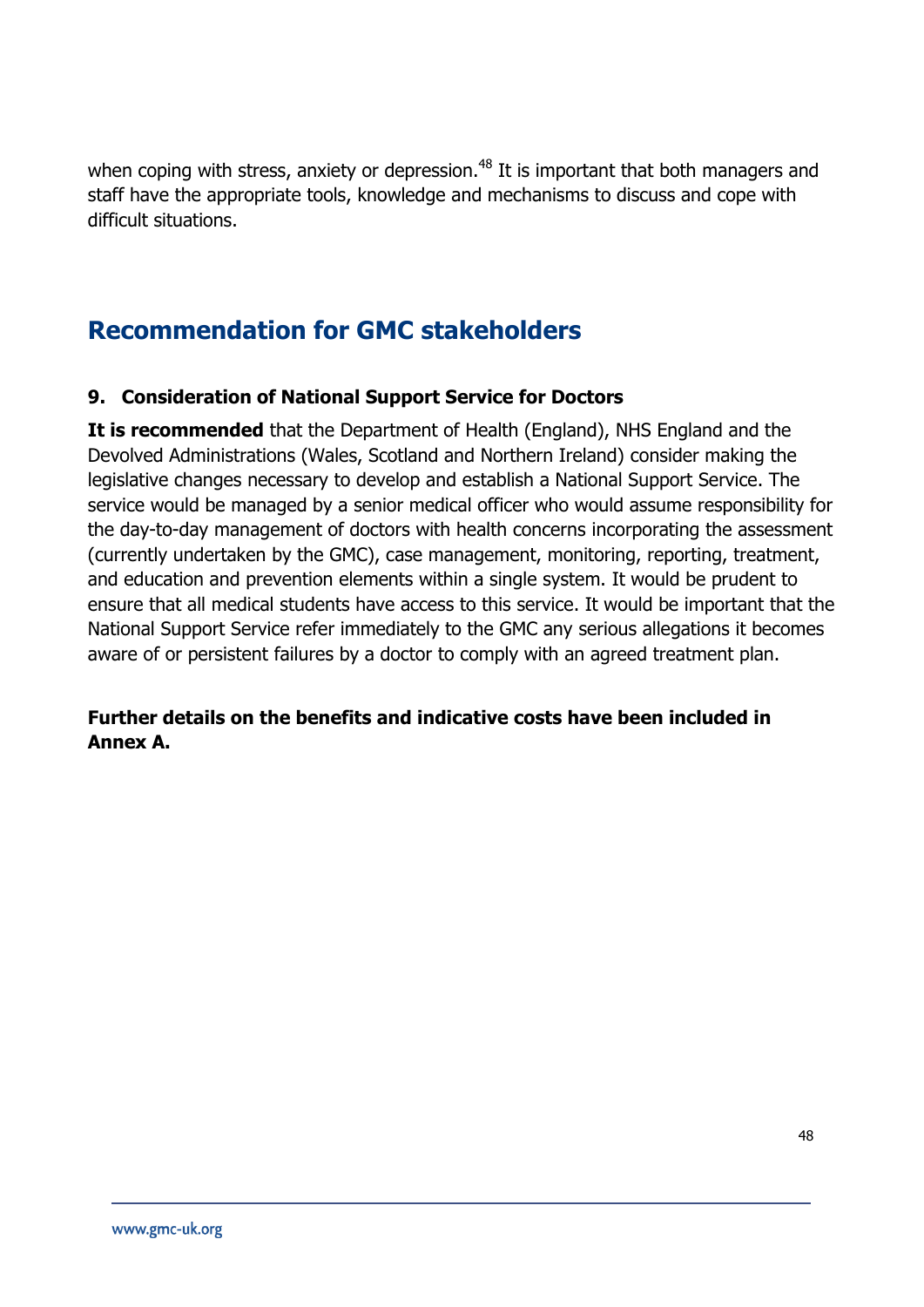# **Supporting information**

 $1$  Brooks S, Gerada C, Chalder T (2011) Review of literature on the mental health of doctors: Are specialist services needed? Journal of Mental Health 20(2):146-156 available at: [php.nhs.uk/wp](http://php.nhs.uk/wp-content/uploads/sites/26/2013/11/Brooks-2011-review-of-Drs-mental-health.pdf)[content/uploads/sites/26/2013/11/Brooks-2011-review-of-Drs-mental-health.pdf](http://php.nhs.uk/wp-content/uploads/sites/26/2013/11/Brooks-2011-review-of-Drs-mental-health.pdf) (accessed 10 December 2014)

<sup>2</sup> Beyond Blue (2013) [The National Mental Health Survey of Doctors and Medical Students](http://www.beyondblue.org.au/docs/default-source/default-document-library/bl1132-report---nmhdmss-full-report_web.pdf?sfvrsn=2) available at: [www.beyondblue.org.au/docs/default-source/research-project-files/bl1132-report---nmhdmss-full](http://www.beyondblue.org.au/docs/default-source/research-project-files/bl1132-report---nmhdmss-full-report_web)[report\\_web](http://www.beyondblue.org.au/docs/default-source/research-project-files/bl1132-report---nmhdmss-full-report_web) (accessed 10 December 2014)

<sup>3</sup> Firth-Cozens J (2006) A perspective on stress and depression In: Cox J, King J, Hutchinson A, McAvoy P eds. Understanding doctors' performance Oxford: Radcliffe Publishing, pp. 22-25. As cited in ibid 1

<sup>4</sup> Ghodse H (2000) Doctors and their health – who heals the healers? In: Ghodse H, Mann S, Johnson P eds. Doctors and their health Sutton: Reed Healthcare Limited, pp. 10-14

5 Ibid 1

 $6$  Baldwin PJ, Dodd M, Wrate RW (1997) Young doctors' health  $-$  I. How do working conditions affect attitudes, health and performance? Social Science and Medicine 45(1):35-40

<sup>7</sup> American Medical Association, Americal Psychiatric Association (1987) Results and implications of the AMA-APA Physician Mortality Project, Stage II JAMA 257:2949-53

<sup>8</sup> Meltzer H, Griffiths C, Brock A, Rooney C, Jenkins R (2008) Patterns of suicide by occupation in England and Wales: 2001-2005 The British Journal of Psychiatry 193:73-76 available at: [bjp.rcpsych.org/content/193/1/73.long](http://bjp.rcpsych.org/content/193/1/73.long) (accessed 10 December 2014)

<sup>9</sup> Pitts FN, Schuller AB, Rich CL, Pitts AF (1979) Suicide among U.S. women physicians, 1967-1972 *Am J* Psychiatry 136:694-696

 $10$  Hawton K, Clements A, Sakarovitch C, Simkin S, Deeks JJ (2001) Suicide in doctors: a study of risk according to gender, seniority and specialty in medical practitioners in England and Wales, 1979-1995 J Epidemiol Community Health 55:296-300 available at: [jech.bmj.com/content/55/5/296.full](file:///C:/Users/Lbruce/AppData/Local/Microsoft/Windows/Temporary%20Internet%20Files/Content.Outlook/CZ7UJ5B0/jech.bmj.com/content/55/5/296.full) (accessed on 10 December 2014)

 $11$  Ibid 2

 $12$  Shanafelt TD, Balch CM, Bechamps GJ et al. (2009) Burnout and Career Satisfaction Among American Surgeons Annals of Surgery 250(3):463-471

<sup>13</sup> [Shanafelt TD,](http://www.ncbi.nlm.nih.gov/pubmed?term=Shanafelt%20TD%5BAuthor%5D&cauthor=true&cauthor_uid=21242446) [Balch CM,](http://www.ncbi.nlm.nih.gov/pubmed?term=Balch%20CM%5BAuthor%5D&cauthor=true&cauthor_uid=21242446) [Dyrbye L](http://www.ncbi.nlm.nih.gov/pubmed?term=Dyrbye%20L%5BAuthor%5D&cauthor=true&cauthor_uid=21242446) et al. (2011) Special report: suicidal ideation among American surgeons Arch Surg 146(1):54-62

<sup>14</sup> Mental health foundation *Suicide* available at: [www.mentalhealth.org.uk/help-information/mental-health](http://www.mentalhealth.org.uk/help-information/mental-health-a-z/S/suicide/)[a-z/S/suicide/](http://www.mentalhealth.org.uk/help-information/mental-health-a-z/S/suicide/) (accessed on 11 December 2014)

 $15$  Ibid 14

<sup>16</sup> Miller MN, Ramsey Mcgowen K, Quillen JH (2000) The painful truth: physicians are not invincible *Southern* Medical Journal available at: [www.medscape.com/viewarticle/410643\\_2](http://www.medscape.com/viewarticle/410643_2) (accessed on 11 December 2014)  $17$  Ibid 16

 $18$  Department of Health (2009) *Mental health and ill health in doctors* available at: [http://www.em](http://www.em-online.com/download/medical_article/36516_DH_083090%5b1%5d.pdf)[online.com/download/medical\\_article/36516\\_DH\\_083090\[1\].pdf](http://www.em-online.com/download/medical_article/36516_DH_083090%5b1%5d.pdf) (accessed on 11 December 2014)

 $19$  Williams S (2009) Multiple Jeopardy *Medical Protection Society: Casebook* 17(3):8-10

 $20$  Hawton K, Malmber A, Simkin S (2004) Suicide in doctors a psychological autopsy study *Journal of* Psychosomatic Research 57:1-4 available at: [http://www.ajustnhs.com/wp-content/uploads/2012/05/suicide](http://www.ajustnhs.com/wp-content/uploads/2012/05/suicide-in-doctors-hawton-2004.pdf)[in-doctors-hawton-2004.pdf](http://www.ajustnhs.com/wp-content/uploads/2012/05/suicide-in-doctors-hawton-2004.pdf) (accessed on 11 December 2014)

<sup>21</sup> Clark DC, Salazar-Grueso E, Grabler P, Fawcett J (1984) Predictions of depression during the first six months of internship Am J Psychiatry 141(9):1095-1098

<sup>22</sup> Valko RJ, Clayton PJ (1975) Depression in the internship *Dis Nerv Syst* 36:26-29

 $^{23}$  Hsu K, Marshall V (1987) Prevalence of depression and distress in a large sample of Canadian residents,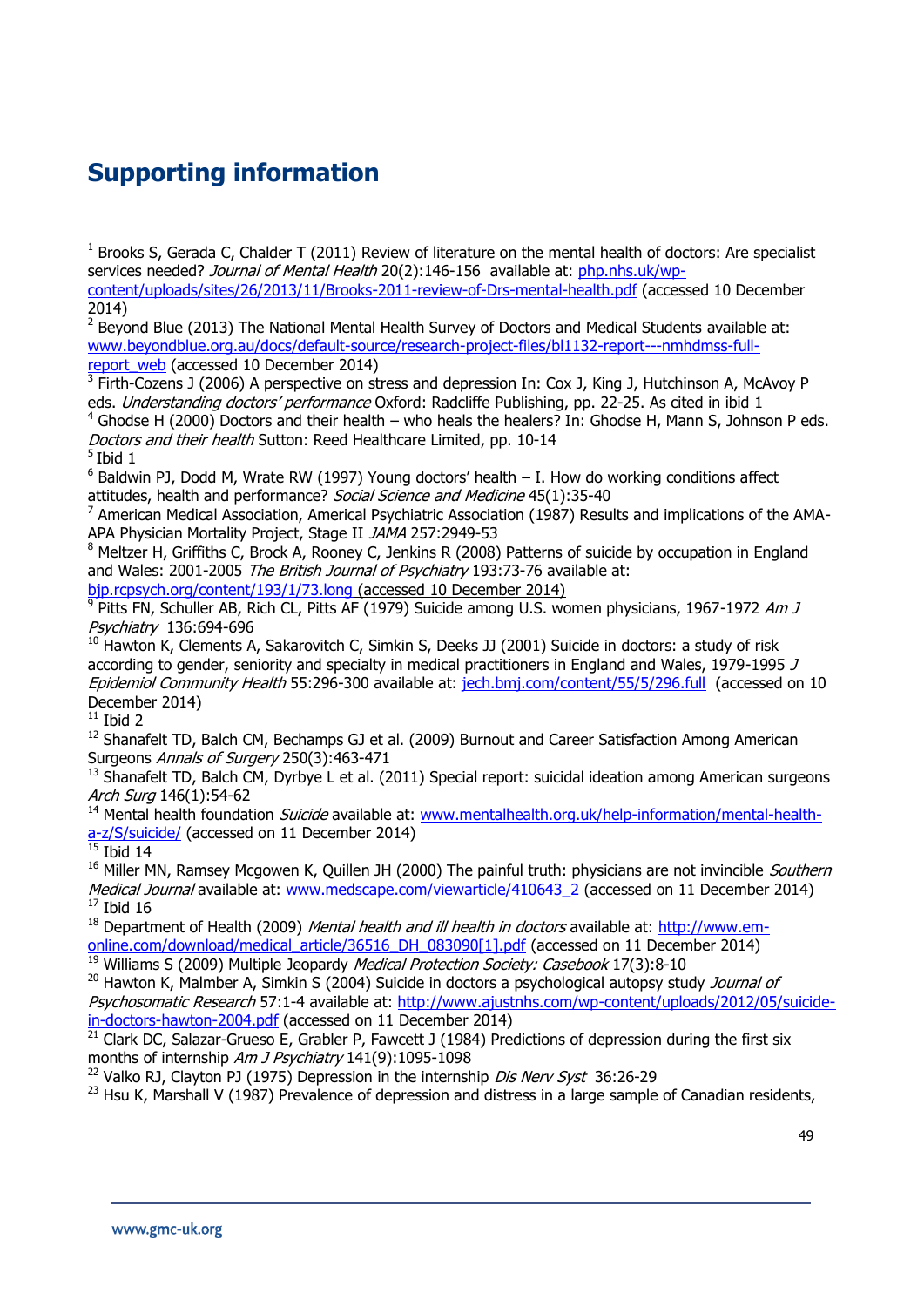interns, and fellows Am J Psychiatry 144(12):1561-1566

 $^{24}$  Dowell AC, Hamilton S, McLeod DK (2000) Job satisfaction, psychological morbidity and job stress among New Zealand general practitioners New Zealand Medical Journal 113:269-272

 $25$  Clarke D, Singh R (2004) Life events, stress appraisals and hospital doctors' mental health New Zealand Medical Journal 117(1204):1-8

 $26$  O'Connor PG, Spickard A Jr (1997) Physician impairment by substance abuse Med Clin North Am 81(4):1037-52

 $27$  Ibid 26

<sup>28</sup> Hughes PH, Storr CL, Brandenburg NA, Baldwin DC Jr, Anthony JC, Sheehan DV (1999)

Physician substance use by medical specialty J Addict Dis 18(2):23-37

 $^{29}$  NHS Practitioner Health Programme The first five years of the NHS Practitioner Health Programme 20082013 5 year report, p. 4 available at: [http://php.nhs.uk/wp-content/uploads/sites/26/2014/05/Five-Year-](http://php.nhs.uk/wp-content/uploads/sites/26/2014/05/Five-Year-Report.pdf)[Report.pdf](http://php.nhs.uk/wp-content/uploads/sites/26/2014/05/Five-Year-Report.pdf) (accessed 11 December 2014)

<sup>30</sup> Ibid 20

 $31$  Gabbard GO, Menninger RW (1989) The psychology of postponement in the medical marriage JAMA 261(16):2378-2381 as cited in ibid 16

 $32$  Henderson M, Brooks SK, del Busso L, et al. (2012) Shame! Self-stigmatisation as an obstacle to sick doctors returning to work: a qualitative study *BMJ Open* 2012 2:e001776 available at:

[bmjopen.bmj.com/content/2/5/e001776.full](http://bmjopen.bmj.com/content/2/5/e001776.full) (accessed 11 December 2014)

 $\frac{33}{33}$  Ross M (1973) Suicide among physicians: A psychological study *Diseases of the Nervous System* 34(3):145-150 as cited in Ibid 16

<sup>34</sup> Council on Scientific Affairs (1987) Results and implications of the AMA-APA Physician Mortality Project, Stage II JAMA 257:2949-2953

 $35$  Vaillant GE, Sobowale NC, McArthur C (1972) Some psychological vulnerabilities of physicians N Eng J Med 287:372-375 as cited in Ibid 16

<sup>36</sup> Christense JF, Levinson W, Dunn PM (1992) The heart of darkness: the impact of perceived mistakes on physicians *J Gen Intern Med* 7(4):424-31 as cited in Ibid 16

<sup>37</sup> BMA *Doctors' support service* available at: **bma.org.uk/practical-support-at-work/doctors-well**[being/doctor-support-service](http://bma.org.uk/practical-support-at-work/doctors-well-being/doctor-support-service) (accessed 11 December 2014)

 $\frac{38}{38}$  Examples include the Doctors Support Network [dsn.org.uk;](file:///C:/Users/Lbruce/AppData/Local/Microsoft/Windows/Temporary%20Internet%20Files/Content.Outlook/CZ7UJ5B0/dsn.org.uk) the Practitioner Health Programme [php.nhs.uk;](http://php.nhs.uk/) Medical Careers [medicalcareers.nhs.uk;](http://medicalcareers.nhs.uk/) NHS Education for Scotland [nes.scot.nhs.uk](http://nes.scot.nhs.uk/)

<sup>39</sup> Practitioner Health Programme, *The First Five Years of the NHS Practitioner Health Programme 2008-*

2013, available at<http://php.nhs.uk/wp-content/uploads/sites/26/2014/05/Five-Year-Report.pdf> (accessed 11 December 2014)

 $40$  Ibid 19 pp. 8

<sup>41</sup> GMC Your health matters available at:<http://www.gmc-uk.org/concerns/11542.asp> (accessed on 11 December 2014)

 $^{42}$ Cunningham W (2001) The immediate and long-term impact on New Zealand doctors who receive patient complaints The New Zealand Medical Journal 117(1198) available at:

[http://www.nzma.org.nz/\\_\\_data/assets/pdf\\_file/0011/17957/Vol-117-No-1198-23-July-2004.pdf](http://www.nzma.org.nz/__data/assets/pdf_file/0011/17957/Vol-117-No-1198-23-July-2004.pdf) (accessed on 11 December 2014)

<sup>43</sup> Brooks S, Del Busso L, Chalder T et al. (2014) 'You feel you've been bad, not ill': Sick doctors' experiences of interactions with the General Medical Council BMJ Open available at:

[bmjopen.bmj.com/content/4/7/e005537.full](http://bmjopen.bmj.com/content/4/7/e005537.full) (accessed 11 December 2014)

 $44$  Ibid 38

<sup>45</sup> Hewell Taylor Freed & Associates Interim report on the evaluation of the Doctors' Support Service prepared for the GMC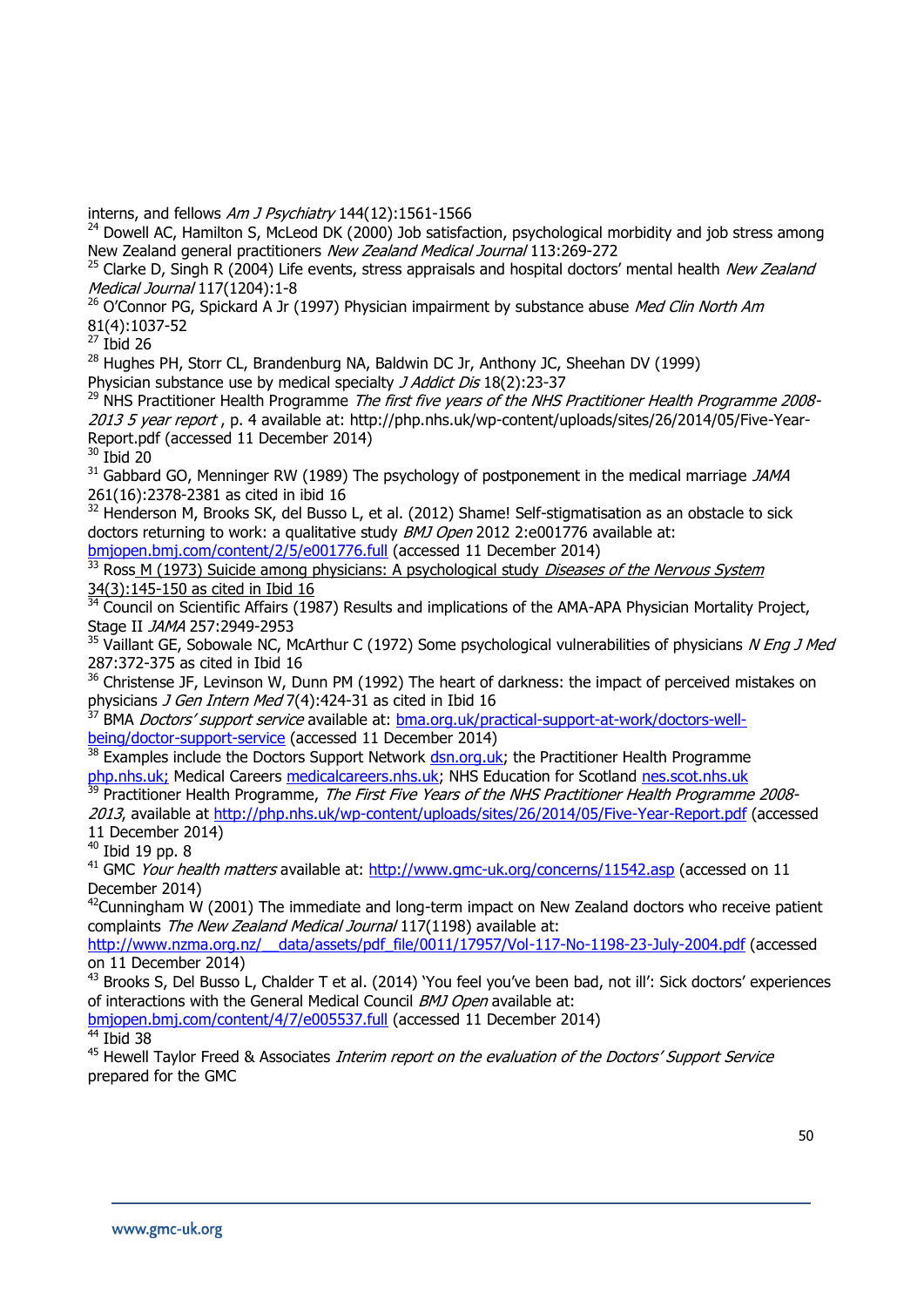$46$  Department of Health (2007) Trust, Assurance and Safety – the Regulation of Health Professionals in the 21<sup>st</sup> Century London: the Stationary Office available at:

[www.gov.uk/government/uploads/system/uploads/attachment\\_data/file/228847/7013.pdf](http://www.gov.uk/government/uploads/system/uploads/attachment_data/file/228847/7013.pdf) (accessed 11 December 2014)

47 Boorman S (2009) NHS Health and Well-being Review Interim Report. Prepared for the Department of Health available at: [www.nhshealthandwellbeing.org/InterimReport.html](http://www.nhshealthandwellbeing.org/InterimReport.html) (accessed 11 December 2014) 48 Connecting with People website available at:<http://www.connectingwithpeople.org/workplace-front> (accessed 11 December 2014)

This report has been created based on GMC Siebel data and other information that I believe is reliable and accurate. I do not make any representations or warranties of any kind, express or implied, about the completeness, accuracy and reliability of the information used.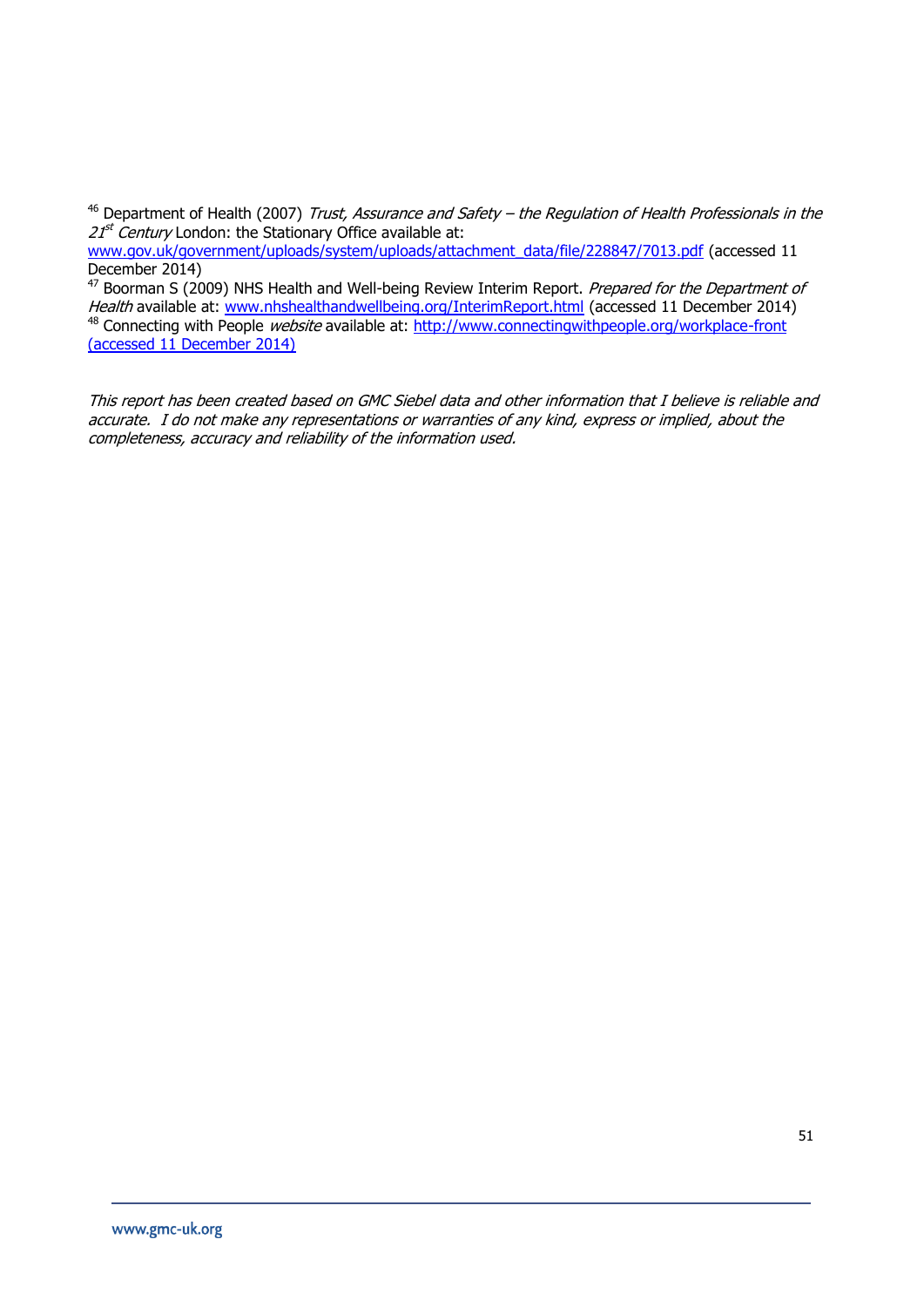# **ANNEX A**

# **Modelling a National Support Service (NSS)**

Further to recommendation 9, this section describes a possible model for the establishment of a National Support Service.

Doctors invest considerable amounts of time and financial commitment in training to become a doctor and associated organisations (including government) commit time, money and resources in ensuring doctors deliver the best care for their patients.

Given the number of risk factors doctors face and the number of unique and complex factors making it difficult to seek help, doctors may benefit from a specialised service developed specifically for doctors where confidentiality is assured and rapid, efficient diagnosis and treatment can be provided. People often ask, 'Why should doctors get special treatment?' Healthcare in the UK is provided to almost 64 million people and the NHS remains free at the point of use for all residents. It is imperative doctors maintain good health and wellbeing to be able to continually provide excellent healthcare to those whom they serve.

# **1. Establishment of a National Support Services (NSS) for doctors**

#### Patient safety

It is of course necessary and important to protect the public against potentially rogue doctors or doctors whose fitness to practise might be impaired through adverse ill health. However, there has to be a balance between protecting patients and supporting a doctor who is ill. The current statutory process strongly emphasises the protection of the patient and public interest as the first and primary purpose and does not provide a route for both protecting patients and supporting sick doctors.

Many doctors, even when clearly unwell are able to function at work and even retrospective trawls (employer quality assessment of patient records) rarely identify evidence of patient harm due to the doctor's mental ill health. It is the experience of Health Programmes that it is very rare for sick doctors to harm their patients; in fact what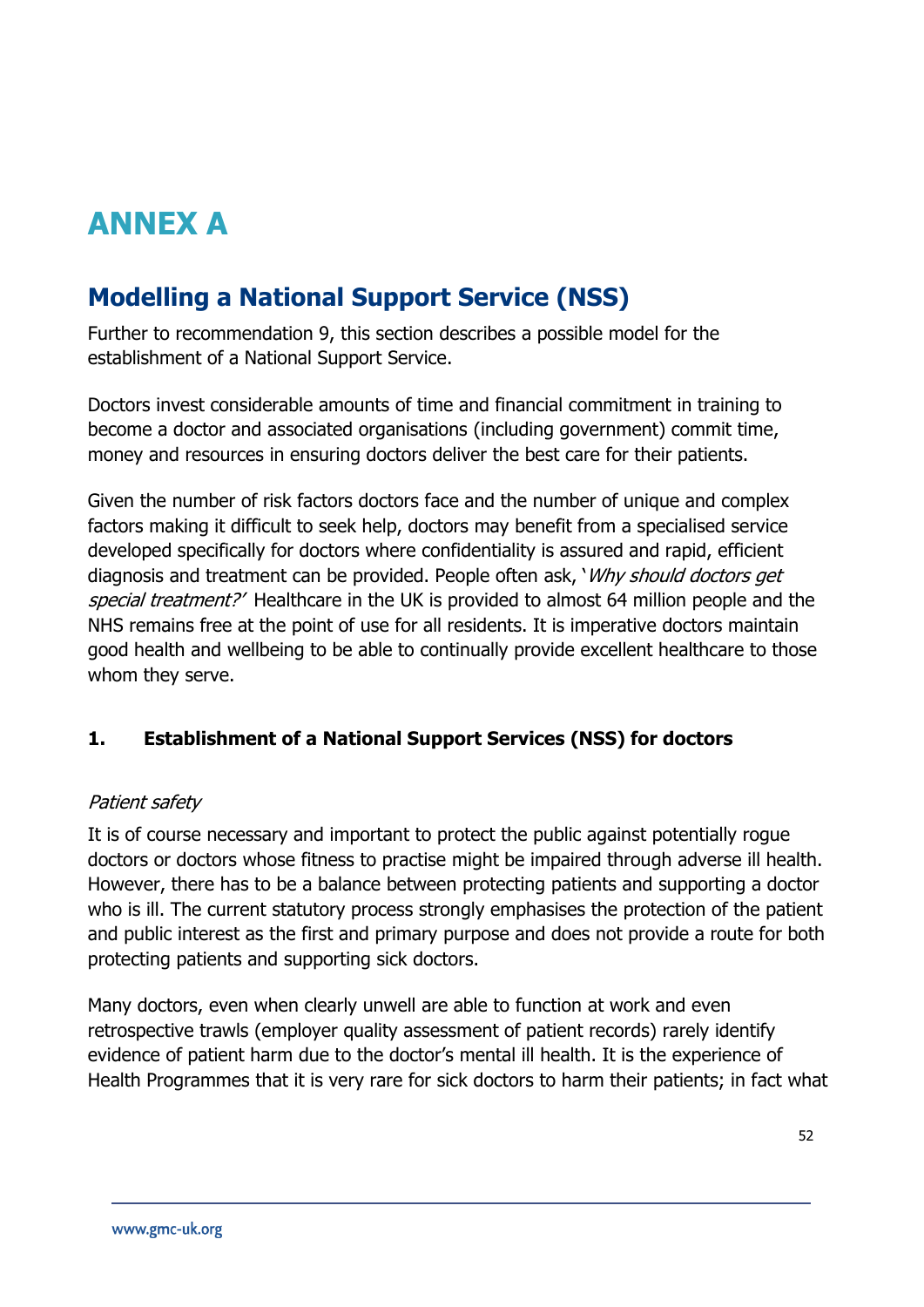is more common is for sick doctors to continue working well beyond where it is good for their own mental health.

For example, over the past five years PHP has had to disclose information against the consent of the practitioner patient on four occasions (4/1078). For each of these patients the PHP team felt that there was sufficient concern about potential harm to the doctorpatient or to the patients they treated to breach confidentiality.

These occasions included:

- **T** Two doctors (whose alcohol consumption was known to be a problem by their employers) who did not agree that they were unfit to work.
- A doctor with a probable psychotic illness (who was not working) who refused to accept that they were unfit to work, and no reassurance was given that they would comply with their treatment.
- A doctor who was suffering from early dementia who lacked insight.

In all of the above cases no patients were harmed by the doctor, however it was felt that there was sufficient risk of lack of insight associated with a mental health problem that the doctor posed a risk to patients. PHP has acted, in a number of cases, as the authorised GMC treating psychiatrist, ensuring that patients are protected.

# Supporting doctors

Practitioner health programmes in other countries are separated from regulatory process, with the understanding being that if the doctor does not adhere to the treatment and conditions imposed there will be implications on their licence to practise.

If there is a potential for sick doctors to harm patients, then it is even more vital to provide those doctors with an accessible, safe and confidential space to disclose problems in a non-judgemental manner such that they can receive timely and appropriate treatment in the process. This service PHP has been providing, and even where the doctor is not known to the regulator, they risk-rate any potential risk to patients and where necessary has involved the regulator or employers or other relevant individuals. Patients approaching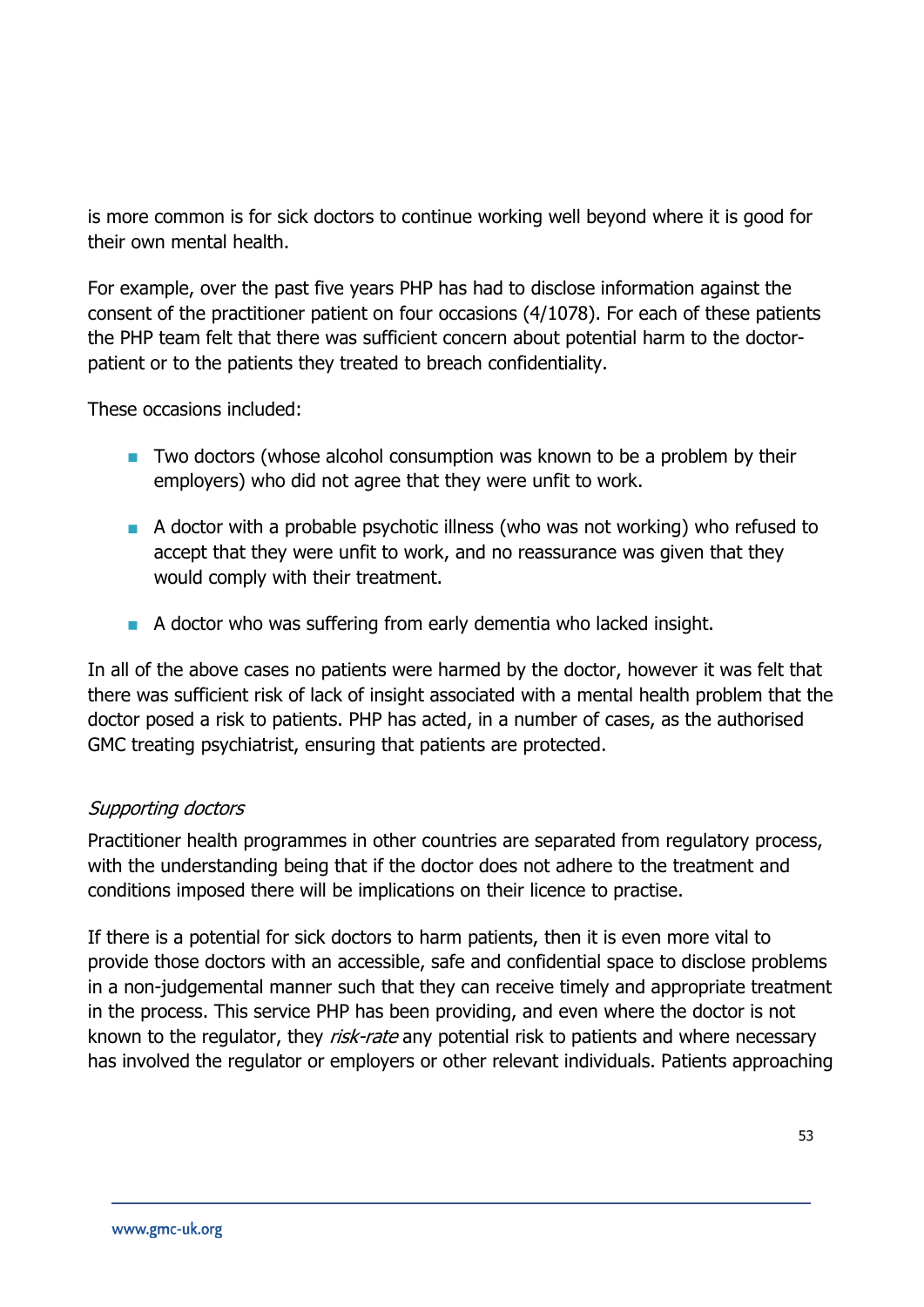PHP are told at their initial assessment that they will be treated confidentially unless PHP feels they are placing themselves or their patients at risk and, if so, will act appropriately.

With PHP patients, where doctors are using illegal substances the GMC is always involved as there are some cases of doctors with alcohol addiction (for example, where there has been repeated drink-driving offences). The GMC mandates that the doctor attends a treatment and a supervising psychiatrist and undertakes regular monitoring for drugs and/or alcohol. It is difficult therefore to tease out whether the high rates of success with the PHP/GMC cohort is due to the combination of both acting in a complementary manner or whether success would be as high with one organisation working alone.

PHP does provide additional support for addicted doctors and in many cases when they approach in crises; PHP is able to support them through this allowing them to be in a better position ahead of disclosing their problem to the regulator.

In the US, addicted doctors are 'mandated' to pass through a Physicians Health Programme if they want to maintain their medical licence. This programme is financed by the doctor, unless the doctor is eligible for financial aid; however very few are eligible. The terms of the programme with respect to testing and attendance are intense, for example some programmes require the doctor to be tested for drugs on a weekly basis for a year. The outcomes for the doctors attending these programmes are good with reported longterm abstinence rates of around 80%, and with 70% returning to regular medical practice.

In Ontario, Canada, the health and wellbeing of doctors, trainees and medical students is supported through the Physician Health Program (PHP) and includes doctors where there are concerns around addiction. As with many Physician Health Programmes across the world, the service provides:

- **Information and advice**
- **Assessment and referrals**
- **Direct intervention**
- Case management, monitoring and advocacy
- Education/prevention workshops and presentations.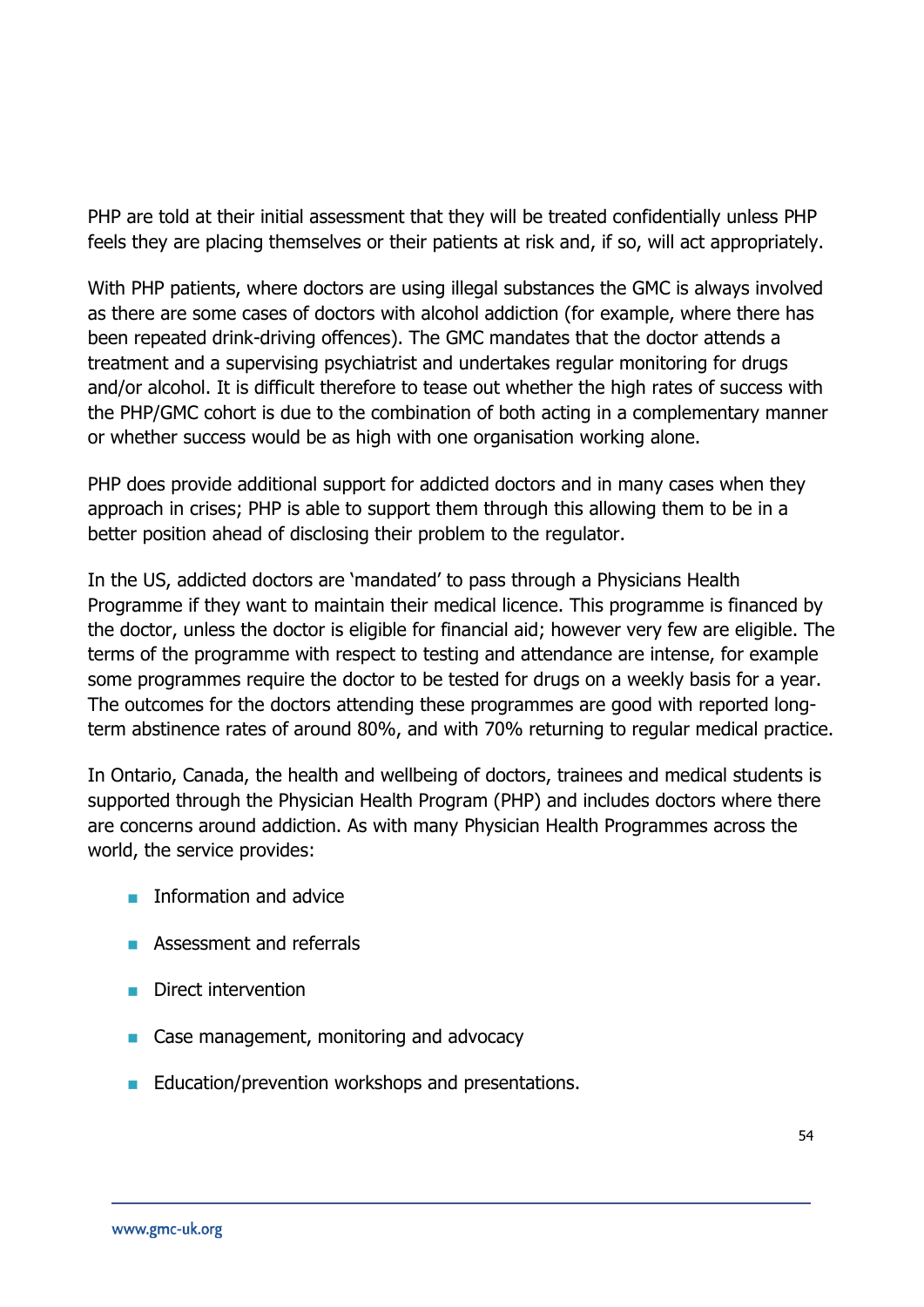Figures for the GMC are not known but where doctors are engaged in a health programme, for example the NHS Practitioner Health Programme, 88% and 90% longterm abstinence rates for alcohol and drug addiction respectively and 75% of doctors not at work at presentation return to work during their treatment at PHP.

Going forward, it is important to separate out the functions of treatment from regulation with the regulator receiving necessary reports about progress but not taking part in any of the assessments, case management and treatment unless the doctor crosses an agreed threshold.

This separation of functions has been established with other practitioner-health services across the world.

The service configuration of most Physician Health services is that they provide assessment, case management, workplace supervision, monitoring and report writing with no treatment included within the service. This makes it very difficult for doctors who have limited income (which is not unusual when one is considering that many doctors have been sick for a while and will have incurred debts).

It also means that the treatment element is out-with the programme and, whilst treating practitioners can be part of an accreditation system, it is difficult to insist (when a doctor is funding themselves) that they use named treating practitioners only. The current UK system relies heavily on NHS psychiatrists to undertake the 'treatment' aspects of care and a GMC appointed supervising psychiatrist to carry out the monitoring functions. Increasingly some commissioners and employers may not allow psychiatrists to do this work as part of their NHS offering, as in many cases the impaired practitioner is well and is merely seeing the psychiatrists to 'touch base' for GMC purposes, hence using an appointment slot that could be used for an acutely unwell patient or for someone with complex needs. Using psychiatrists as part of ongoing 'case management' is therefore going to become increasingly difficult unless the GMC pays for this service at NHS or other tariff rates.

In addition, Trusts and Boards are becoming concerned about patients being seen on their premises by their staff in cases where these patients do not form part of their patient population and have no records other than what is contained in the assessing psychiatrists' private system. This means that going forward it is likely that, given the forces of change in the NHS (in England), the GMC may have to address how it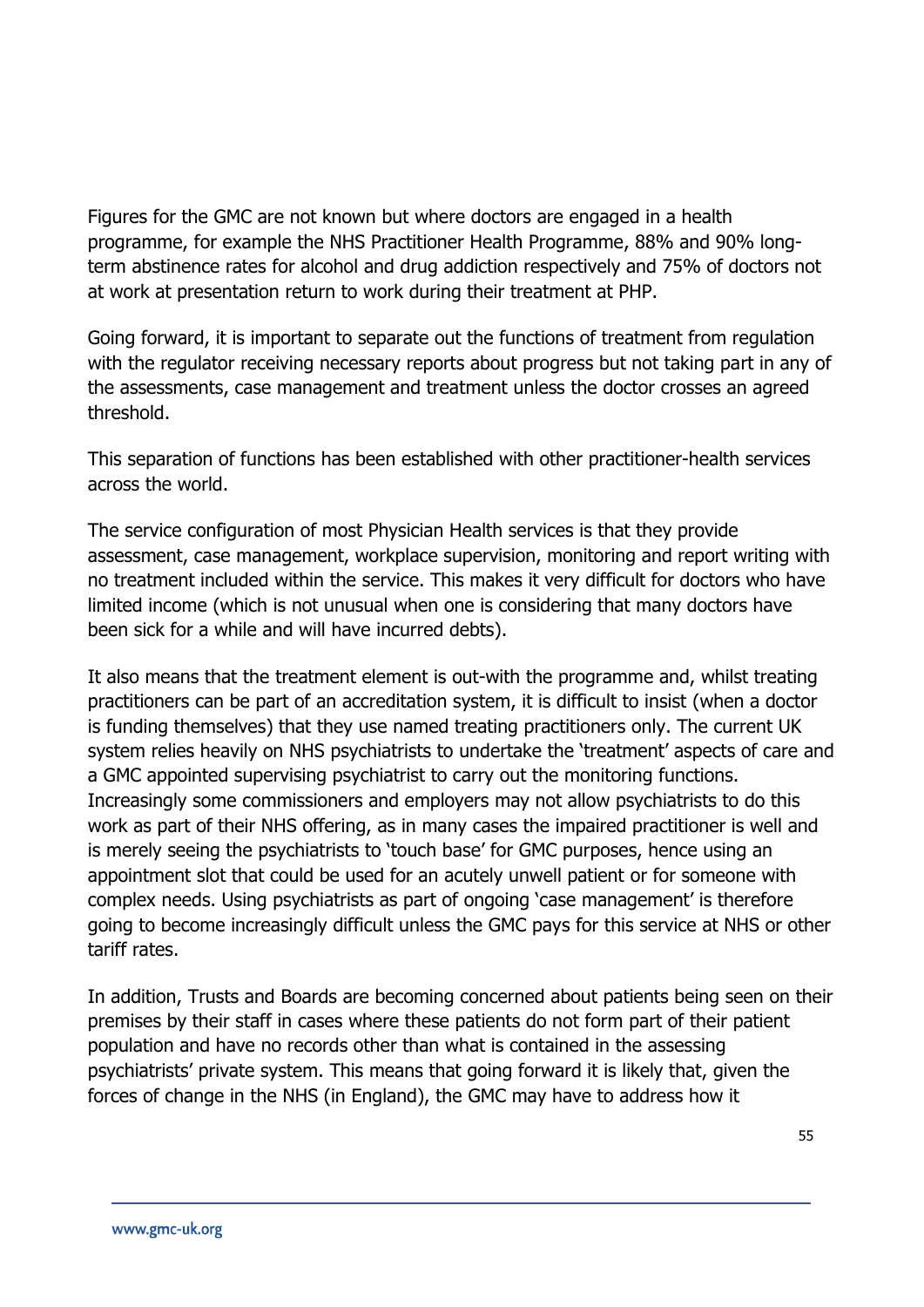commissions psychiatrists and other personnel to undertake functions on the GMC's behalf.

**It is recommended** that the Department of Health (England), NHS England and the Devolved Administrations (Wales, Scotland and Northern Ireland) consider delivering the legislative changes that would be necessary to develop and establish a national support service. The national support service would be managed by a senior medical officer who assumes the responsibility for the day-to-day management of doctors with health concerns (currently undertaken by the GMC) incorporating the assessment, case management, monitoring, reporting, treatment, and education and prevention elements within a single system. It would be prudent to ensure that all medical students also have access to this national support service. It is important that the national support service will refer immediately to the GMC any serious allegations they become aware of or persistent failures to comply with an agreed treatment plan by a doctor.

It is important that any service is compassionate, consistent, comprehensive, accessible and confidential, and ensures the right cases are referred and the process is designed with patient safety at its heart.

This national support service could have different areas of care:

- **Early prevention where doctors who have insight into requiring support would be** provided the right access to services.
- An alternative route to the disciplinary pathway for some doctors whose practice could be affected by illness.
- Assessment, treatment and case management within a single service.

The underlying value of a national support service is that:

- **If provides initial assessment of practitioners with health-related issues that could** be considered to pose a risk to patients.
- The doctor's case management can be individualised according to the type of illness ensuring they receive a consistent standard of service.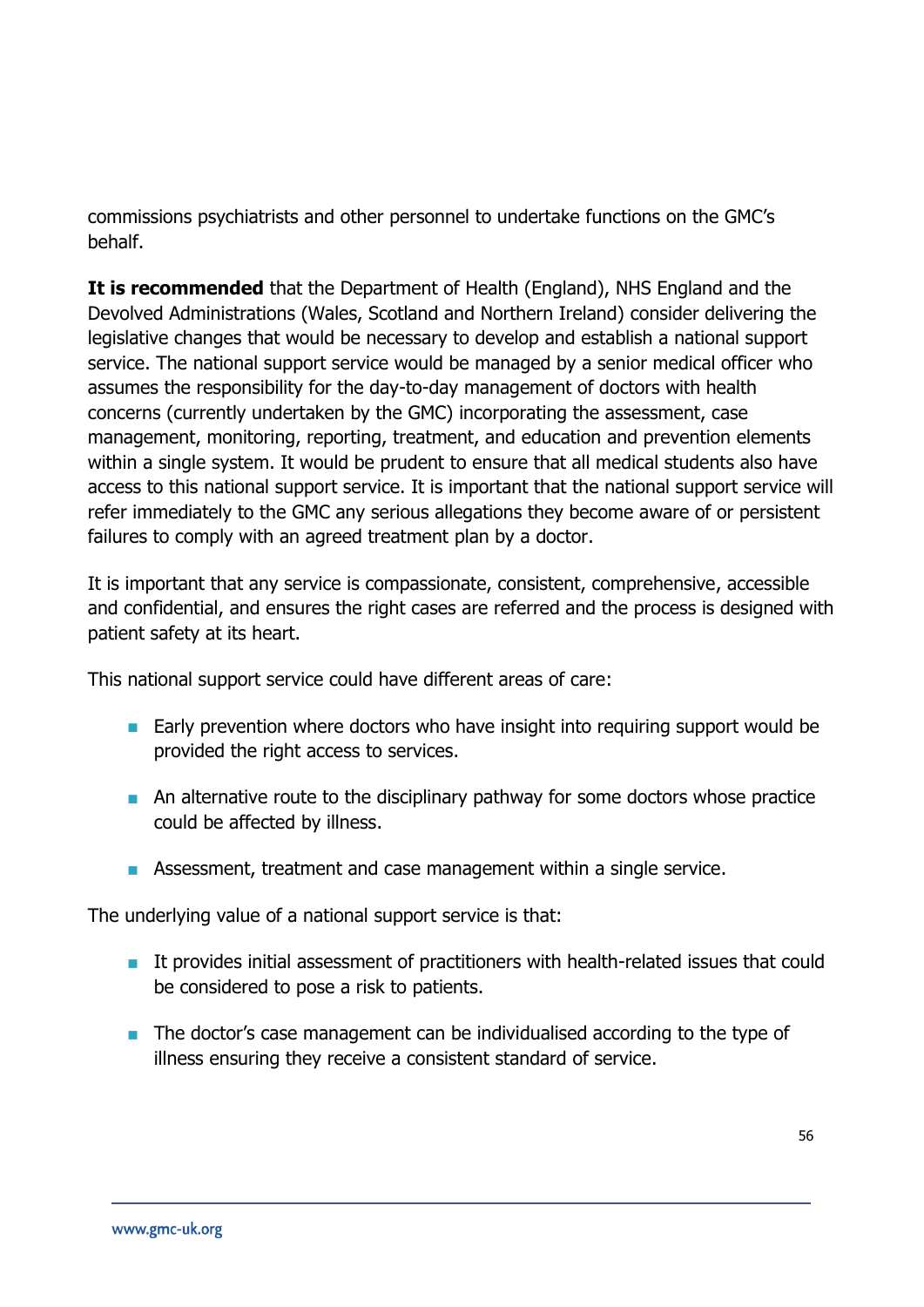$\blacksquare$  It ensures doctors are well informed about their impairment, its likely course, outcome, and appropriate treatments.

The National Support Service established would:

- Build on existing specialist services for health professionals.
- **Encourage health professionals with mental health problems to disclose them in a** timely and confidential manner.
- $\blacksquare$  Be proactive in its focus rather than reactive.
- **Provide an effective interface with occupational health services, especially around** particular requirements for return to work and vocational rehabilitation.
- **Have a reasonable annual caseload to ensure that the focus of expertise is built up** and developed.
- Take account of the differences in the healthcare resources and geography across different regions in the UK.
- **Provide value for money by enabling the health problems of doctors to be** addressed more efficiently.
- $\blacksquare$  Thought could be given to whether the service could furnish the GMC with necessary reports to be able to make a determination about the fitness to practise of a particular doctor. If so, this could be determined through a Memorandum of Intent (MOI) between the National Support Service (NSS) and the Registrar of the GMC.

How the service is configured will need to be designed dependent on:

- The numbers expected to attend
- $\blacksquare$  The scope and remit of the service
- **Designing the service to provide both prevention and treatment services**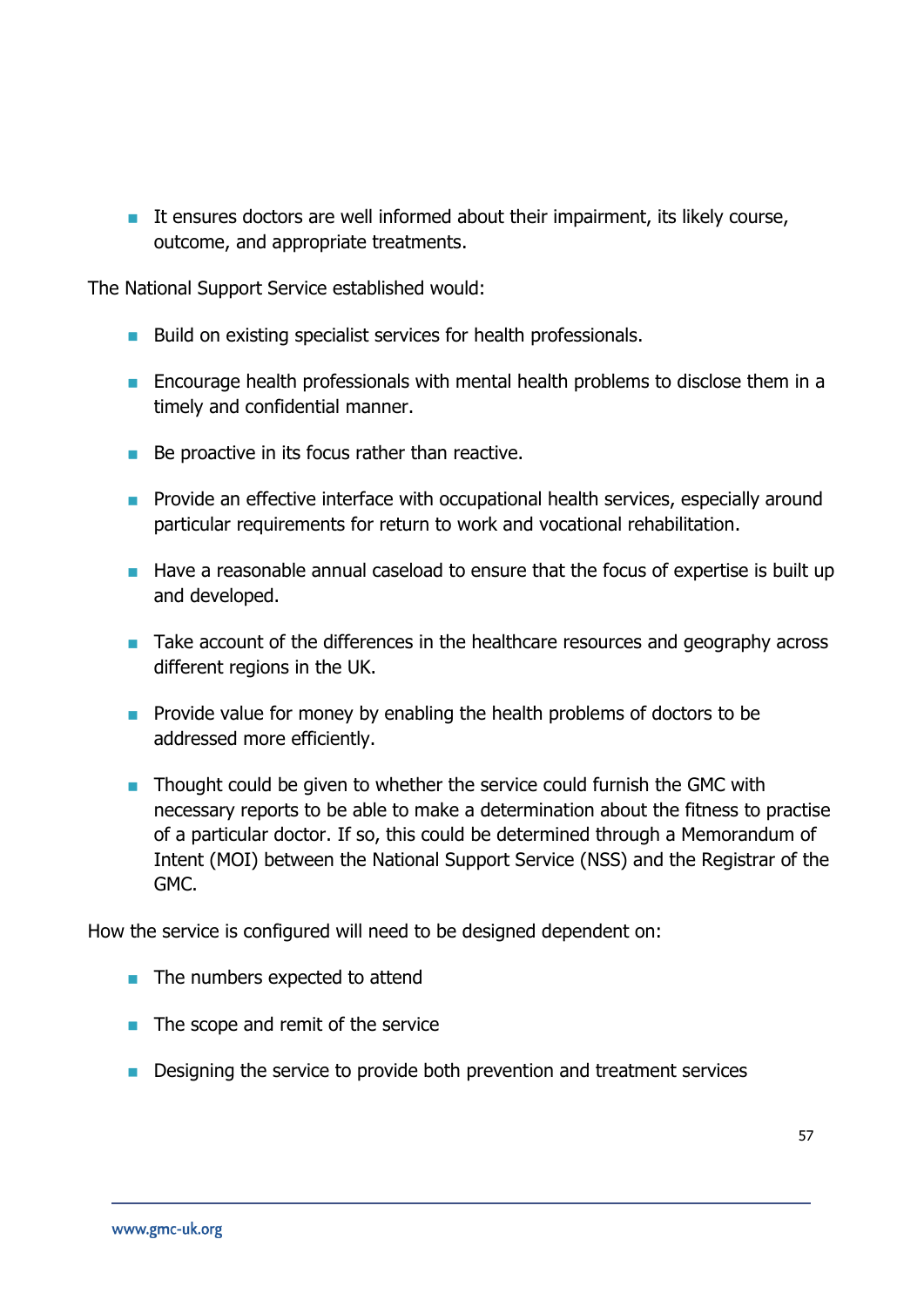- **Number 1** Whether the service would extend to doctors with a range of mental health issues, rather than just those conditions that would have met the criteria for investigation under health procedures
- Whether the service is UK wide or just in England and Wales
- **Number 19 Mether the service includes education programmes.**

Experience from other similar services would suggest that it would be best to configure as a Hub-and-Spoke model, with a single provider providing overall leadership of the service to ensure that quality and standards are delivered and maintained.

This configuration would:

- Allow for economies of scale and sufficient volume of doctors to ensure expertise is maintained
- **Minimise the risk in particular with managing those doctors who are already under** GMC processes or those who might be referred if their health deteriorates
- **Allow the GMC and hence the public to have trust in the quality of the service and** not compromise patient safety
- **Allow standards and developments across this area to be rapidly disseminated and** implemented.

The hub arrangement would be able to provide first assessments (unless there were exceptional reasons why this couldn't be the case).

Local spokes using trained doctors would provide case-by-case support for referred doctors dependent on initial (and ongoing) risk assessment. Ideally, the hubs could consist of an integrated service with both dedicated and on call doctors drawn from primary care, psychiatry, and occupational health. In addition, this arrangement could allow for GMC employer liaison advisers to form part of the core team, helping to bridge the gap between health and regulation.

Specialist health services (Hubs) should work closely together, sharing learning and experience (including medical supervisors/examiners and case examiners). This could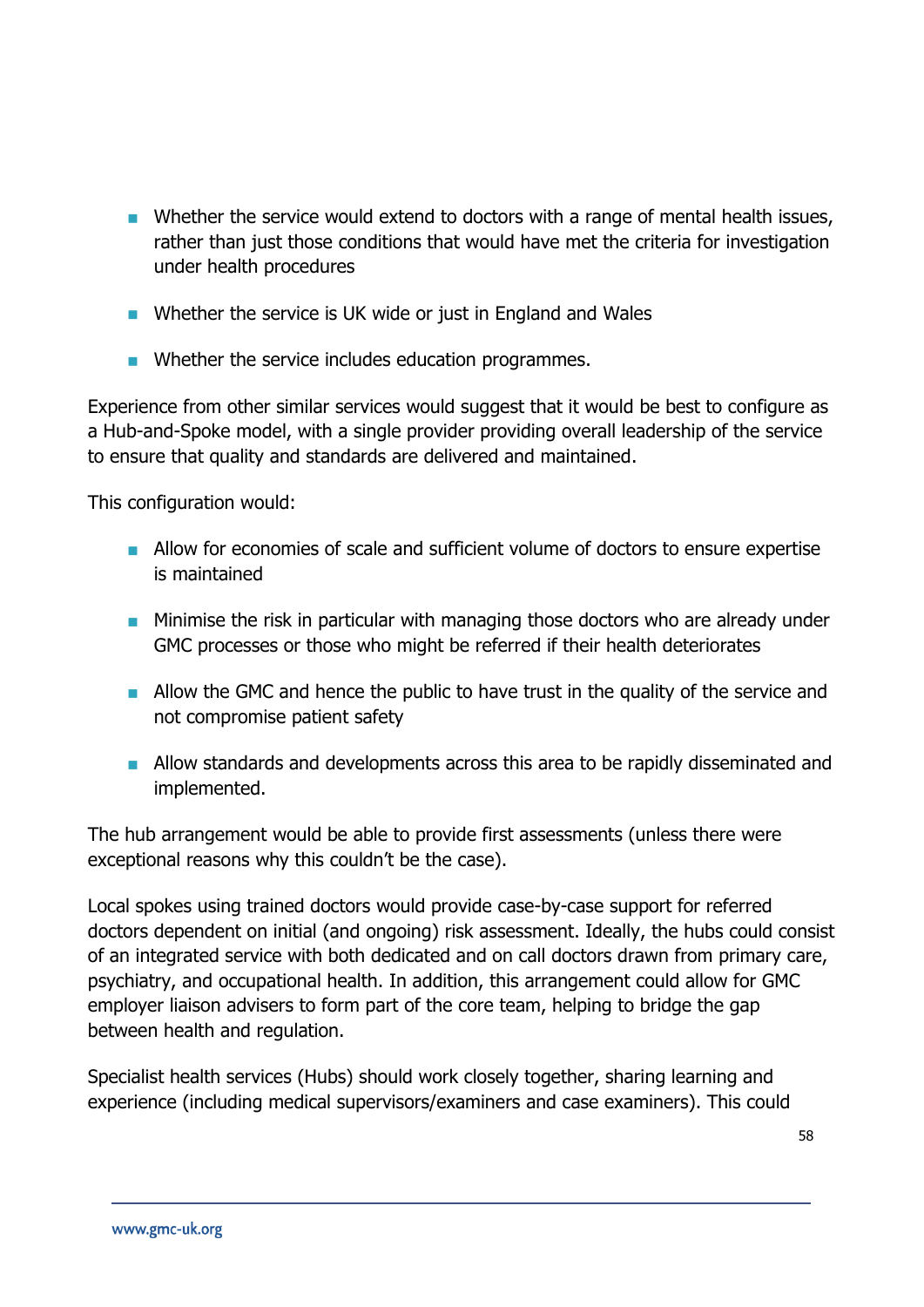include developing a dataset to enable analysis of cases and increased understanding of the illness of health professionals, as well as comprehensive evaluation. The service would also be in a good position to provide support and training to other health professionals in areas related to prevention, identification and brief intervention of mental health and addiction problems in doctors and to support the network of trained doctors and provide opportunities for shared learning.

The Royal College of General Practitioners and the Royal College of Psychiatrists have developed a competency framework which could be utilised by trained health professionals to deliver specialist care to those doctors who have been referred to the national support service.

This nationally approved competency framework would include a skills, knowledge and competency based approach including a curriculum and training programme for practitioners. The original framework fell under the Health for Health Professionals (HHP) Caritas programme which was a partnership between the Royal College of General Practitioners, the Royal College of Psychiatrists and the Association of Occupational Health Nurse Practitioners. A cadre of practitioners therefore currently exists who are already trained in this competency framework and could provide services to the NSS. It would be advisable that the NSS would be clinically staffed where appropriate by Caritas practitioners who would have the following competences:

- **Figure 1** Flexible in their approach to practitioner-patients and able to deal with multiple physical, psychiatric or social issues.
- **Understand the working environment of health professionals, pressures and** requirements.
- Work effectively with occupational health services on return to work programmes.
- $\blacksquare$  Have an awareness of the requirement to protect the safety of patients who may be cared for by the practitioner-patient.
- **Understand the regulatory processes for health professionals.**
- **Have training and be experienced in treating individuals with complex needs.**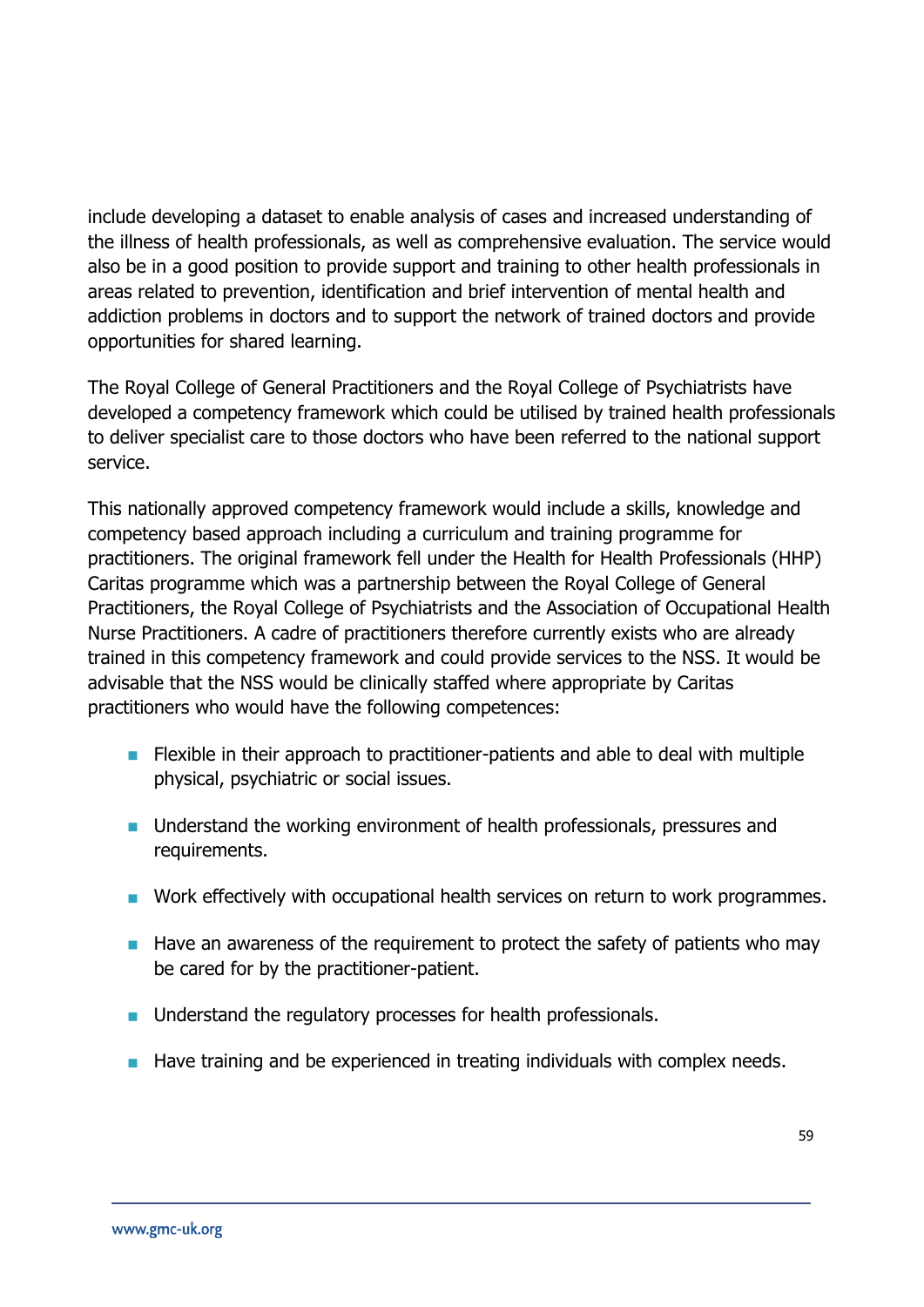- Capable of understanding those practitioner-patients who may have been suffering from complex and unidentified health problems for long periods of time.
- **u.** Understand the regulatory processes for doctors.
- **If** Understand the education and training environment for doctors.
- **Support an integrated multi-professional team with personalised clinical meetings.**
- **Provide case management functions.**

Other aspects of the service provision would also include workplace supervision mentoring and psychological interventions using health and allied professionals that meet the criteria for inclusion in the service.

Exclusion criteria for the service could include:

- **Suspected child abuse or neglect**
- Sexual abuse of patients
- **Other criteria as agreed with the GMC.**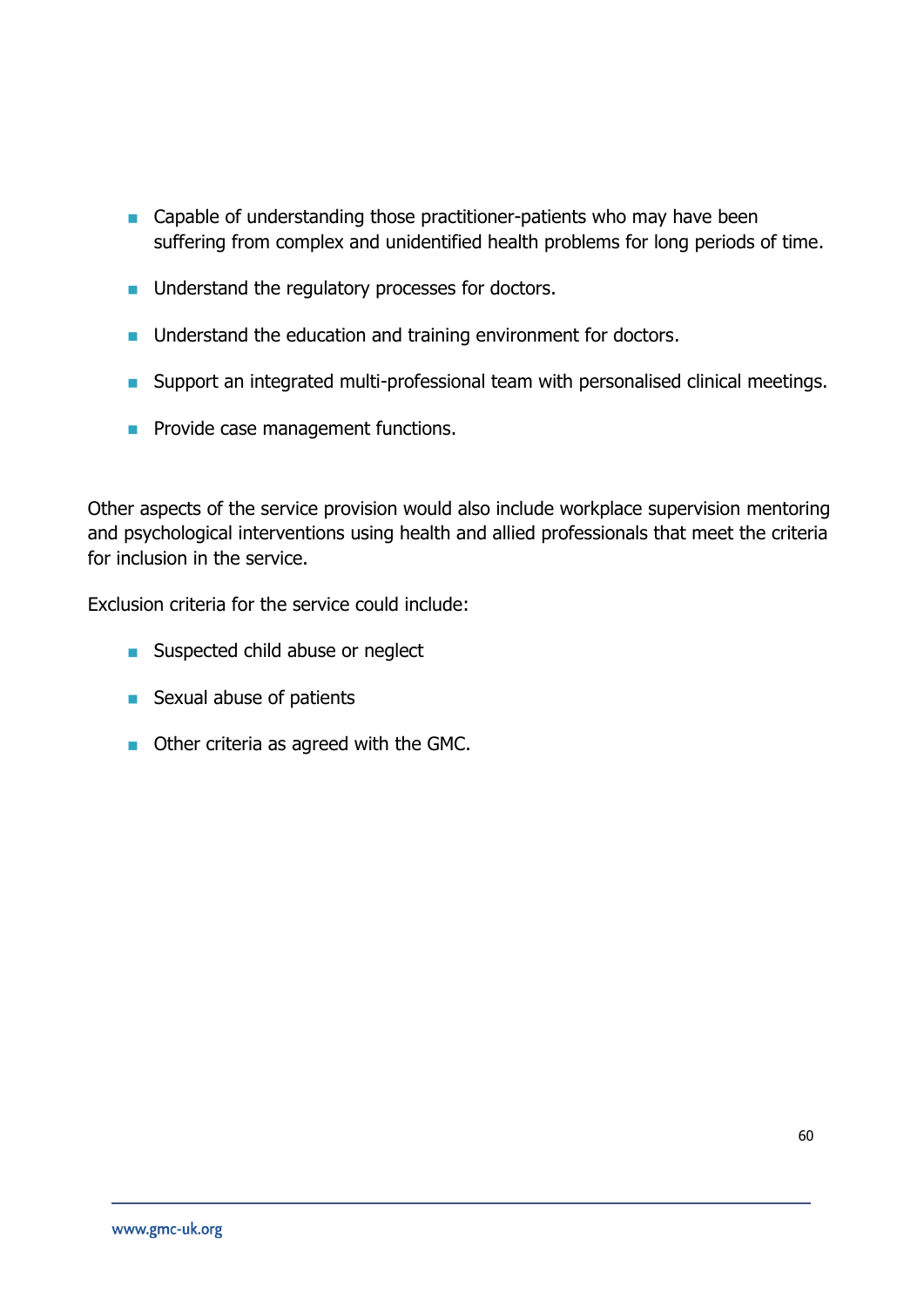



#### **Service elements**

The specification for service delivery will require further development. It is important that the specification is developed to encompass a comprehensive support service for doctors. There will be components of occupational health, however the envisaged national support service is not a dedicated occupational health or a return to work service. The National Support Service would be expected to liaise closely where required with both occupational health and employers to ensure a cohesive and supportive programme approach.

In essence the specification would include the following: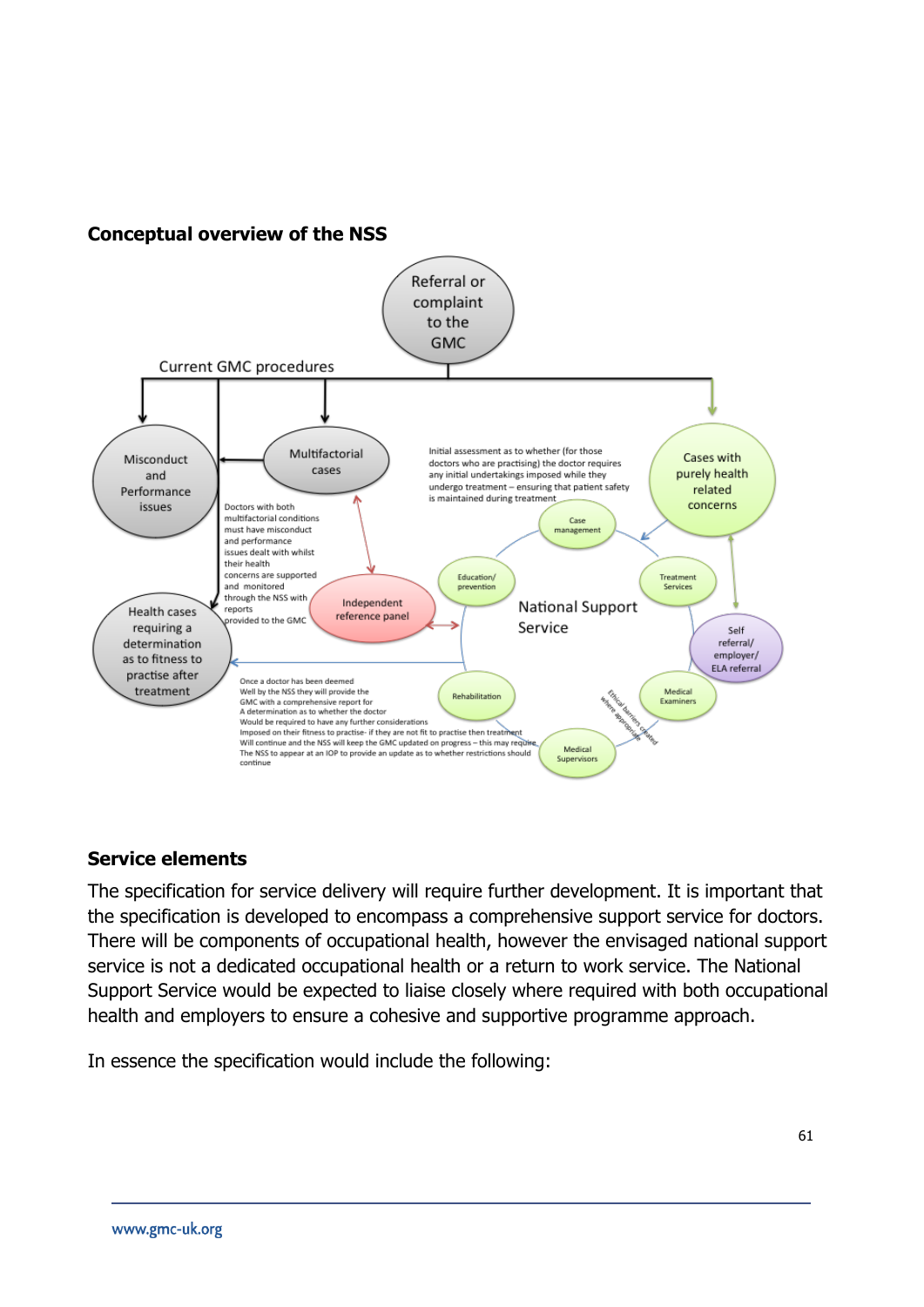#### Initial contact

The service will include a confidential helpline able to listen to callers' concerns (including those of doctors, colleagues and employers) and offer advice or recommendations on the appropriate resources available to resolve those concerns.

#### Referral process

Doctors may be referred through the following means:

- **1** Doctor may refer themselves
- **2** Colleagues or employers may refer the doctor
- **3** GMC may refer a doctor either by means of a purely health concern or as part of a multifactorial case
- **4** GMC may refer (this could include an urgent referral) a doctor who initially may not be vulnerable but who could however develop serious health concerns during the investigation process

When a doctor is referred to the NSS and the case involves issues of probity, illegal or very serious behaviours these would be referred to the GMC via an agreed process. The purpose of the initial screening at initial contact is to determine the nature of the condition, its urgency and more importantly the potential risk to patients.

Following the initial referral process, should the nature of the referral be sufficiently concerning and the doctor not want to access the service, then the referral would automatically be handed over to the GMC for further investigation.

# In-depth assessment of practitioner-patients

A full assessment of the practitioner-patient needs to be undertaken by a suitably qualified practitioner. Initial assessment would be offered within 48 working hours from first contact and would be delivered from one of the Hubs in agreement with the doctor. Should the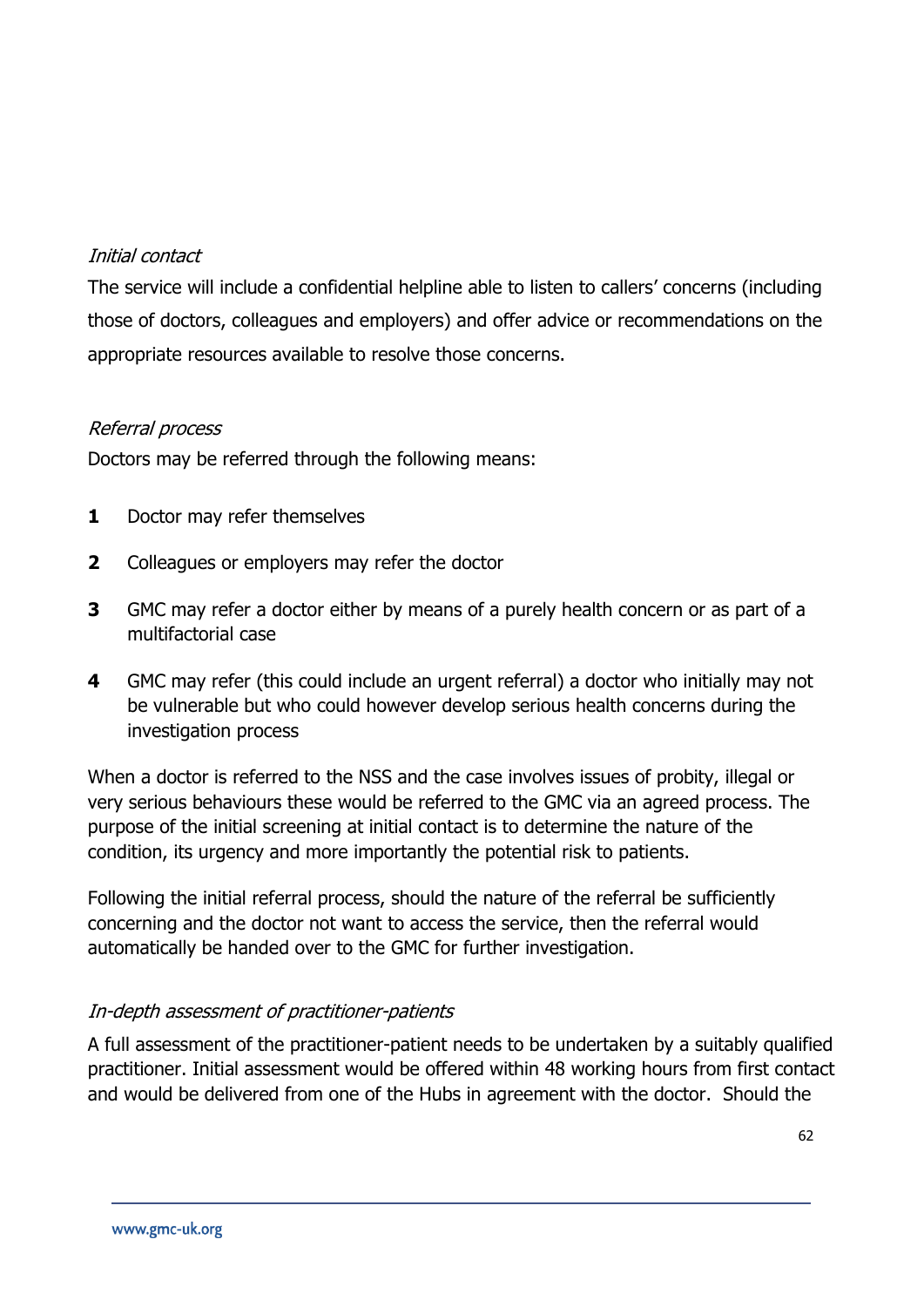doctor be unable to attend one of the designated Hubs (within the agreed timeframe) the NSS will make contact with another suitably qualified doctor (eg from the RCGP Caritas Programme) who could complete the initial assessment. If the assessment diagnoses an impairing condition, the NSS will work with the doctor to develop an individualised treatment plan. If the diagnosed impairing condition puts patient safety at risk, the NSS will continue to treat the doctor; however it will, in discussion with the GMC, qualify whether the doctor requires any conditions imposed on their registration for the short term. This would be continually reassessed and monitored at the multidisciplinary team meetings.

#### Multidisciplinary teams

These teams would primarily consist of doctors working within the health service and who have the skills and experience drawn from mental health (psychiatry, general practice), regulation (GMC liaison) and occupational health. Multidisciplinary teams would meet frequently so that every new case could be discussed. These teams would convene normally within a week from the date of initial assessment. An individual treatment plan will be agreed and where appropriate any monitoring arrangements that need to be put in place including near-place testing, random unannounced testing and hair analysis will be provided. A nominated case manager will be allocated for respective doctors under care who will be an NSS clinical staff member or one of the Caritas doctors.

#### Monitoring and case management

Monitoring will continue either after the doctor has successfully completed a period of residential care (where the doctor has an addiction problem) or when a doctor is actively involved in treatment with the NSS. The doctor may have a medical supervisor assigned to oversee their progress, which may include in some instances a case report being furnished to the GMC. Types of monitoring will include:

- **Proof of attendance at relevant recovery programme, eg AA, NA, BDDG**
- **Therapist/case worker reports of progress**
- **Drug screening for chemical dependency collected by various methods**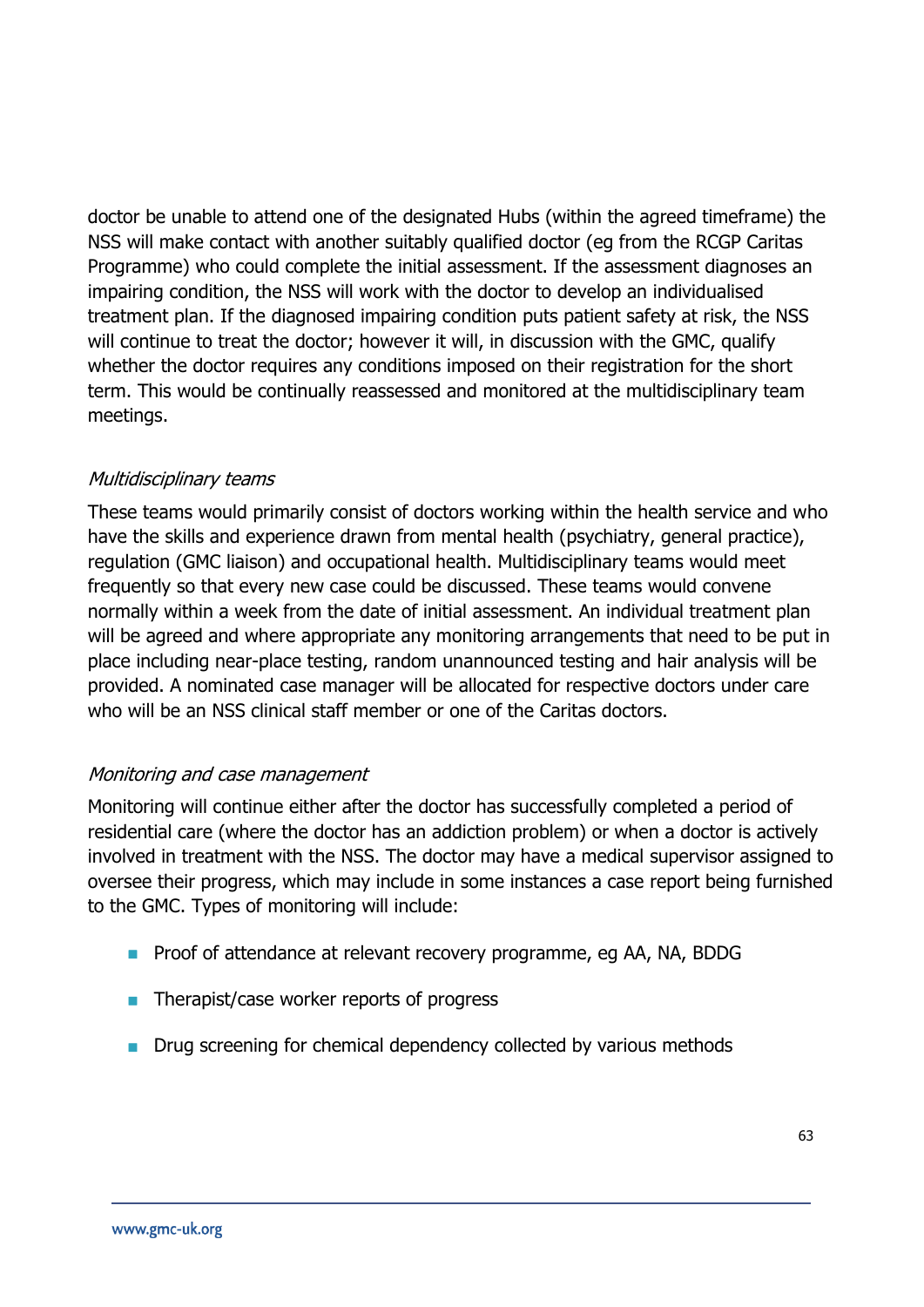- **Norkplace reports (including timeliness, reliability, relationship with patients and** staff and personal appearance)
- **Periodic assessment by the NSS Medical team (including a medical supervisor) or** anyone else the case worker or medical team suggest which will allow the NSS to evaluate progress and compliance with treatment, with the ability to respond to any indications of further difficulty with treatment.

Similar monitoring processes currently are in place for GMC supervision. The NSS would still retain these processes as part of a treatment service and would deliver them within the context of a multidisciplinary expert health service rather than through a number of individual GMC-appointed practitioners.

#### Treatment services

- Access to a range of clinical interventions as appropriate, such as cognitive behaviour therapy, family therapy, mentoring.
- Referral for specialist assessment or treatment (inpatient or outpatient).
- Occupational health expertise to liaise with a practitioner's occupational health service, providing support for a return to work programme.
- Advice to other practitioners managing health professionals.

# Education and prevention

Educating doctors on areas including wellness and work-life balance through to burnout, substance use disorders and mental health concerns is essential. This education will not only promote personal resilience and prevent health problems, but also encourage early identification of those doctors who are experiencing stress, distress or illness. The NSS would be able to offer or facilitate the following educational opportunities, including:

- What constitutes impairment and how to recognise it
- $\blacksquare$  The vulnerable doctor substance use disorders (signs and symptoms of addiction)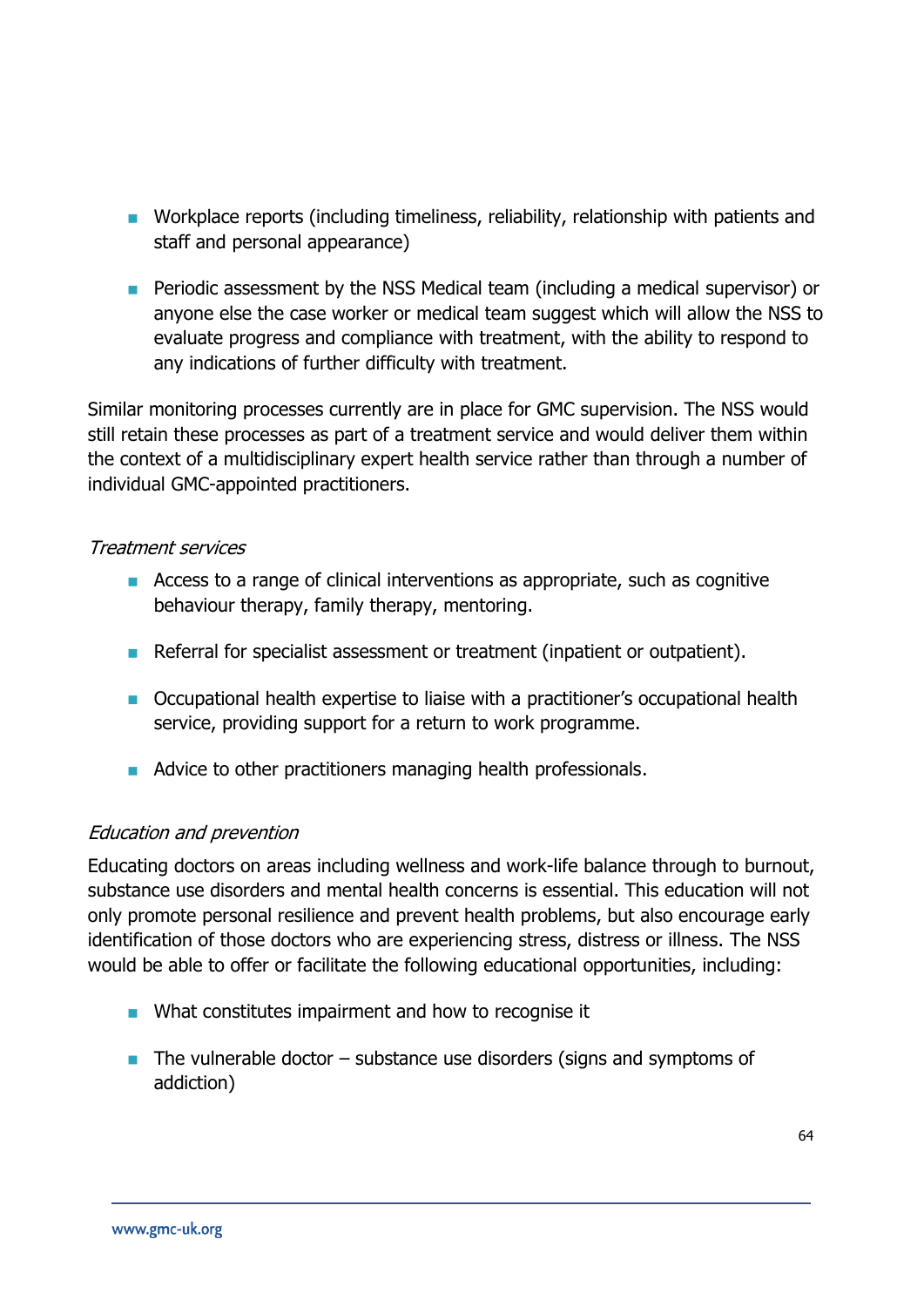- **Mental health in doctors**
- Resilience practices for doctors  $-$  taking care of the basics
- How to recognise and respond to distressed doctors
- The importance of personal health for medical students
- **Return to work for doctors.**

#### **Referral to the GMC**

The GMC currently does not intervene if the following practices are being undertaken by a doctor personally or via their employers or other support services.

- The doctor poses no risk to patients or to public confidence.
- The doctor is aware of a health issue and has insight into the extent of their condition.
- The doctor is seeking appropriate treatment.
- The doctor is following the advice of their treating physicians and/or occupational health departments in relation to their work.
- A doctor is restricting their practice appropriately.

Doctors who do not accept or acknowledge they have a health condition or have other serious allegations or persistent failures relating to their performance will be referred to the GMC investigation process through a referral process.

Should a health concern be identified through the GMC investigation process this issues will be referred to the NSS for treatment. The NSS will through an agreed established process provide necessary progress reports to enable the GMC to take appropriate action if required.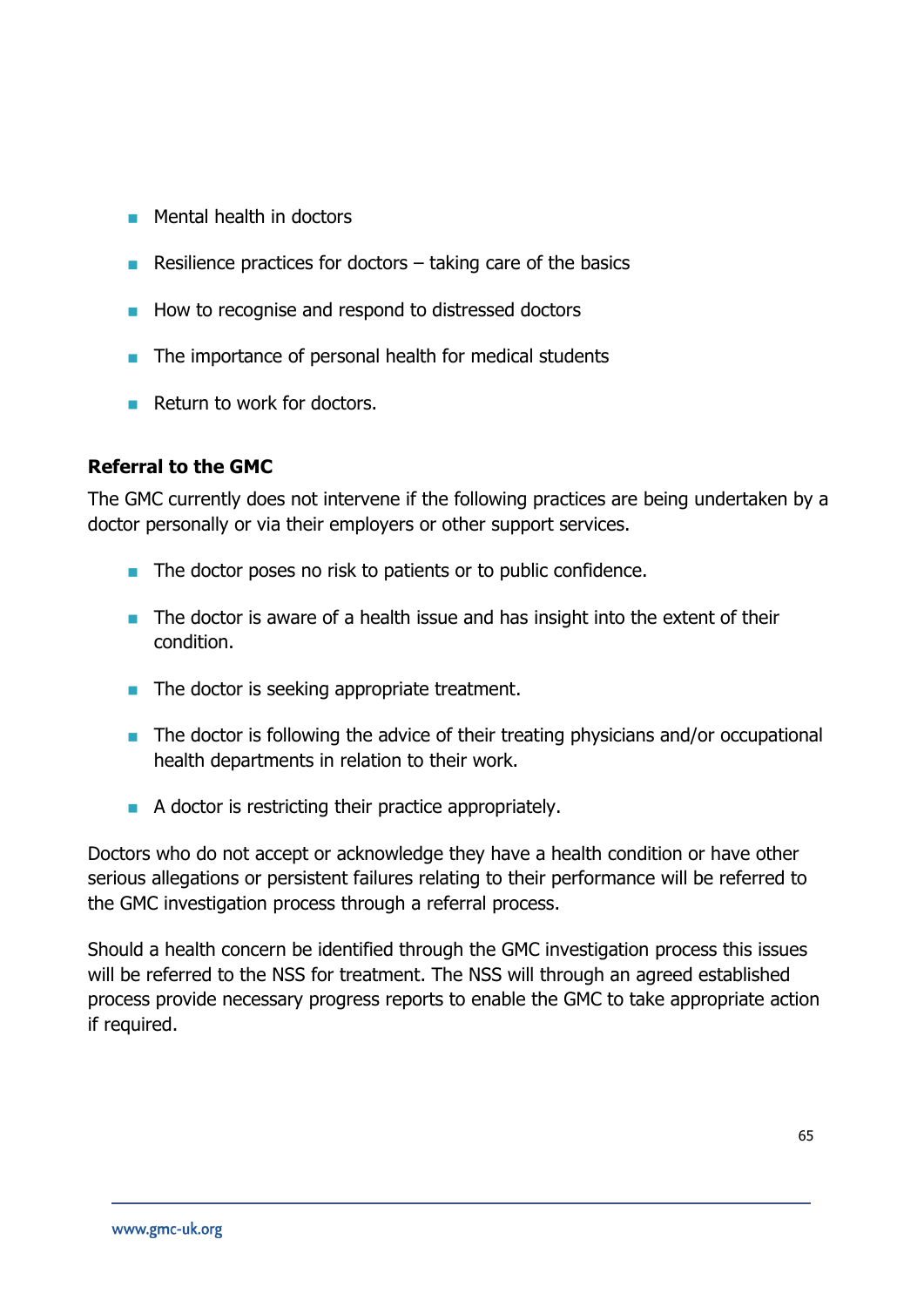#### **Medical examiner reports**

Health cases that require an assessment of the doctor's physical or mental health will be provided through the NSS.

Where the doctor is willing to undergo the assessment, the NSS will make arrangements for the examinations to take place and be completed by a qualified medical examiner.

The medical examiner undertaking the examination will prepare a covering report that should include the following:

- **Exents leading to be referred or self-referral**
- **Family history**
- **Mental state examination including personality assessment**
- **Past medical history including current medication and allergies**
- **Drug and alcohol history**
- **Current test results**
- Collateral information
- **Diagnoses**
- $\blacksquare$  Is the doctor with a health concern fit to practise either generally or in a limited way
- Recommended treatment or management plan for the case.

The NSS would employ medical examiners who would provide an in-depth assessment and overview of a doctor's case where the impairment could have a direct consequence on the safety of patients.

The medical examiner's report would be supplied to the GMC directly by the NSS should the specific case be under the GMC's investigation process.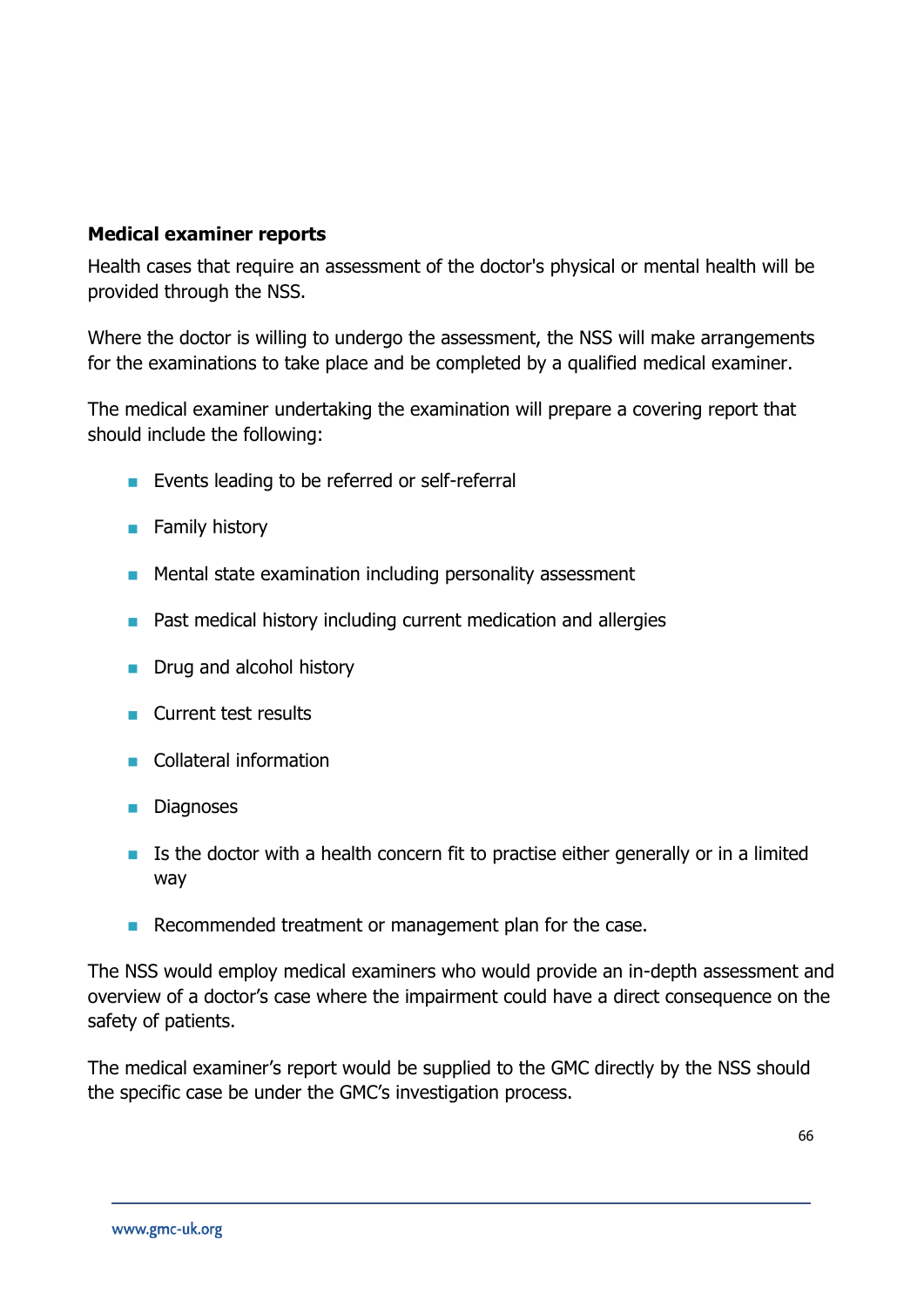# **Medical Supervisors**

The NSS will provide a dedicated medical supervisor to support a doctor when appropriate. The medical supervisor will periodically monitor progress in conjunction with the tailored treatment plan and strategy to either return to work or modify working conditions, the medical supervisor's report would include:

- **The doctor's current health in conjunction with the agreed treatment plan**
- **n** Changes in personal circumstances which may impact the doctor's health
- Seek feedback from employer on doctor's current performance in workplace
- **Feedback and rating on the doctor's tests regime**
- **Compliance with undertakings or conditions**
- **Any significant problems or breaches of undertakings or conditions**
- **•** Opinion of fitness to practise
- $R$ ecommendations
- **Assess whether the restrictions placed on their registration are working or require** modification.

#### **Accountability and independence**

In order to provide assurance that the NSS is operating effectively and is delivering against its mandate the accountability for delivering the service, it is envisaged that the NSS should remain under the GMC's authority.

Although the NSS will operate independently from the GMC there will need to be an effective working relationship and an agreed service process that supports a cohesive and transparent management of fitness to practise cases that have a health element. Detailed below are a number of key considerations.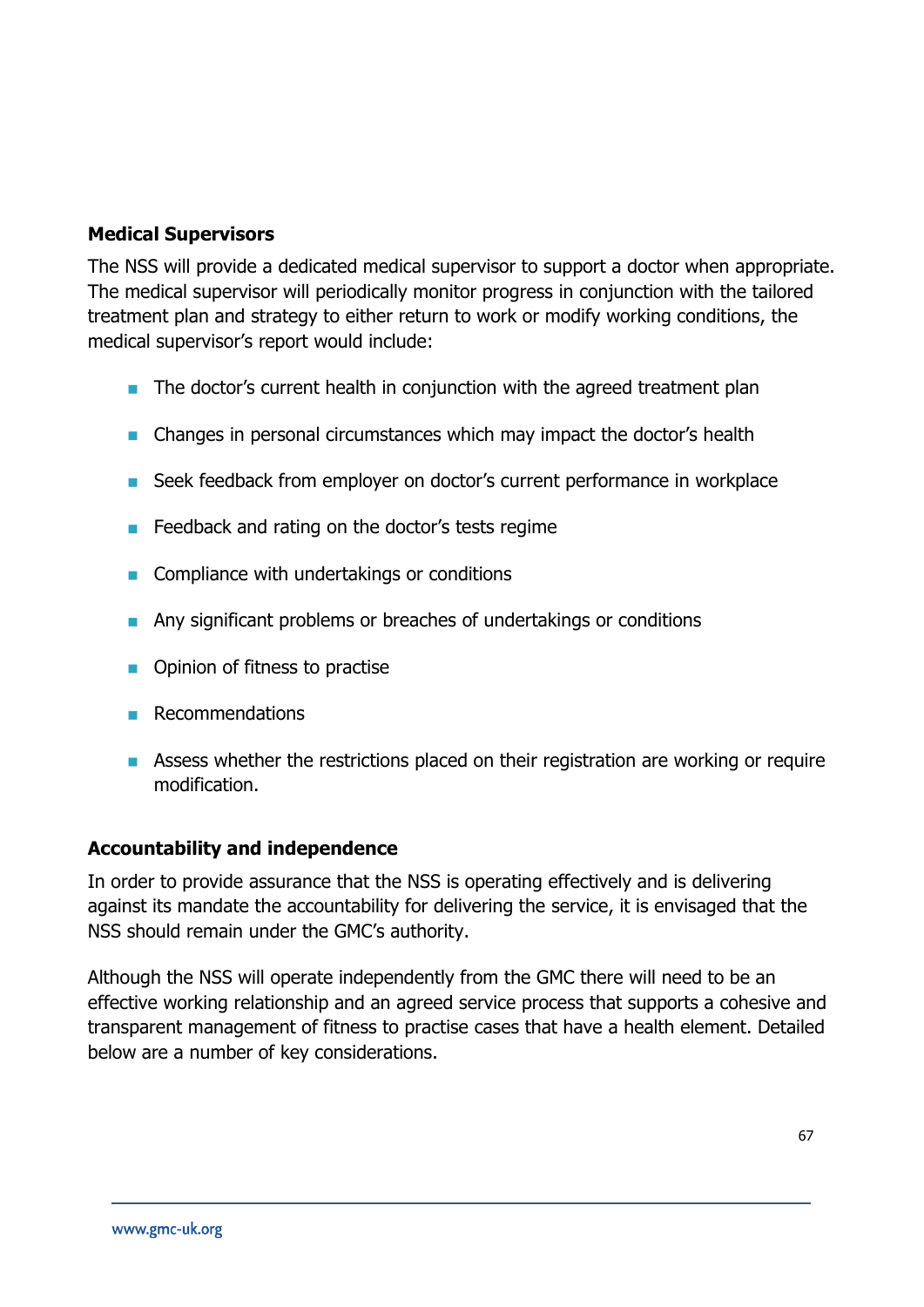New legislation would provide for the GMC to create a service specification for the NSS and establish specific mandates for performance. The NSS would:

- **Provide an annual assurance report to the GMC outlining performance against the** agreed service specification, including:
	- Number of cases referred
	- **Types of health cases**
	- Cost analysis (annual spend)
	- **Trend and data analysis**
	- Treatment services
	- **Success rates**
	- **IMPROPERENT** Improvements and educational training
- Resolve any policy or operational issues that may arise
- Identify any areas of joint working
- **Provide an internal feedback mechanism between other areas of the GMC and the** NSS

#### **Leadership of the NSS**

The NSS would require strong medical leadership to ensure that it manages its service commitment to both doctors and the GMC effectively.

Experience from both PHP and other service providers internationally have demonstrated that a strong clinical leader is key to success. Therefore if would be appropriate for the NSS to be led by an individual with excellent leadership and management skills, and have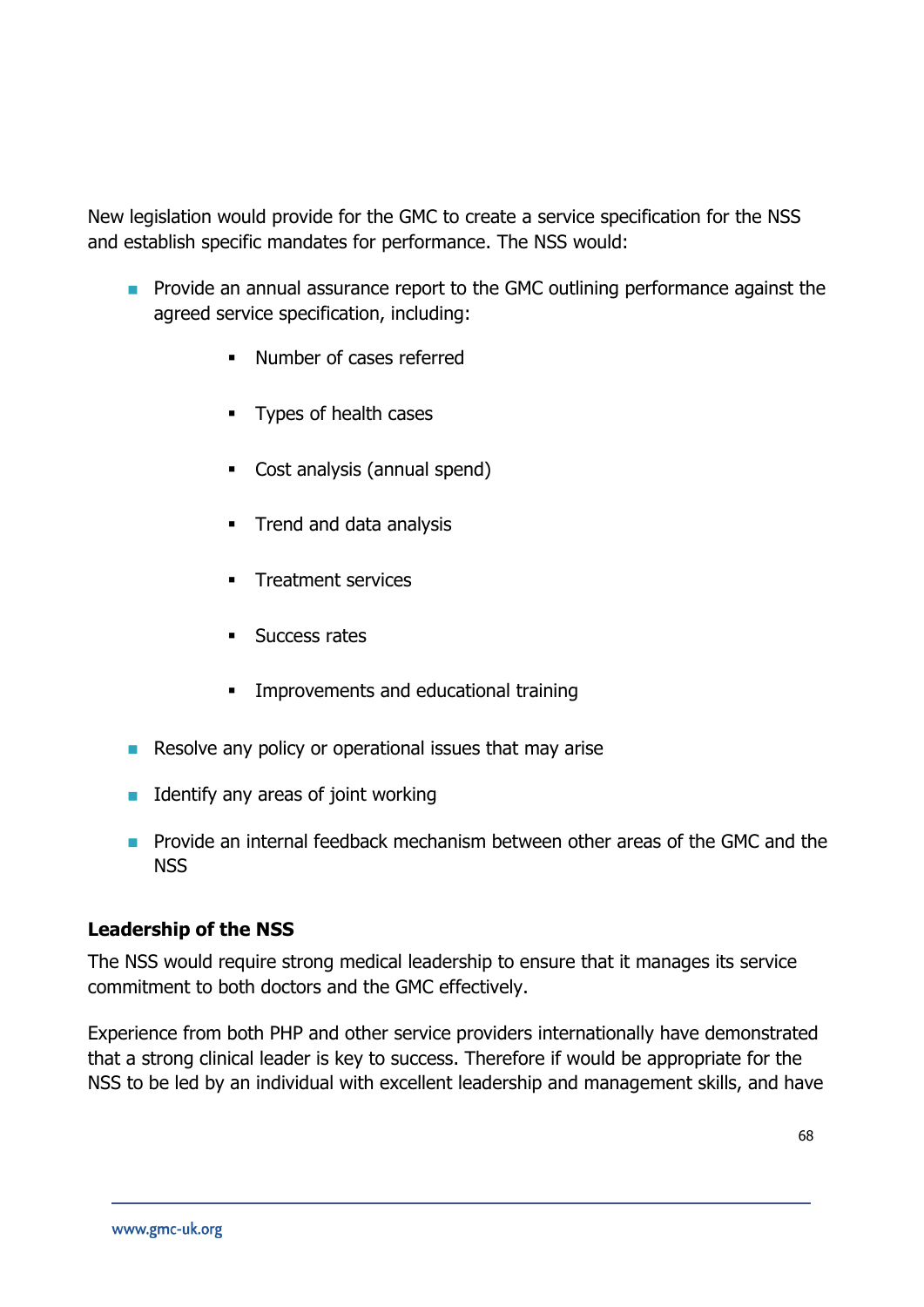the appropriate clinical experience and knowledge. The successful individual must be an excellent communicator and a champion for health professionals with health concerns.

This role would act as a senior medical officer who would not only have oversight of the NSS but also provide a key link into the GMC where they will be responsible for:

- **Continuous improvement of the service**
- Development of new innovative testing mechanisms
- **Ensure the health procedures in the NSS and the referral procedures from the** GMC are robust yet subtle enough to pick up early signs of vulnerability
- **Close working relationship with the GMC Case Examiners to ensure continuous** feedback on improvements areas
- Oversight (RO) of the medical supervisors and examiners ensuring that training and development opportunities are implemented.

It would be appropriate initially to appoint an interim medical officer for a period of 12 months to help establish and design the service. This would provide the opportunity for an initial pilot of the service to be tested and services qualified before full commitment to a procurement process is adopted.

# **Independent reference panel**

To ensure continuity of business it is crucial that both the GMC and the NSS work closely together to deliver a seamless service, and it is important that both the GMC and the NSS have the trust and confidence of both the public and doctors.

To achieve the seamless service it is important that an independent reference panel be established that would consist of:

- GMC Case Examiners
- GMC employer liaison advisers
- **NSS's senior medical officer and key medical staff**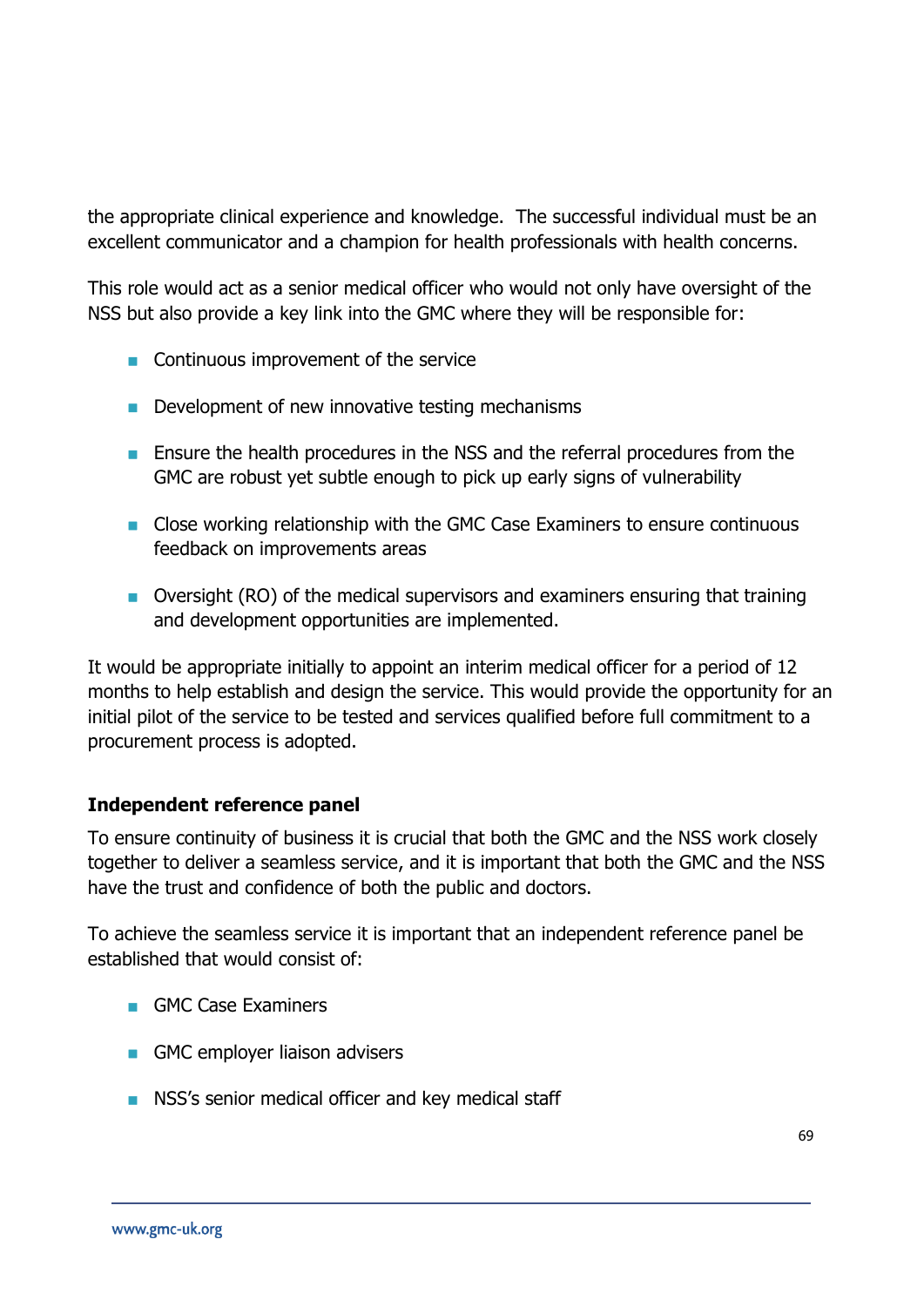**independent overseer and additional panel members where appropriate.** 

The purposes of this independent reference panel would be to:

- **Discuss improvement areas on the referral process between the GMC and NSS,** including those health cases that are referred back by the NSS to the GMC.
- **Quality assure**
- Discuss cases that require any of the following:
	- o Referral to an Interim Orders Panel
	- o Medical examiners and supervisory reporting on cases that have multifactorial considerations
	- o Where new probity, illegal or very serious behaviours have been highlighted
	- o Complex cases that might require additional support or interventions.

The independent reference panel would act as a firewall and would ensure that while the two organisations focus on delivering their own specific obligations there would be the appropriate forum and opportunity to discuss potential improvements in collectively handling cases and implementing changes in both the referral process and patient safety.

# **Costs of providing a National Support Service (NSS)**

Detailed below is a budgetary cost analysis pertaining to the NSS. Greater discussion and input from the GMC and other key stakeholders will be required to provide a detailed and comprehensive cost model.

The basis of the cost analysis below is to provide an estimate based on the combined health cases currently handled by the GMC and PHP. These figures are based on an annual average for the past three years.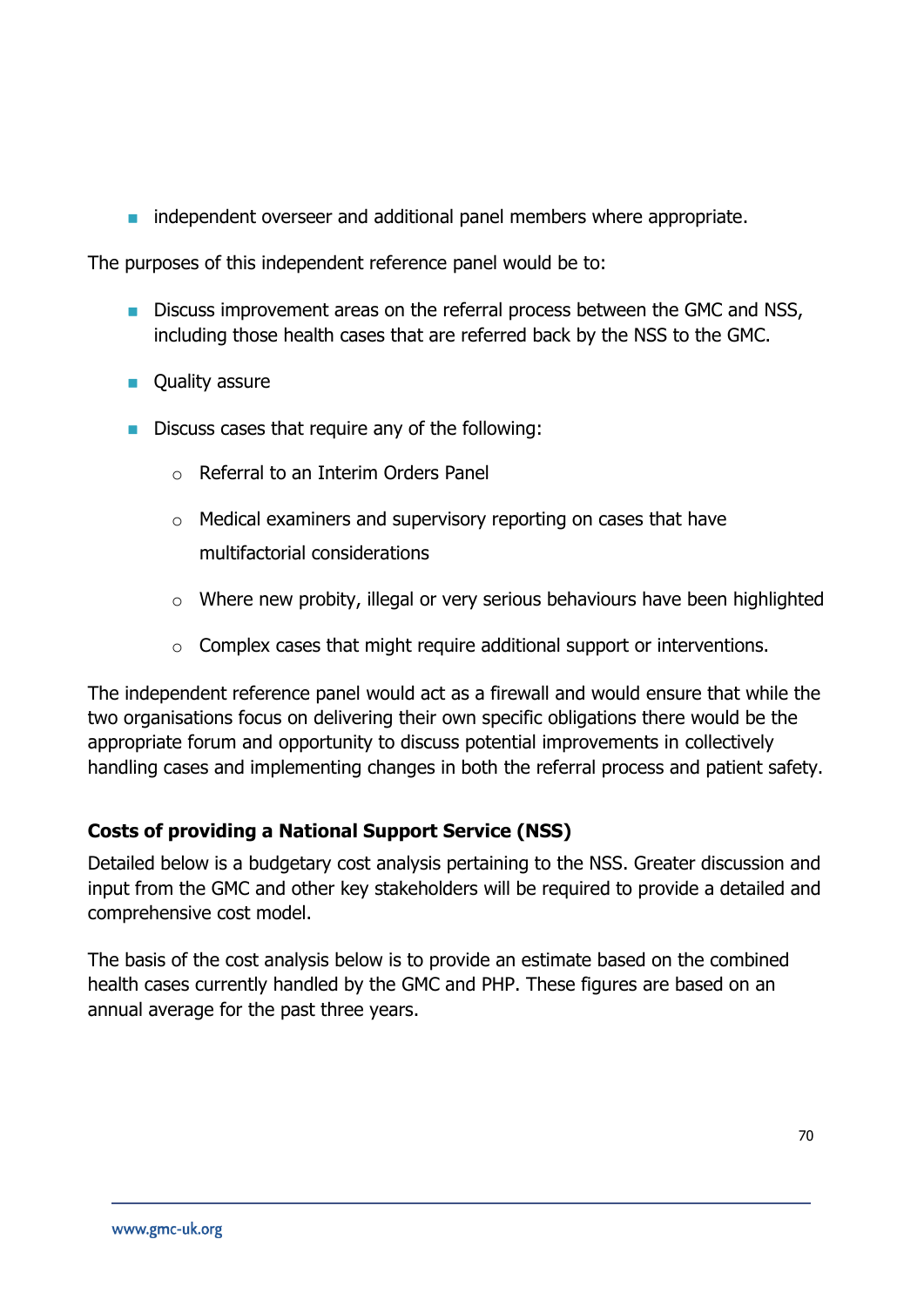# **PHP London established costs**

At present the PHP is funded by the London Specialised Commissioning Group and receives an annual budget of approximately £1.2m to provide support services for London practitioner-patients.

Over a three-year period (2009-2011) PHP treated 554 practitioner-patients out of approximately 30,000 doctors living in London.

In order for PHP to determine the associated costs during their initial pilot phase they developed five categories for assessment that included:

- **Major mental health**
- **Minor mental health**
- **Addiction**
- **Multiple diagnoses**
- **Physical health.**

A cost assessment was allocated to each of these respective categories based on the understanding and consideration of treatment required and provided by a recognised clinician. A budgetary cost has been developed for each category and this is represented in the table below. The PHP costs reflected below represent an average costs per doctor by category. It is important to note that some doctors may require multiple services from each category which will increase the costs depending on treatment.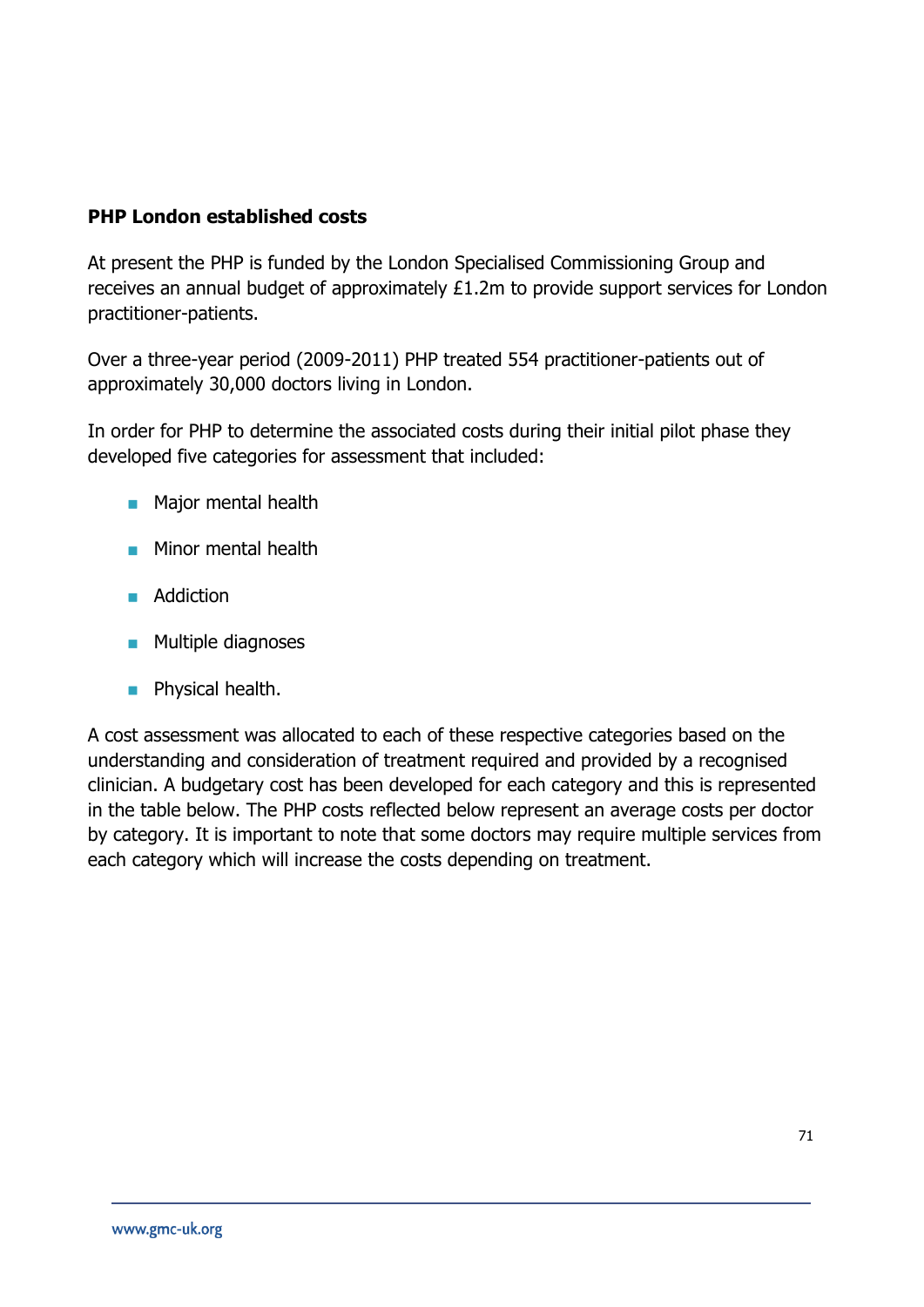# **Cost per patient by category**

| <b>Category</b>            | <b>Cost per annum</b> |
|----------------------------|-----------------------|
| <b>Major mental health</b> | £5,000                |
| <b>Minor mental health</b> | £3,500                |
| <b>Addiction</b>           | £5,000                |
| <b>Multiple diagnoses</b>  | £7,500                |
| <b>Physical health</b>     | £2,500                |

**PHP specialist referral category cost represented as a percentage by practitioner-patient for the third year based on annual income of the organisation**

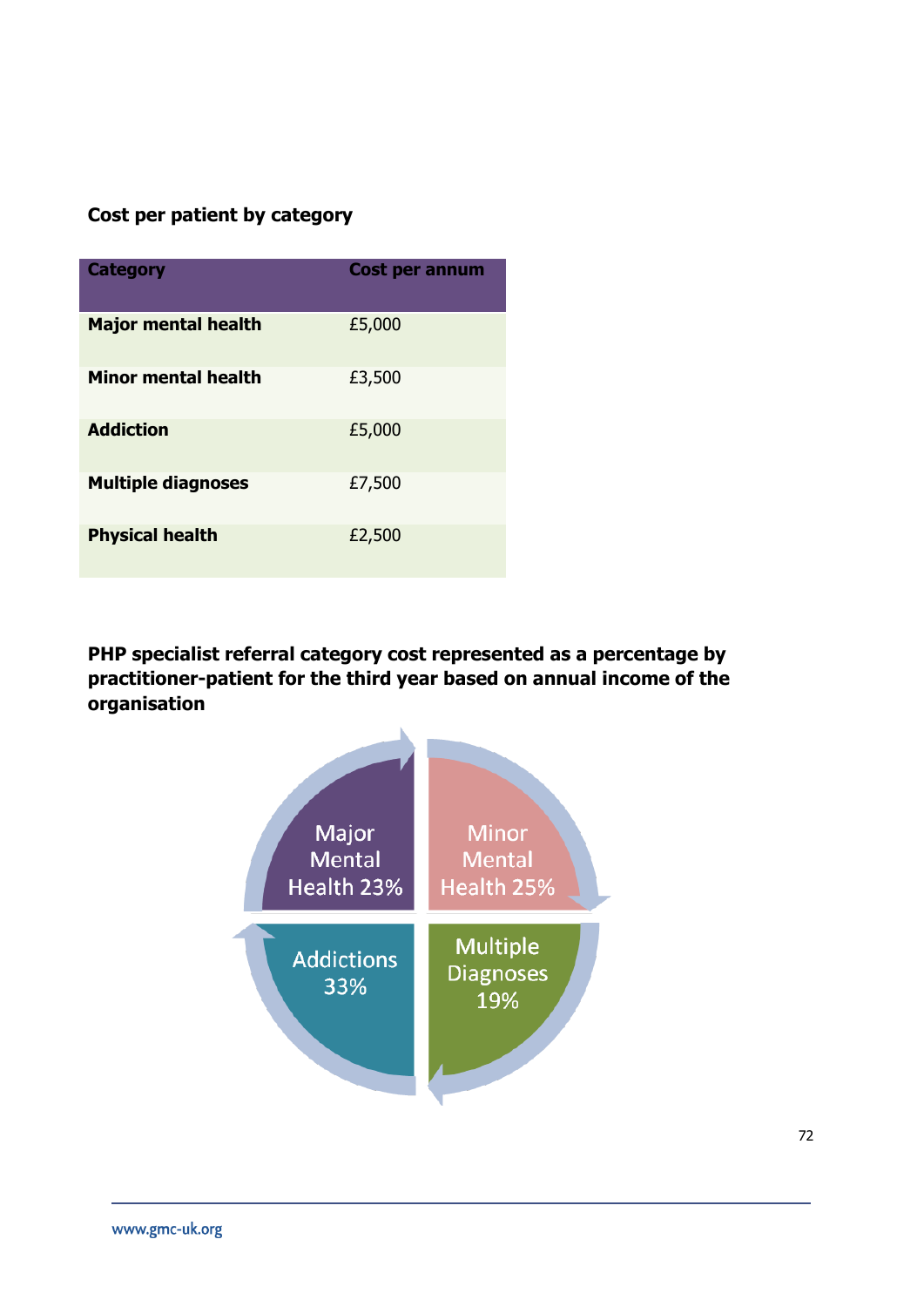The above category cost model includes the initial assessment and treatment provided by the integrated team and includes any ongoing case management requirements. It is important to note that the costs represented do not include any external specialist assessment or treatment should that case require further independent consideration. Where there are additional external costs for medical treatment it is envisaged that these expenditures would be absorbed by the PHP costing summary and would require regular assessment to ascertain the future funding values.

# **National Support Service (NSS) potential costs**

A full assessment will need to be undertaken by the Department of Health and other key stakeholders including the GMC to ascertain the exact costs of establishing and delivering a National Support Service that is in principle based on the PHP business model. Detailed below are budgetary cost guidelines for consideration.

#### **Total GMC and PHP case reviews**

| GMC health cases for the past 3 years | 1370* |
|---------------------------------------|-------|
| PHP cases for the past 3 years        | 554   |
| <b>Total for three years</b>          | 1924  |

\*These figures are approximate only and include case reviews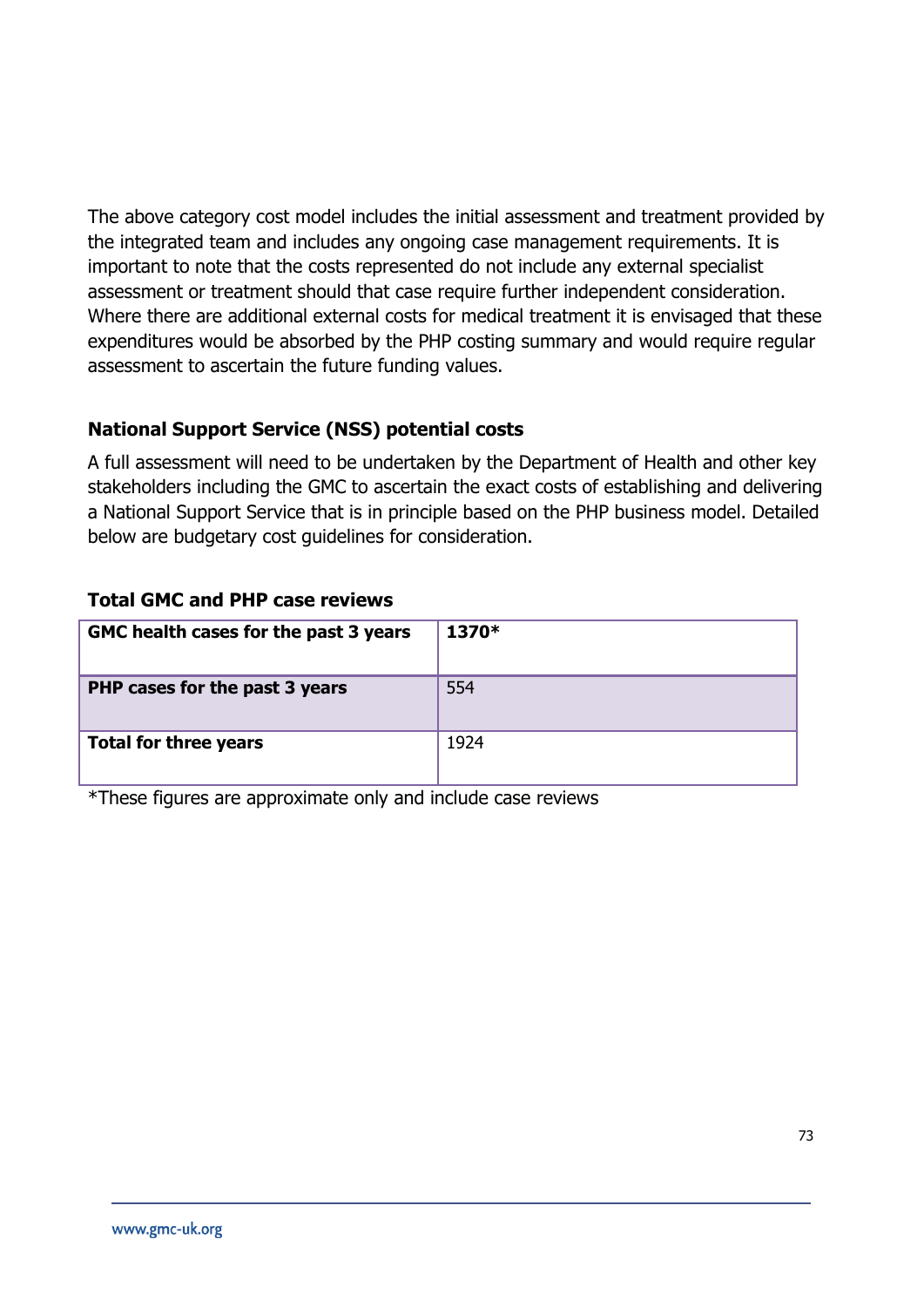| Average cost per category per case<br>from PHP                                                                                 | £5,000      |
|--------------------------------------------------------------------------------------------------------------------------------|-------------|
| 20% increase to take into account<br>those doctors who may access the<br>service voluntarily and not through the<br><b>GMC</b> | 384         |
| Total possible cases over a 3 year<br>period                                                                                   | 2,308       |
| <b>Total funding for a basic service</b>                                                                                       | £11,540,000 |
| <b>Additional funding for specialist</b><br>services/education (3 years)                                                       | £2,500,000  |
| <b>Administration costs (3 years)</b>                                                                                          | £2,000,000  |
| Total funding for a 3 year period                                                                                              | £16,040,000 |

The above figures include the current GMC and PHP health case averages for the past three years; these combined figures provide a baseline to assess a national coverage.

# **Funding options**

The current economic environment and limited public financial resources would not allow for one organisation to provide complete funding. The anticipated costs of providing the NSS would need to be supported by multiple stakeholders that could include the following: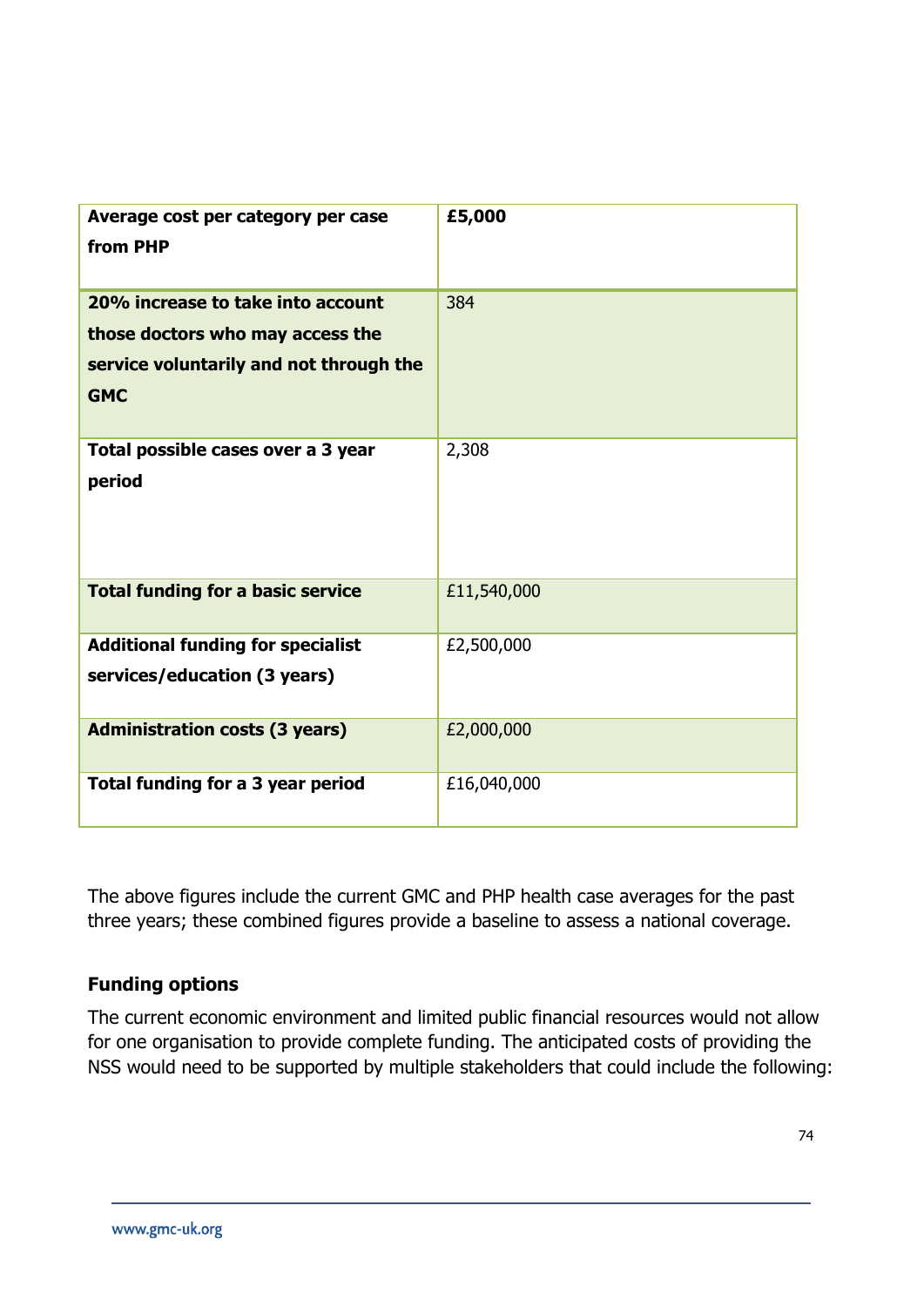- The GMC
- **Department of Health (England)**
- Devolved Administrations (Wales, Scotland and Northern Ireland)
- **NHS England**
- **All UK registered doctors.**

The report outlines four potential funding models:

- $\blacksquare$  Financed by a single organisation
- $\blacksquare$  Financed by multiple organisations
- $\blacksquare$  Financed by doctors
- $\blacksquare$  Financed by a combination.

# **1. Financed by a single organisation**

As highlighted above it would be difficult for a single organisation to provide the entire funding for the NSS as there are often changes in budgets driven by policy change and political landscape.

Given the nature of the very specific care requirements it is recognised that the services are provided by a dedicated provider, which is able to focus completely on delivering the service and is not potentially burdened by other business obligations.

At present there is no dedicated national organisation in the healthcare system that is responsible for the care of doctors.

# **2. Financed by multiple organisations**

It could be feasible for a number of key organisations to provide the funding requirement for the NSS, however there would need to be a very clear policy agreement and stakeholder commitment in order to establish the perimeters, working guidelines and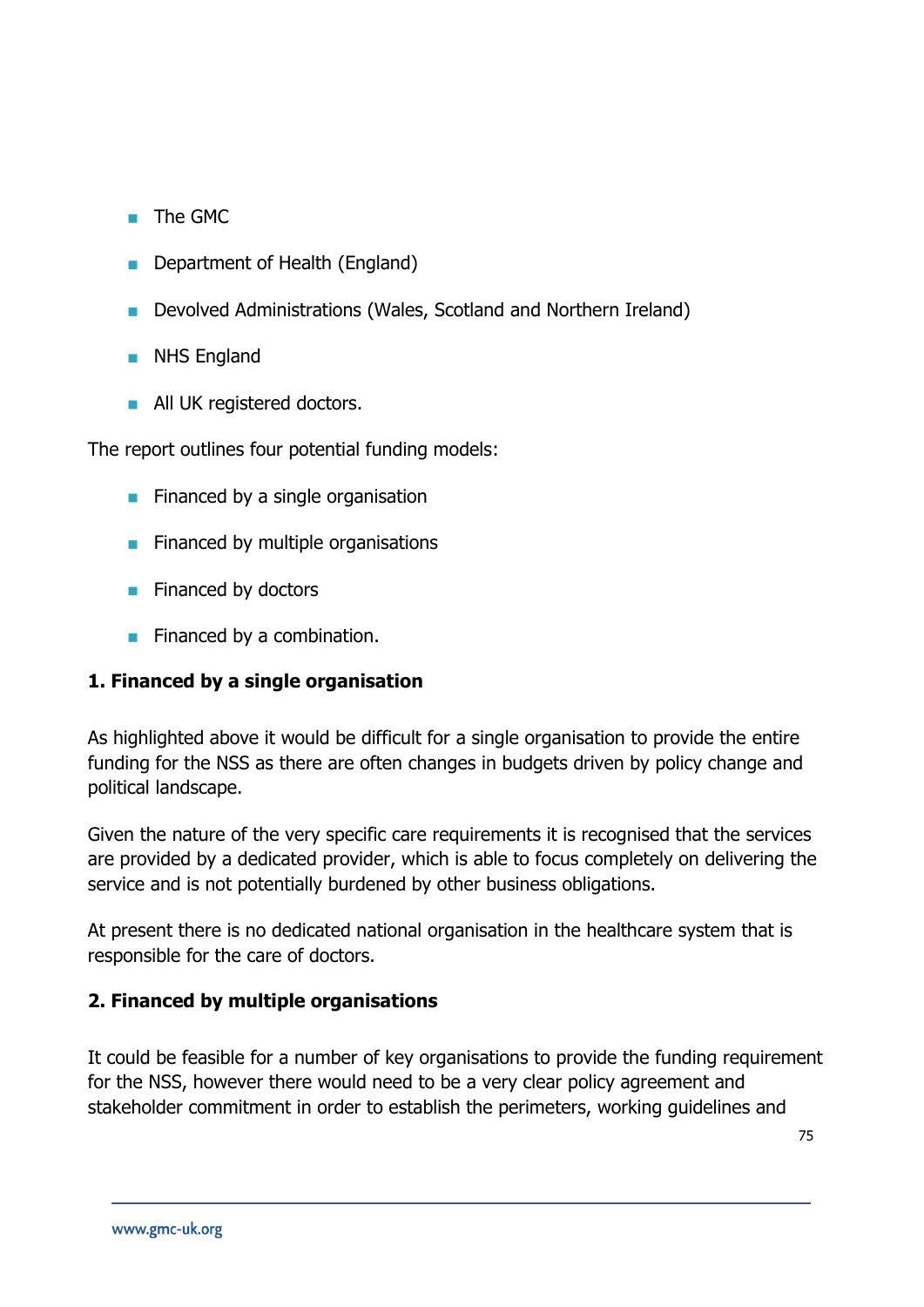financial allocation. The key organisations listed below already have a direct level of input regarding health practitioners:

- **The GMC**
- **NHS England**
- **Department of Health**
- **Devolved Administrations.**

Detailed below, is an overview regarding each of the defined organisations as detailed above and the reason for the inclusion.

#### General Medical Council

The GMC considers the fitness to practise of doctors referred with health concerns and has established processes to support the doctor's recovery.

# NHS England

NHS England is responsible for commissioning primary care nationally; this includes the service and standards provided by General Practice doctors in the community.

# Department of Health

The Department of Health (DH) is the overarching government office responsible for policy development. The DH has the capacity and responsibility to ensure appropriate governance and standards are in place when considering policy regarding the health concerns of doctors.

The four defined organisations clearly have a level of interest regarding healthcare for doctors, however a combined approach, whilst fundamentally appropriate, could have difficulties in achieving an agreed strategy and securing long-term funding.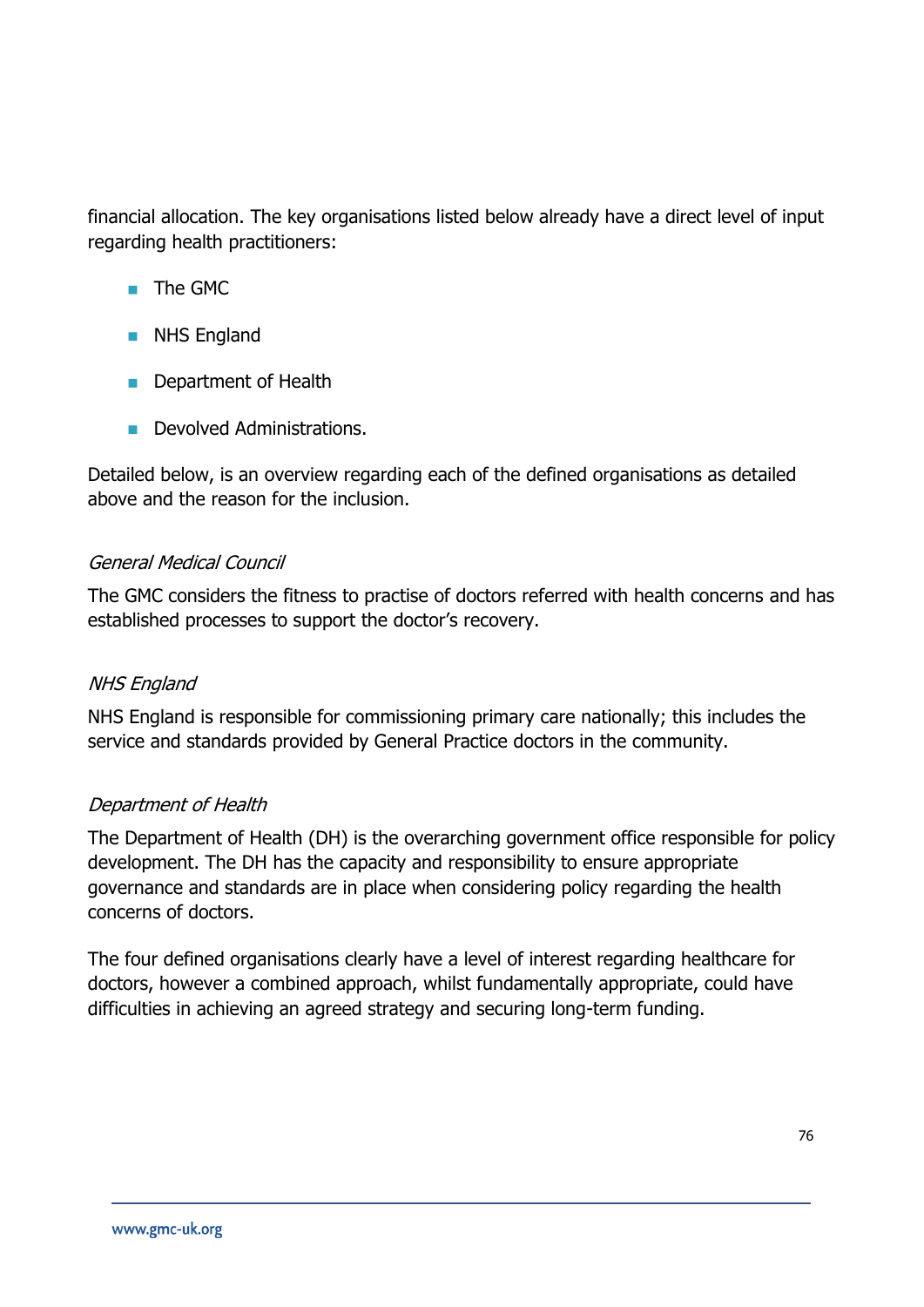# Devolved Administrations

The very nature of a devolved administration means that the country operates completely independently from the Department of Health in England and will require consultation about the development of any national support service to initially understand the services being provided and the respective cost implication in participating in the delivery and support of this service.

# **3. Financed by doctors**

The NSS is a dedicated support service available for all health practitioners. Therefore it could be argued, as the NSS service is very specific, it is in the best interests of all doctors to directly fund the initiative. The service would essentially offer the same benefits as a private health insurance cover and be available to all doctors, however in order to optimise the service this would require compulsory participation.

In order to achieve compulsory participation the GMC is the only organisation that has a mandatory requirement for doctors to pay an annual retention fee. The GMC retention fee provides an existing mechanism for the funding and recording of all registered doctors.

Presently the annual retention fee for all registered doctors is defined as follows:

- **1** Doctors holding registration with a licence to practise (currently 236,461).
- **2** Doctors holding registration without a licence to practise (currently 23,364).

The table below reflects the set annual retention fee charged by the GMC, which represents a reduction from the previous year.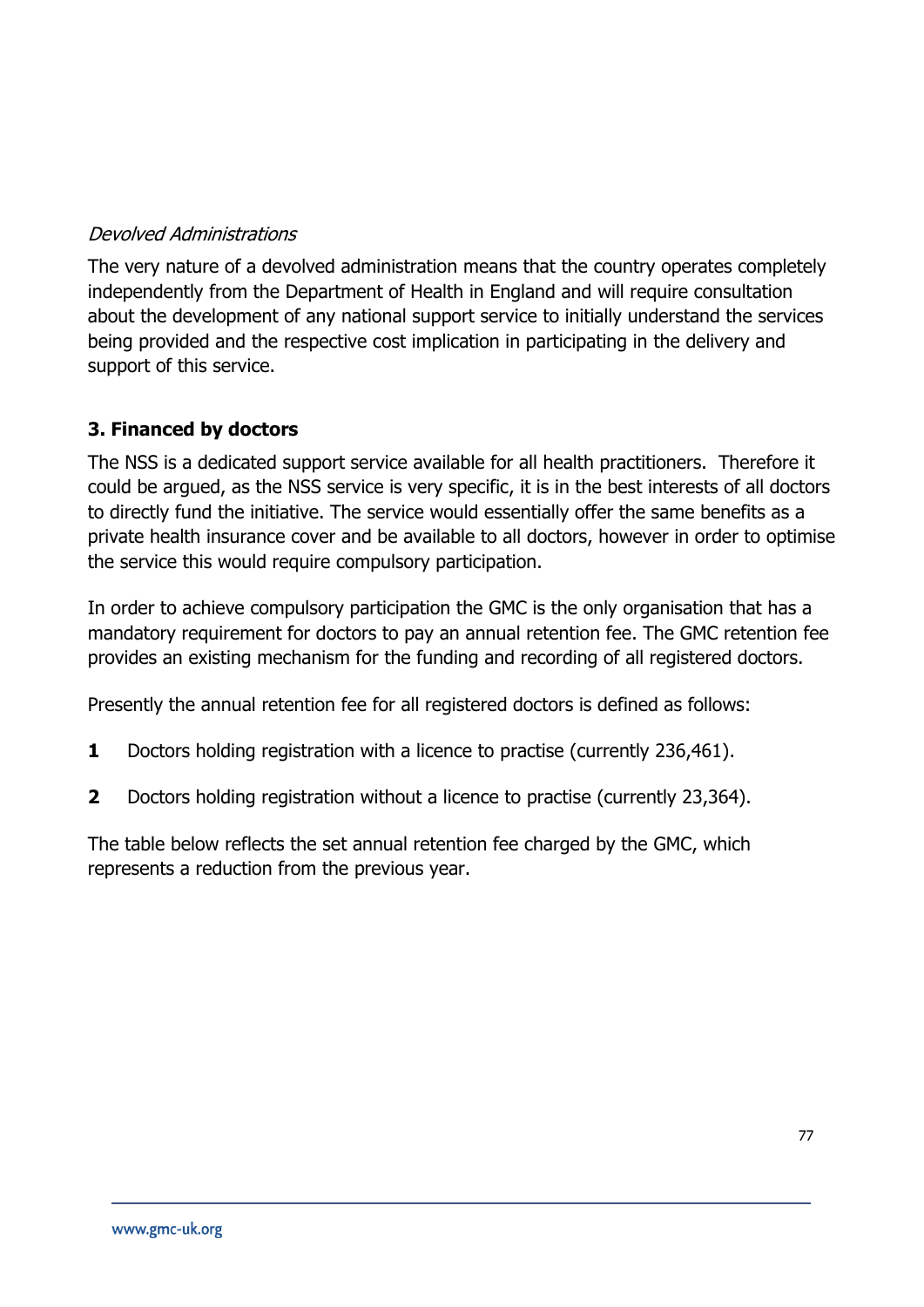|                                                               | <b>Current cost per doctor</b> | <b>Increased cost per doctor</b> |
|---------------------------------------------------------------|--------------------------------|----------------------------------|
| Doctors holding registration<br>with a licence to practise    | £390                           | £22.61                           |
| Doctors holding registration<br>without a licence to practise | £140                           | N/A                              |

The NSS is a service to all doctors licensed to practise and ultimately has a mandate to ensure the safety of all patients under care. Therefore consideration as to whether compulsory participation is required for non-licensed to practise doctors will require clarification.

For the purposes of this cost model only doctors with a licence to practise have been included. It would be envisaged that, not until medical students become licensed to practise and therefore subject to the GMC fees (which would include the cost for the NSS), would they be required to pay for accessing this service.

In order for the NSS to receive funding directly from each licensed to practise doctor, the GMC could increase their annual retention fee from £390 to £412.61 to provide for this service.

The increase represented in the retention fee has been calculated by the following method:

| <b>Total funding annualised</b>                                        | £5,346,666       |
|------------------------------------------------------------------------|------------------|
| <b>Total number of registered doctors</b><br>licensed to practise      | 236,461          |
| Average cost per doctor (those<br>registered and licensed to practise) | £22.61 per annum |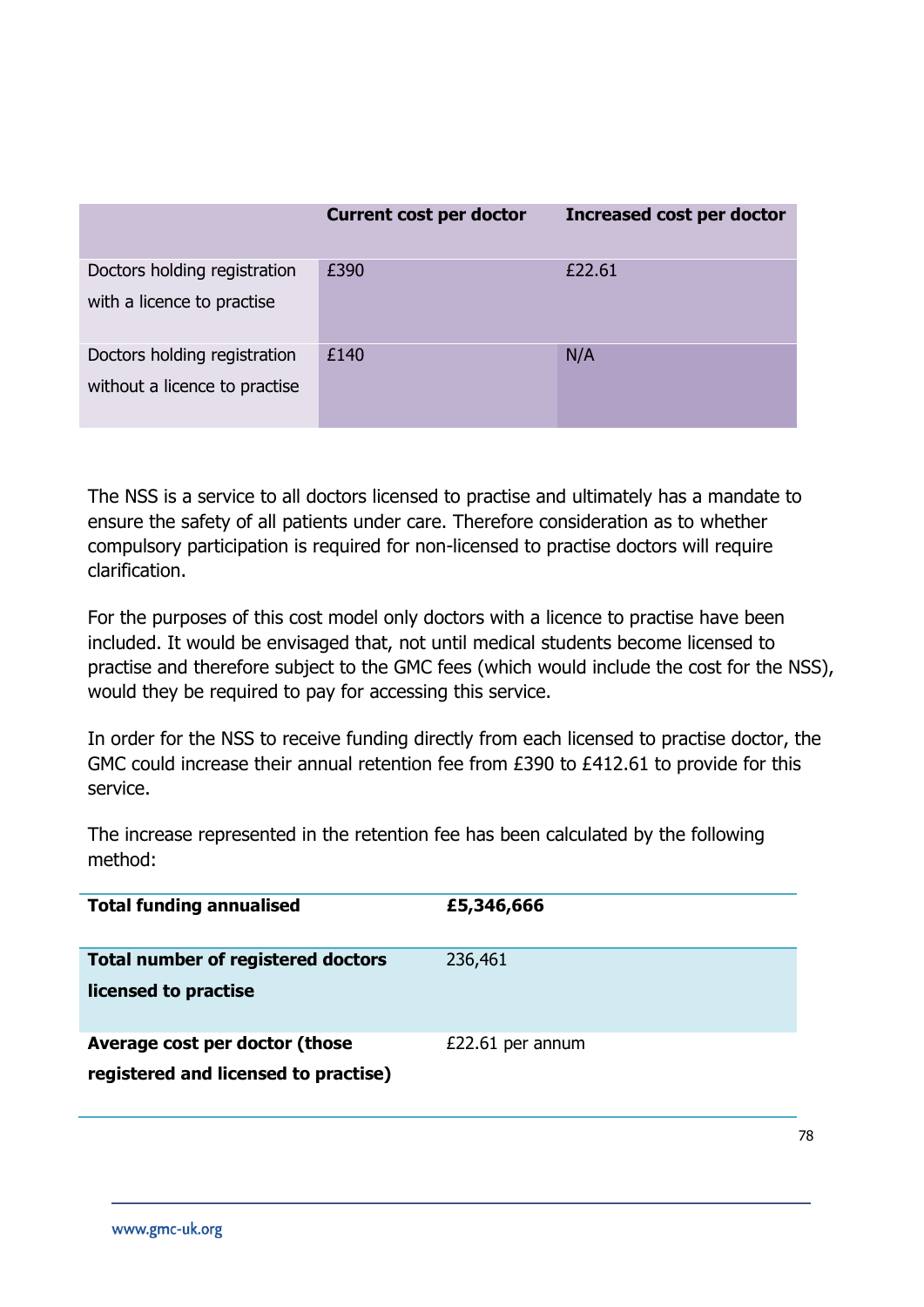# **4. Financed by a combination**

The NSS is a service that would benefit all practising doctors in both private and public healthcare sectors. Implementing the NSS as a dedicated service provider will also benefit previously mentioned key stakeholders as the level and quality of healthcare are improved and the risks to patients are minimised.

The three previously mentioned stakeholders could fund the initial cost and establishment of a pilot service for the first two years, with subsequent years funded by the annual retention fees collected by the GMC. At present no further investigation has been undertaken as to the potential costs for a combined service.

#### Annual retention fees

Following the two-year pilot period there are two possible options for consideration when assessing the annual retention fee values, and they include the following:

**Option 1:** Doctors holding registration with a licence to practise will have an increased cost in their retention fee of £22.61 (the retention value uplift may increase periodically depending on the cost of the services provided).

**Option 2:** Alternatively the GMC could consider allocating a proportion of the annual retention fee (£22.61) towards the services provided by the NSS with no additional costs to the doctor (the retention value reallocated for the NSS may increase periodically depending on the cost of the services provided).

If there was policy consensus that the NSS should be established and the necessary legislative change was implemented and the GMC adopted this option, it is conceivable that doctors would consider the investment towards the NSS service as a favourable solution. The GMC as a regulator supporting the NSS financially could develop a stronger partnership with doctors and show a level of investment in their health and wellbeing.

The benefits of a combined funding approach would include: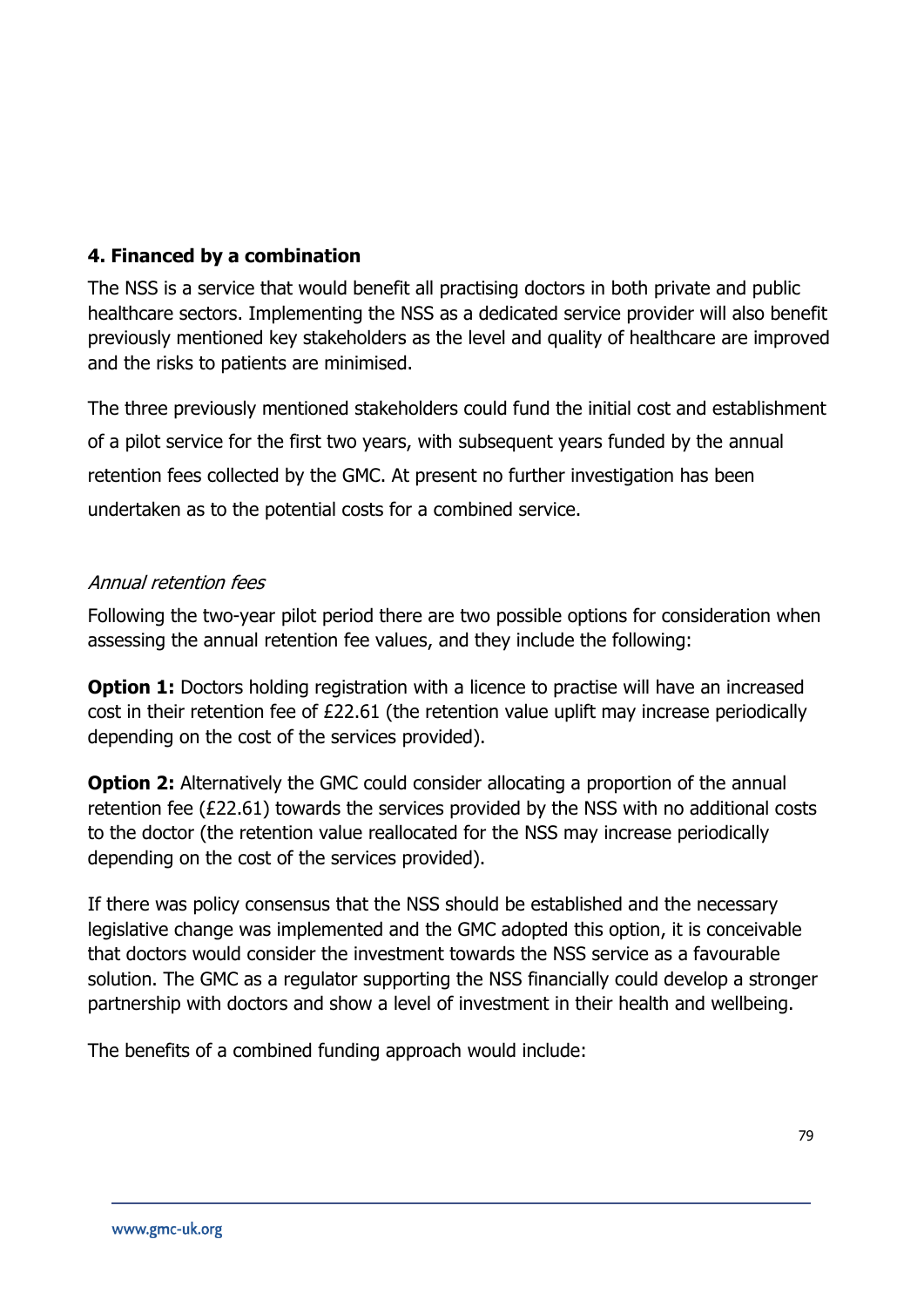- **Investment by the stakeholders in establishing and developing a prevention** service for doctors.
- **Stakeholders'** greater ownership of policy regarding practitioner healthcare.
- A combined partnership between stakeholders and doctors that enhances working relationships.
- A personalised and dedicated service that is owned and supported by doctors following the two-year pilot period.
- **This would not be influenced by changes in government, policy or economic** circumstances following the two-year pilot period.
- **Funding by doctors ensures a sustainable future.**
- **Essentially a compulsory health insurance policy for doctors that ensures a service** is readily available nationally for their health and wellbeing.

**It is recommend that the Department of Health** consider model 4 as a funding model for the NSS with the annual retention fees considered under option 2.

# **Legal considerations**

Any significant modification to the services that the GMC currently delivers or provides will require legislative amendments to fulfil the service obligations to the NSS model and would be subject to a full consultation process.

# **Expert working group**

It is recommended that the Department of Health should consider establishing an expert working group to take forward the NSS recommendation. This expert group could develop a business case that would include the following:

- Developing the national service specification
- **Ensuring key stakeholders' views and concerns have been recognised and taken** into account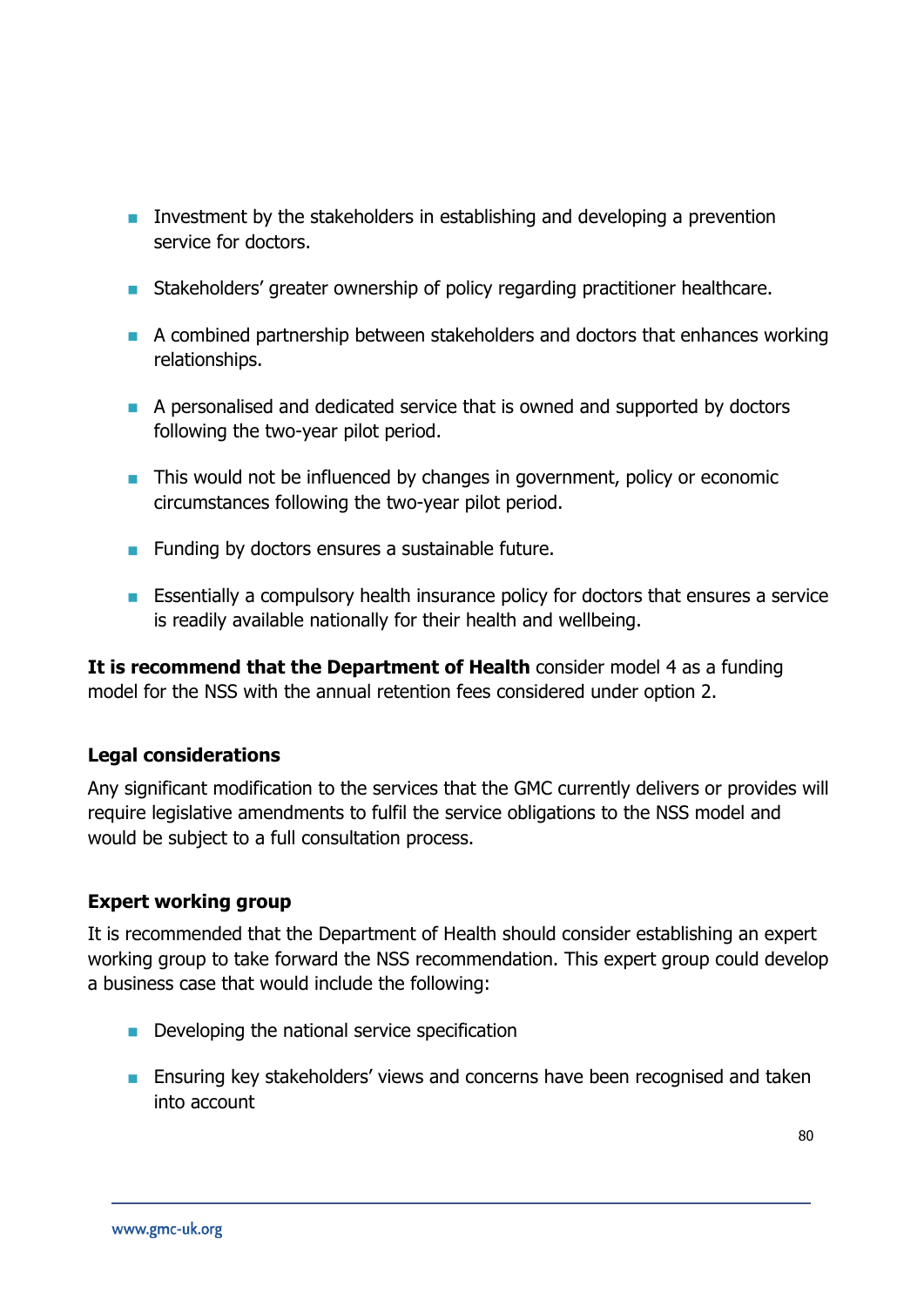- **Ensuring a robust financial plan is developed**
- **Ensuring adequate consultation on the service has been undertaken and feedback** has been assessed and taken into account
- **Developing a comprehensive risk assessment of separating out health cases from** the GMC to be delivered by the new organisation
- **Establishing legislation requirements and timetable**
- Accessing whether the proposed service is clinically and financially sustainable
- Defining an agreed implementation timetable
- **Establishing a pilot scheme proposal**
- **Developing a draft MoU (Memorandum of Understanding) that would support both** the service specification and the risk assessment
- **Establishing agreed outcomes and reporting**
- $\blacksquare$  Preparing the outline business case
- Reporting to the Department of Health on progress.

This expert working group would develop all the necessary documentation for agreement by the GMC and other participating organisations.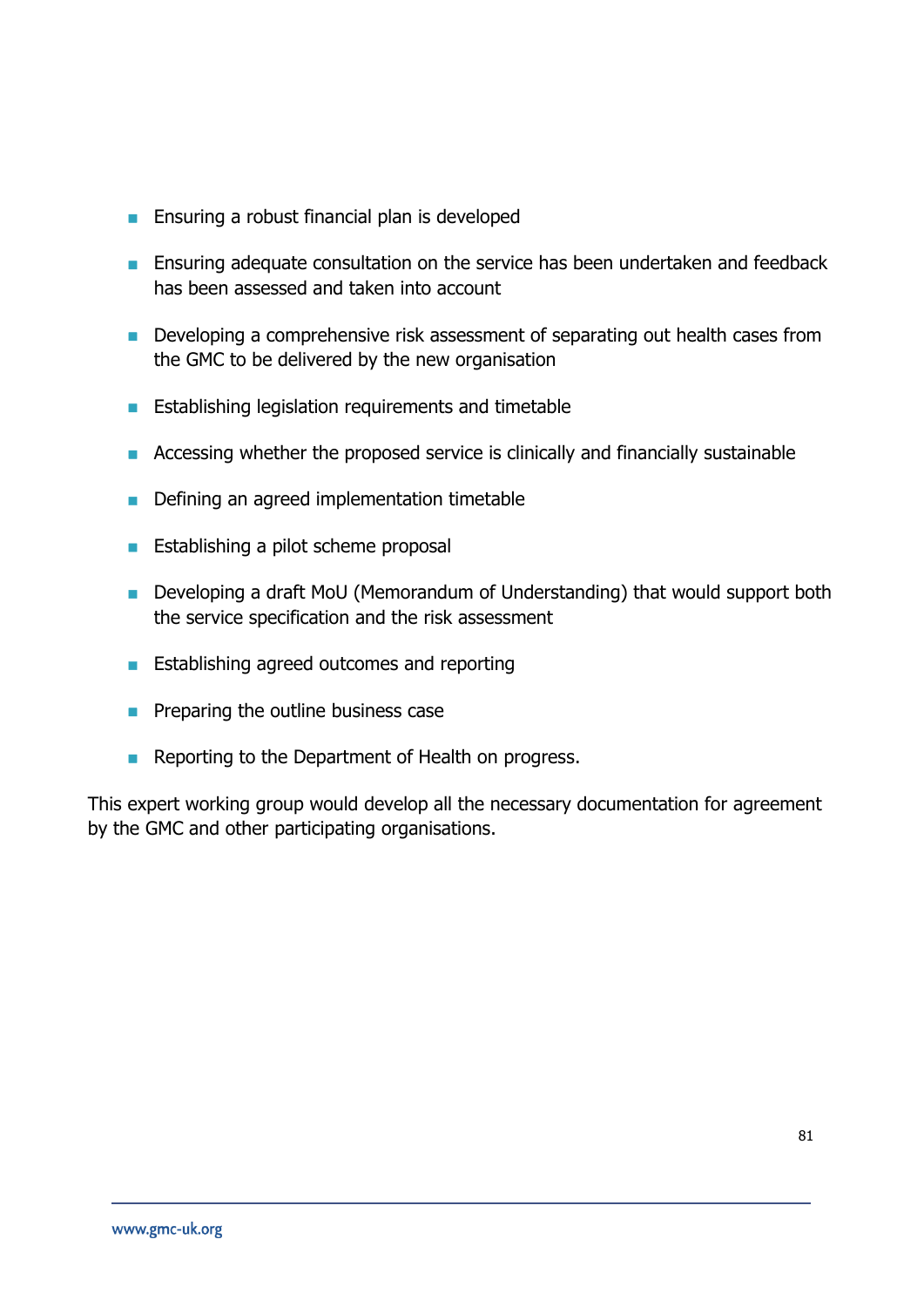# **ANNEX B**

# **Independent Consultant's background**

Sarndrah Horsfall was the Chief Executive for the National Patient Safety Agency (NPSA) in the UK, the independent public body responsible for patient safety, research ethics and monitoring the performance of medical practitioners. Sarndrah has held a number of senior executive posts in both the public and private sectors, with a specific focus on establishing, developing and maintaining efficient and effective organisations in complex political environments.